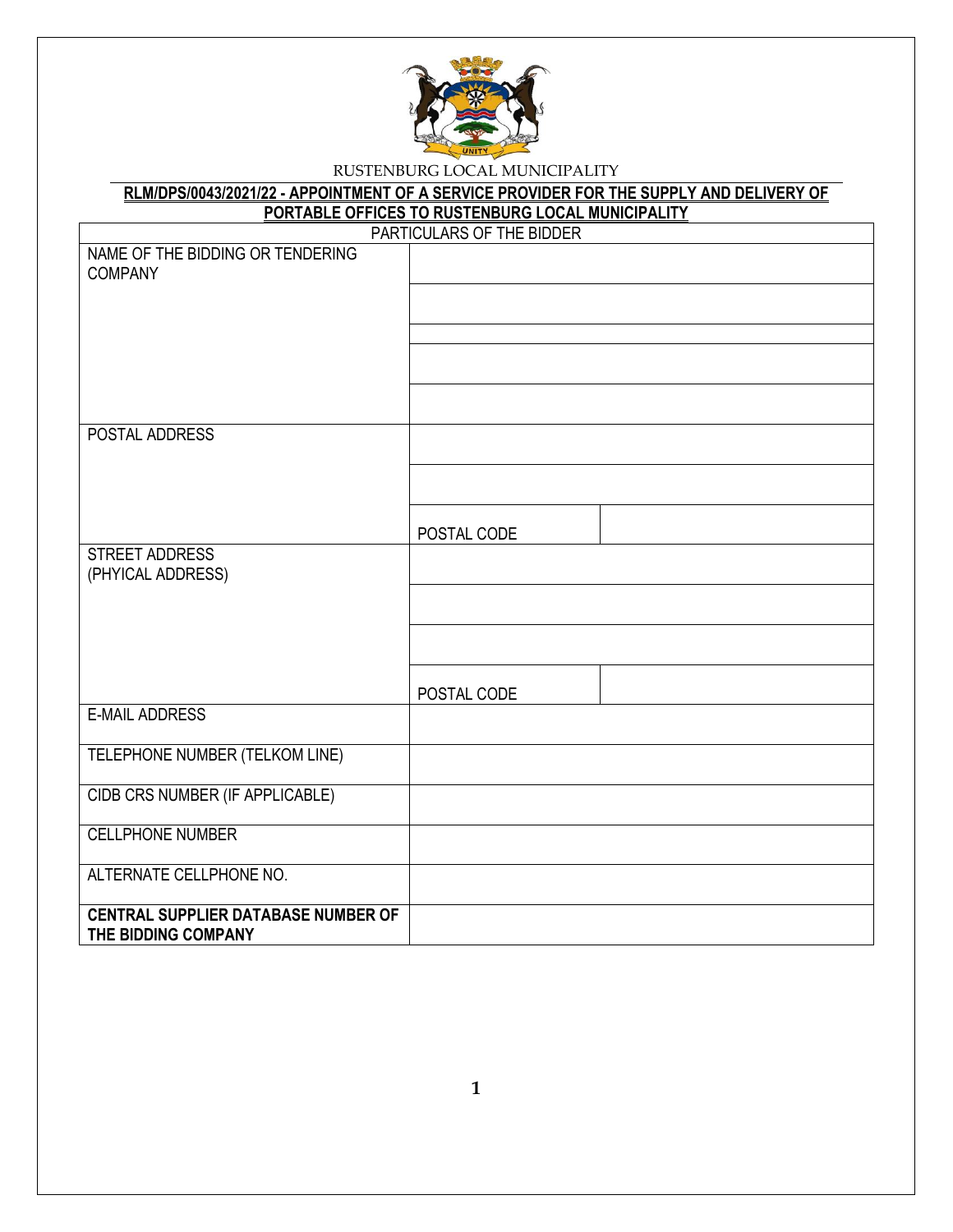

# **RLM/DPS/0043/2021/22 - APPOINTMENT OF A SERVICE PROVIDER FOR THE SUPPLY AND DELIVERY OF PORTABLE OFFICES TO RUSTENBURG LOCAL MUNICIPALITY**

| <b>INDEX/TABLE OF CONTENTS</b>              |                                                                                  |  |  |  |
|---------------------------------------------|----------------------------------------------------------------------------------|--|--|--|
| <b>DOCUMENT NAME</b><br><b>ABBREVIATION</b> | <b>DOCUMENT NAME/DESCRIPTION</b>                                                 |  |  |  |
| <b>TS</b>                                   | <b>TENDERING CONDITIONS</b>                                                      |  |  |  |
| AE(DP)                                      | <b>ADMINISTRATIVE EVALUATION (DOCUMENT COMPLETION)</b>                           |  |  |  |
|                                             |                                                                                  |  |  |  |
| MBD <sub>1</sub>                            | ADMINISTRATIVE EVALUATION (ATTACHMENT OF MANDATORY DOCUMENTS)                    |  |  |  |
| <b>DTA</b>                                  | <b>DOCUMENT TENDER ADVERT</b>                                                    |  |  |  |
|                                             |                                                                                  |  |  |  |
| MBD <sub>1</sub>                            | <b>INVITATION TO BID (PART A)</b><br><b>PART B</b>                               |  |  |  |
|                                             |                                                                                  |  |  |  |
| MBD <sub>4</sub>                            | <b>DECLARATION OF INTEREST</b>                                                   |  |  |  |
|                                             |                                                                                  |  |  |  |
| MBD <sub>5</sub>                            | DECLARATION FOR PROCUREMENT ABOVE R10 MILLION (ALL APPLICABLE TAXES<br>INCLUDED) |  |  |  |
| <b>MBD 6.1</b>                              | PREFERENCE CLAIM IN TERMS OF THE PREFERENTIAL PROCUREMENT REGULATIONS            |  |  |  |
|                                             |                                                                                  |  |  |  |
| <b>MBD 7.2</b>                              | <b>CONTRACT FORM - RENDERING OF SERVICES</b>                                     |  |  |  |
| MBD <sub>8</sub>                            | DECLARATION OF ABUSE OF SUPPLY CHAIN MANAGEMENT SYSTEM                           |  |  |  |
|                                             |                                                                                  |  |  |  |
| MBD <sub>9</sub>                            | <b>CERTIFICATE OF INDEPENDENT BID DETERMINATION</b>                              |  |  |  |
| <b>SECTION 38</b>                           | DECLARATION OF BIDDERS'S PAST PRACTICES                                          |  |  |  |
|                                             |                                                                                  |  |  |  |
| <b>SF</b>                                   | <b>SIGNATORY FORM</b>                                                            |  |  |  |
| GCC                                         | <b>GENERAL CONDITIONS OF CONTRACT</b>                                            |  |  |  |
|                                             |                                                                                  |  |  |  |
| <b>TOF</b>                                  | <b>TERMS OF REFERENCE/ BID SPECIFICATIONS</b>                                    |  |  |  |
| F                                           | <b>FUNCTIONALITY</b>                                                             |  |  |  |
|                                             |                                                                                  |  |  |  |
| PI                                          | <b>PRICING INSTRUCTIONS</b>                                                      |  |  |  |
| PS                                          | <b>PRICING SCHEDULE</b>                                                          |  |  |  |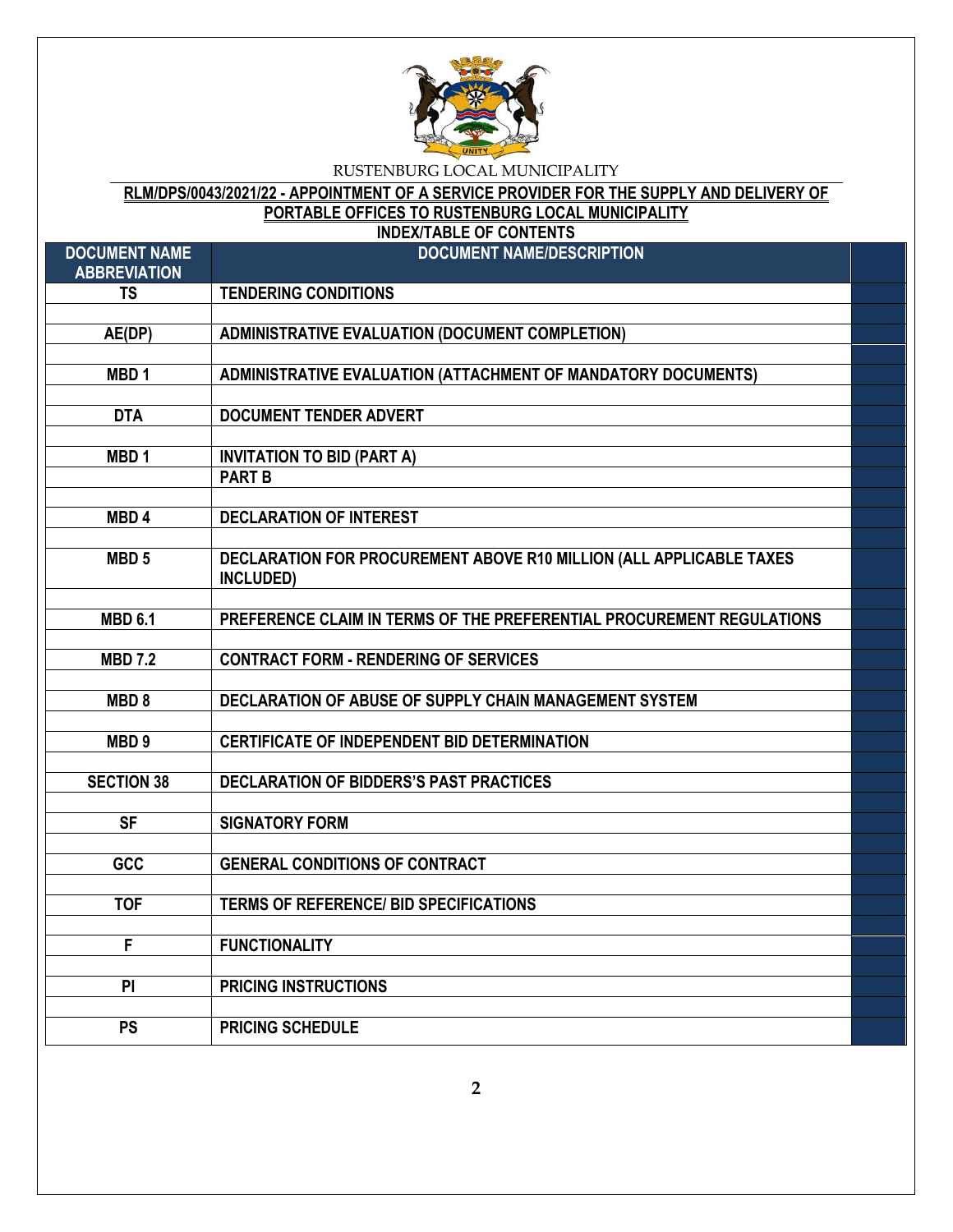

### **RLM/DPS/0043/2021/22 - APPOINTMENT OF A SERVICE PROVIDER FOR THE SUPPLY AND DELIVERY OF PORTABLE OFFICES TO RUSTENBURG LOCAL MUNICIPALITY TENDERING CONDITIONS**

- 1. The document must be completed in full as per the guide provided under administrative evaluation document completion.
- 2. All mandatory documents must be attached as per the guide under administrative evaluation attachment of mandatory documents.
- 3. The document must not be dismantled; page numbers must be sequential.
- 4. Bidders must be registered on CSD.
- 5. For all documents that will need certification (and affidavits where applicable) bidders must not submit copies/ copies of certified copies.
- 6. Only black ink must be used when completing the tender document.
- 7. Electronic signatures are not allowed.
- 8. Bidders are not allowed to use correction pens. In a case where a wrong answer is ticked, a straight line must be made across the wrong answer, then initial next to the mistake and a correct answer must be ticked or provided in writing.

*NB! FAILURE TO ADHERE TO THE ABVOVE INSTRUCTIONS WILL RENDER THE TENDER INVALID AND RESULT IN DISQUALIFICATION*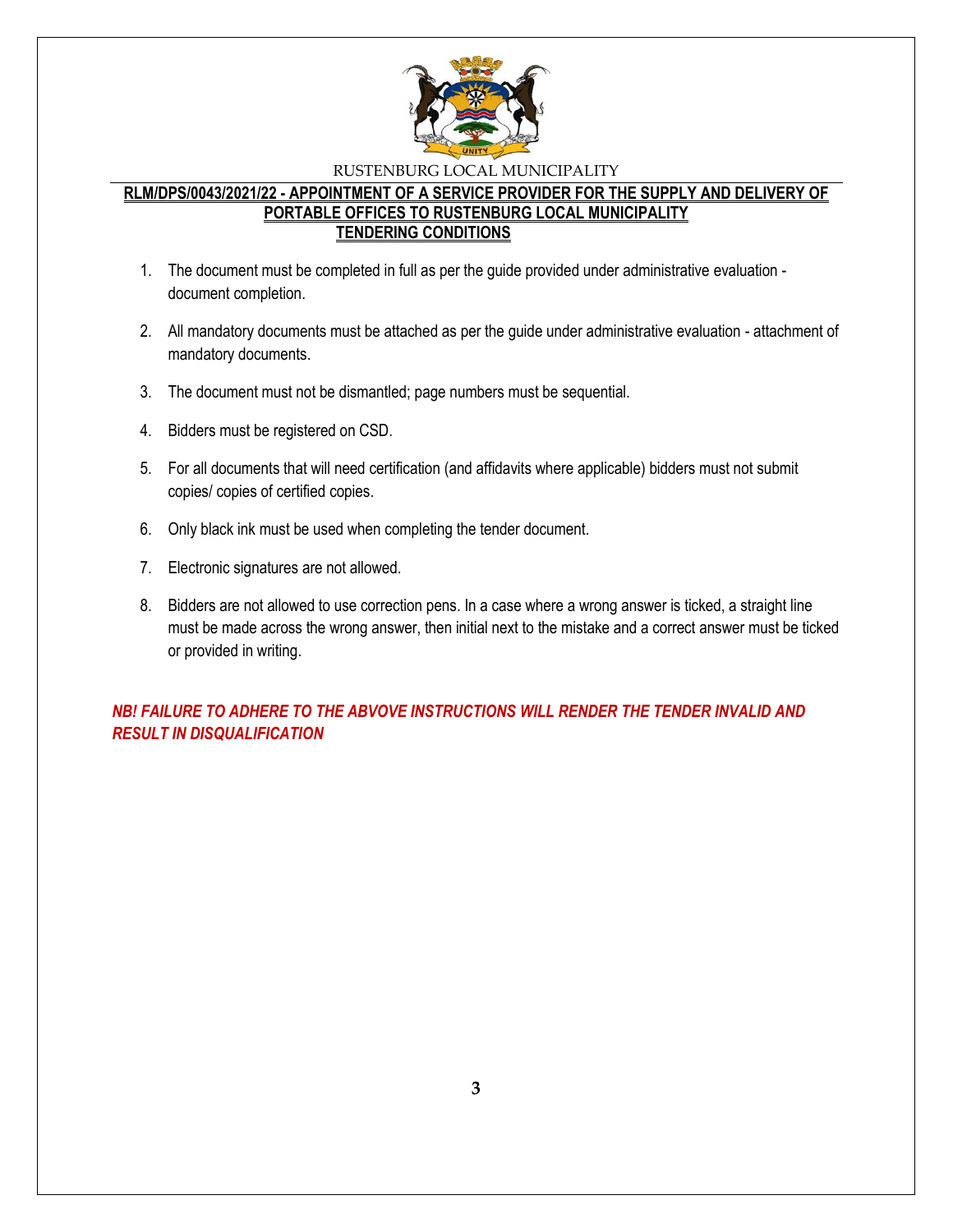

# **RLM/DPS/0043/2021/22 - APPOINTMENT OF A SERVICE PROVIDER FOR THE SUPPLY AND DELIVERY OF PORTABLE OFFICES TO RUSTENBURG LOCAL MUNICIPALITY ADMINISTRATIVE EVALUATION (DOCUMENT COMPLETION)**

# *PLEASE READ AND FOLLOW INSTRUCTIONS BELOW ON HOW TO COMPLETE DIFFERENT FORMS IN THE DOCUMENT AND FILL THEM AS INSTRUCTED*

 $\checkmark$  The tender documents must be completed in full i.e. Compulsory Questionnaire (where applicable), MBD 1, MBD 4, MBD 5, MBD 6.1, MBD 7.2, MBD 8, MBD 9, Section 38, Signatory Resolution Form, Pricing Schedule, and the Form of Offer, including all witness signatures on all the above stated forms.

# $\checkmark$  **NB! FAILURE TO ADHERE TO THE BELOW MENTIONED POINTS WILL INVALIDATE THE TENDER** *AND RESULT IN DISQUALIFICATION*

- **COMPULSORY QUESTIONAIRE** must be fully completed and signed **(where applicable)** *In a case of Joint Venture separate COMPULSORY QUESTIONAIRE forms must be completed and submitted.*
- MBD 1 must be fully completed and signed
- **MBD 4** must be fully completed and signed: only tick the appropriate answer. Please be informed that whether you scratch out, tick or circle, **your answer will be where the pen ink is reflecting**. *In a case of Joint Venture or multi- directors, full details of all directors / trustees / shareholders / members must be provided on the table on* MBD 4.
- **MBD 5 (where applicable)** must be fully completed and signed: only tick the appropriate answer. Please be informed that whether you scratch out, tick or circle, **your answer will be where the pen ink is reflecting**. *In a case of Joint Venture separate MBD 5 forms must be completed and submitted.*
- MBD 6.1 must be fully completed and signed.
- MBD 7.2 must be fully completed and signed.
- **MBD 8** must be fully completed and signed: only tick the appropriate answer box, whether you scratch out, tick or circle, your answer will be where the pen ink is reflecting
- MBD 9 must be fully completed and signed
- **SECTION 38** must be fully completed and signed: only tick the appropriate answer box, whether you scratch out, tick or circle, your answer will be where the pen ink is reflecting. Note that should you answer **"NO"** to any of the declaration questions on **section 38 form**, then supporting documents **MUST** be attached
- **SIGNATORY AUTHORISATION –** must be fully completed and signed
- **PRICING SCHEDULE** must be fully completed and signed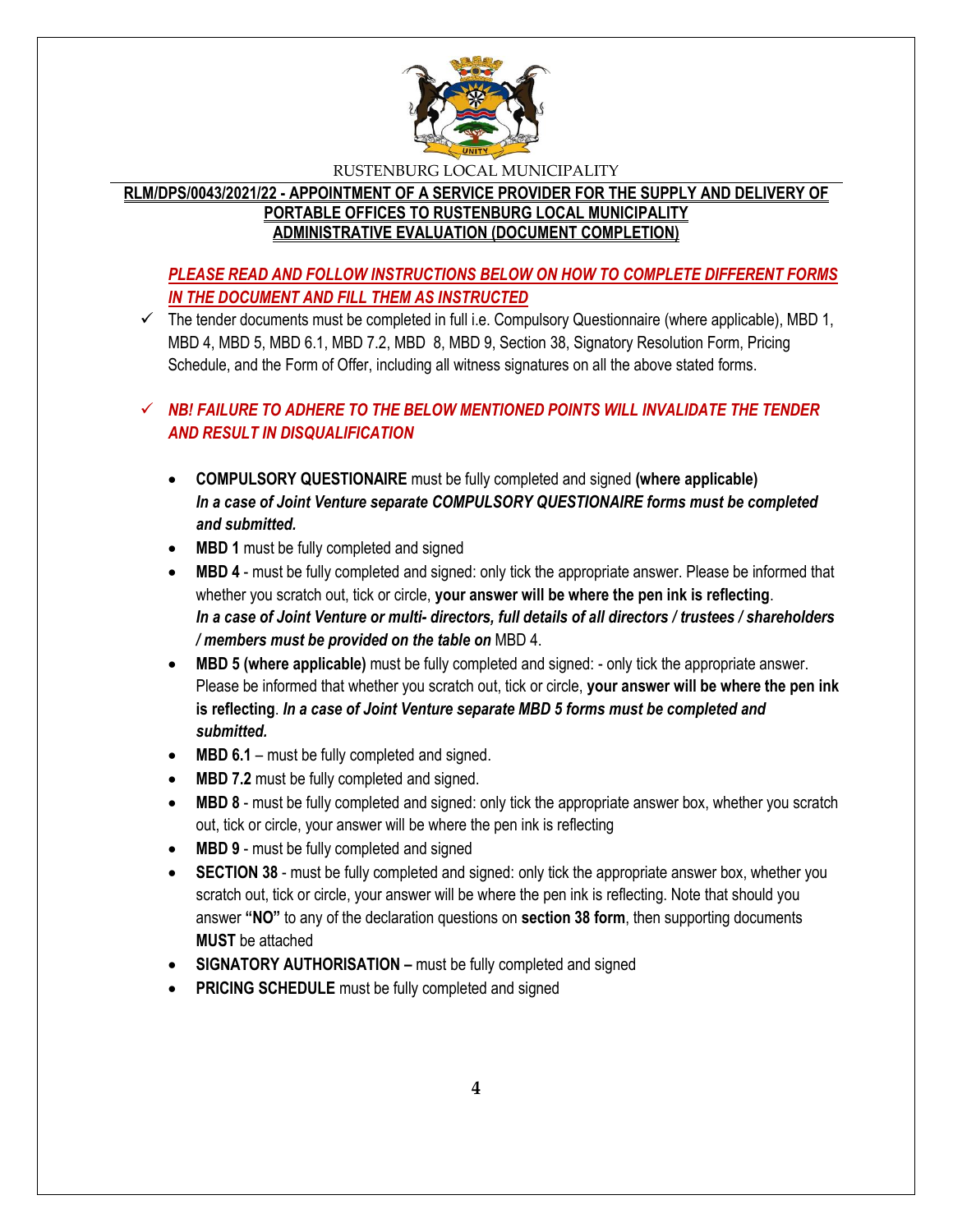

### **RLM/DPS/0043/2021/22 - APPOINTMENT OF A SERVICE PROVIDER FOR THE SUPPLY AND DELIVERY OF PORTABLE OFFICES TO RUSTENBURG LOCAL MUNICIPALITY ADMINISTRATIVE EVALUATION (ATTACHMENT OF MANDATORY DOCUMENTS)**

- $\checkmark$  Deposit slip with tender reference number as indicated on the advert
- $\checkmark$  Proof of CSD registration (CSD report)
- $\checkmark$  Required CIDB Grading Certificate (where applicable)
- $\checkmark$  Signatory resolution Please attach a copy of Signatory resolution where instructed
- $\checkmark$  If the submission is from a Joint Venture, then a JV agreement must be attached
- $\checkmark$  A valid and certified (not older than (3) three months on the date of tender closure) BBBEE Certificate for the company (if it is a JV the BBBEE must be consolidated)

# **FOR ALL DOCUMENTS THAT WILL NEED CERTIFICATION (AND AFFIDAVITS WHERE APPLICABLE) BIDDERS MUST NOT SUBMIT COPIES/ COPIES OF CERTIFIED COPIES.**

# **MUNICIPAL RATES AND TAXES STATEMENTS OF THE DIRECTORS**

- $\checkmark$  Municipal rates and taxes statement of the last billable month on the date of tender closure for each directors' address must be attached; or
- $\checkmark$  Valid lease agreement of the director/s (showing lease period) or,
- $\checkmark$  An original letter (not a copy) from tribal authority not older than three (3) months if the director/s are residing in a tribal land, or
- $\checkmark$  If the rates and taxes account are not in the names of the director/s the attached municipal rates and taxes statement must be submitted together with an original affidavit from the property owner whose names are reflecting on the municipal rates and taxes statement to confirm that the director resides in their property.

# **MUNICIPAL RATES AND TAXES STATEMENTS OF THE COMPANY**

- $\checkmark$  Municipal rates and taxes statement of the last billable month on the date of tender closure for the company's' address must be attached; or
- $\checkmark$  Valid lease agreement of the company (showing all critical contractual obligations, or
- $\checkmark$  An original letter (not a copy) from a tribal authority not older than three (3) months if the company is operating from a tribal, or
- $\checkmark$  If the rates and taxes account are not in the names of the company, the attached municipal rates taxes statement must be submitted together with an original affidavit from the property owner whose names are reflecting on the municipal rates and taxes statement to confirm that the company operates from their property.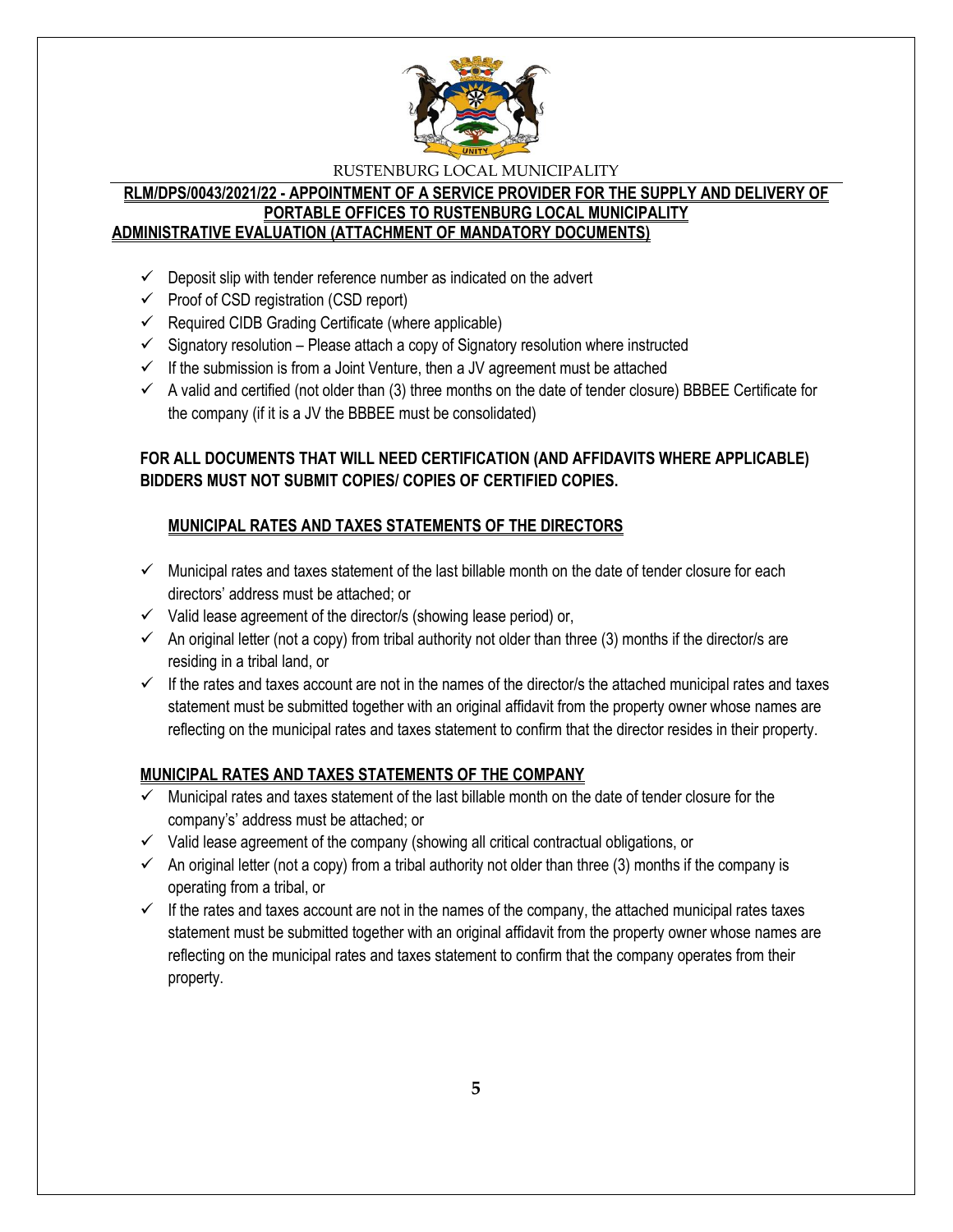

### **RLM/DPS/0043/2021/22 - APPOINTMENT OF A SERVICE PROVIDER FOR THE SUPPLY AND DELIVERY OF PORTABLE OFFICES TO RUSTENBURG LOCAL MUNICIPALITY**

# **NB!!**

- **FOR PROCUREMENT EXPECTED TO BE LESS THAN 10 MILLION, AWARDS WILL NOT BE MADE TO BIDDERS OWING MUNICIPAL RATES AND TAXES FOR OVER 90 DAYS AT THE TIME OF TENDER CLOSURE**
- **FOR PROCUREMENT EXPECTED TO BE MORE THAN 10 MILLION, AWARDS WILL NOT BE MADE TO BIDDERS OWING MUNICIPAL RATES AND TAXES FOR OVER 30 DAYS AT THE TIME OF TENDER CLOSURE**

# **VERIFICATION OF DOCUMENTS AND INFORMATION.**

- $\checkmark$  Tax compliance status will be verified using CSD number. (For a bidder to be considered for final award, their status must reflect "tax compliance" before final award is made)
- $\checkmark$  CIDB Grading will be verified
- $\checkmark$  BBBEE certificates will be verified with relevant registration bodies.
- $\checkmark$  A Sworn Affidavit will be accepted only if an original is submitted.

# **ALLOCATION OF BBBEE POINTS**

- $\checkmark$  No points will be allocated for a BBBEE certificate that is a copy of a certified copy or not that is not certified.
- $\checkmark$  No points will be allocated if the attached sworn affidavit (BBBEE) is a copy.

# **INSTRUCTION ON THE SUBMISSION OF TENDER DOCUMENTS**

- $\checkmark$  A tender document must be in a sealed envelope that has on the outside the bid number and bid description. Both the bid number and the bid description must be on the envelope for the document to be acceptable.
- $\checkmark$  If the bid number and description are not clearly marked on the envelope, the bid will not be received
- $\checkmark$  The tender document must be in the tender box before the specified closing time and date.
- $\checkmark$  Bidders who arrive when the tender box is open are late and their submissions will not be accepted.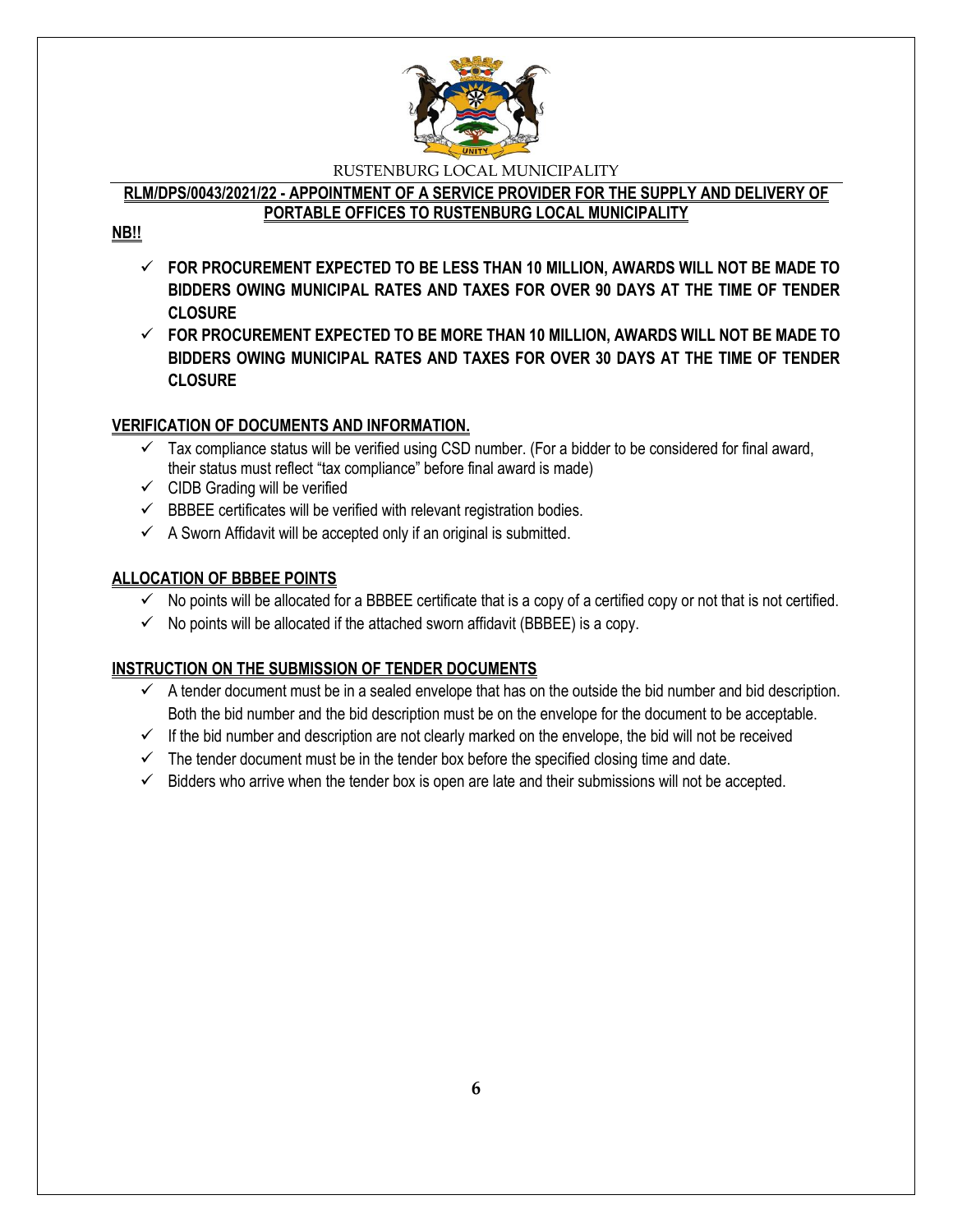

### **RLM/DPS/0043/2021/22 - APPOINTMENT OF A SERVICE PROVIDER FOR THE SUPPLY AND DELIVERY OF PORTABLE OFFICES TO RUSTENBURG LOCAL MUNICIPALITY**

- 1. Documents will be available on E-tender and RLM websites respectively 5 working days after the advert date at a non-refundable fee of R1000.00
- 2. A compulsory briefing session will be held on the 23 November 2021 from 11H30 until 12H at Nelson Mandela & Dr Moroka road, Rustenburg (commonly known as Rustenburg Traffic department)
- 3. Sealed bid documents marked: **"RLM/DPS/0043/2021/22 - APPOINTMENT OF A SERVICE PROVIDER FOR THE SUPPLY AND DELIVERY OF PORTABLE OFFICES TO RUSTENBURG LOCAL MUNICIPALITY"** must be placed in the bid box in the foyer of the Municipal offices, Missionary Mpheni House, Beyers Naude Drive, Rustenburg not later than **18 JANUARY 2022 @ 09H00**,
- 4. The bid will be evaluated as follows: **Administrative evaluation (document completion and attachment of mandatory documents), and 80/20 preferential point system (price = 80 & BBBEE points = 20)**
- 5. Please note that no bid documents given to couriers will not be signed for by Rustenburg Local Municipality.
- 6. The Council will not be responsible for bids not received or received late by mail. Bids will remain valid for 90 days (Ninety).
- 7. All bids will be adjudicated based on the prescribed criterion as stipulated in the document.
- 8. An updated record of payment of rates, taxes and services to the relevant Municipality must be attached. Failure to do so will invalidate the bid submitted
- 9. No bids will be considered from any person(s) in the service of the state (as defined in Regulation 1 of Local Government: Municipal Supply Chain Management Regulations).
- 10. Objections or complaints must be submitted in writing to the Municipal Manager at the address stated, and must contain the following:
	- (a) reasons and/or grounds for the objection or complaint.
	- (b) the way in which the objector or complainant's rights have been affected; and
	- (c) the remedy sought by the objector or complainant.
	- 11. Any objection or complaint must reach the Municipal Manager with a 14-day period after award has been made. Late objections or complaints will not be entertained
- 12. All bids must be submitted on the official forms provided and a successful bidder will be required to fill and sign a written Contract Form (MBD 7).

RUSTENBURG LOCAL MUNICIPALITY, P.O. BOX 16, MISSIONARY MPHENI HOUSE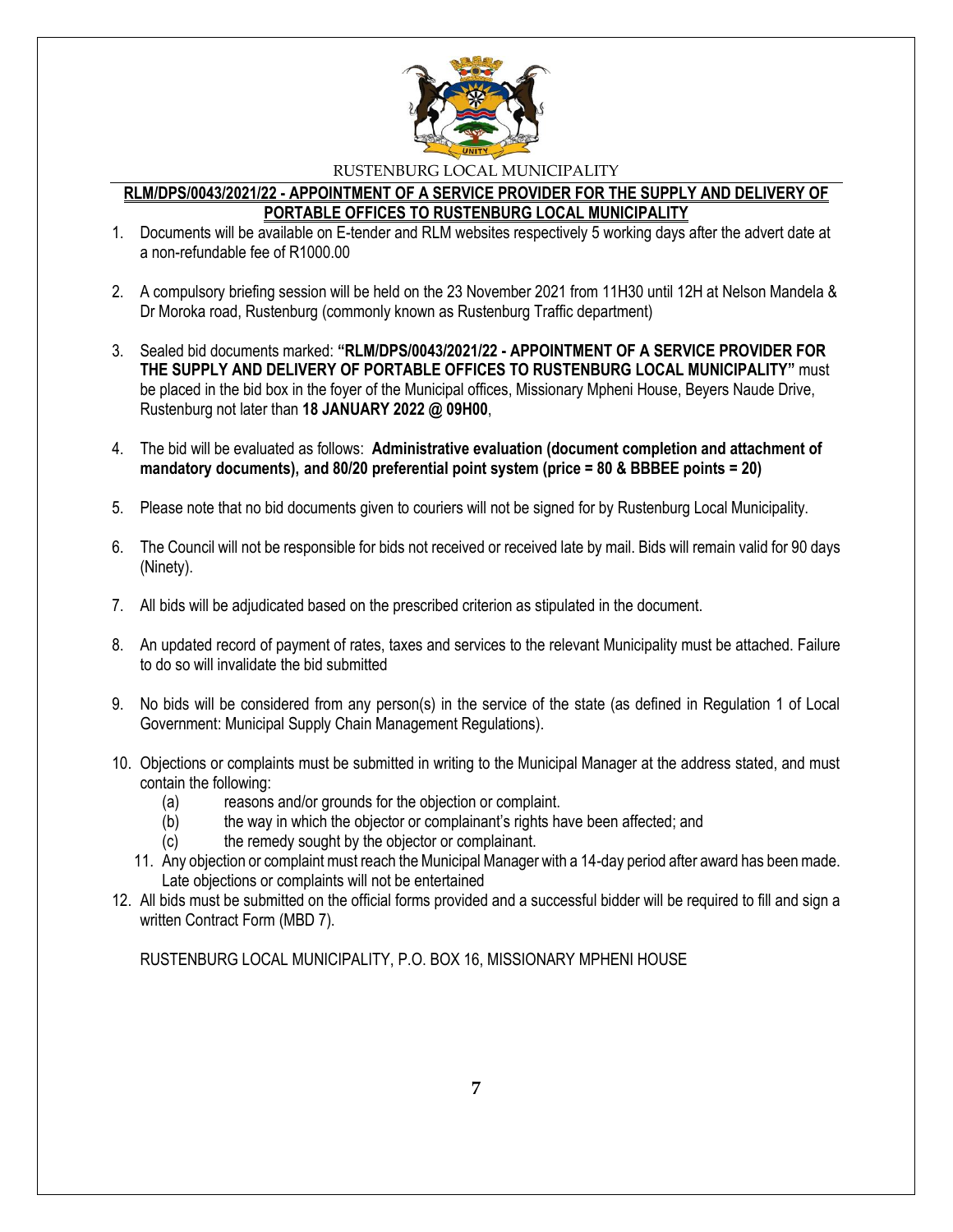

**RLM/DPS/0043/2021/22 - APPOINTMENT OF A SERVICE PROVIDER FOR THE SUPPLY AND DELIVERY OF PORTABLE OFFICES TO RUSTENBURG LOCAL MUNICIPALITY**

**PART A** MBD 1 **INVITATION TO BID**

YOU ARE HEREBY INVITED TO BID FOR REQUIREMENTS OF THE RUSTENBURG LOCAL MUNICIPALITY

**BID NUMBER: RLM/DPS/0043/2021/22 CLOSING DATE: 18 JANUARY 2022 CLOSING TIME: 09H00 DESCRIPTION TO RUSTENBURG LOCAL MUNICIPALITY APPOINTMENT OF A SERVICE PROVIDER FOR THE SUPPLY AND DELIVERY OF PORTABLE OFFICES** 

THE SUCCESSFUL BIDDER WILL BE REQUIRED TO FILL IN AND SIGN A WRITTEN CONTRACT FORM (MBD7).

BID RESPONSE DOCUMENTS MAY BE DEPOSITED IN THE BID BOX SITUATED AT:

**RUSTENBURG LOCAL MUNICIPALITY**

**MISSIONARY MPHENI HOUSE**

**CNR BEYERS NAUDE AND NELSON MANDELA DRIVE, RUSTENBURG**

| SUPPLIER INFORMATION                                             |                 |  |               |                  |                           |  |  |
|------------------------------------------------------------------|-----------------|--|---------------|------------------|---------------------------|--|--|
| <b>NAME OF BIDDER</b>                                            |                 |  |               |                  |                           |  |  |
| <b>POSTAL ADDRESS</b>                                            |                 |  |               |                  |                           |  |  |
| <b>STREET ADDRESS</b>                                            |                 |  |               |                  |                           |  |  |
| <b>TELEPHONE NUMBER</b>                                          | <b>CODE</b>     |  |               | <b>NUMBER</b>    |                           |  |  |
| <b>CELLPHONE NUMBER</b>                                          |                 |  |               |                  |                           |  |  |
| <b>FACSIMILE NUMBER</b>                                          | <b>CODE</b>     |  |               | <b>NUMBER</b>    |                           |  |  |
| <b>E-MAIL ADDRESS</b>                                            |                 |  |               |                  |                           |  |  |
| <b>VAT REGISTRATION NUMBER</b>                                   |                 |  |               |                  |                           |  |  |
| <b>TAX COMPLIANCE STATUS</b>                                     | <b>TCS PIN:</b> |  | 0R            | <b>CSD No:</b>   |                           |  |  |
|                                                                  |                 |  | <b>B-BBEE</b> |                  |                           |  |  |
| <b>B-BBEE STATUS LEVEL</b>                                       |                 |  |               | <b>STATUS</b>    |                           |  |  |
| <b>VERIFICATION CERTIFICATE</b>                                  | <b>Yes</b>      |  | <b>LEVEL</b>  |                  | Yes                       |  |  |
| [TICK APPLICABLE BOX]                                            |                 |  | <b>SWORN</b>  |                  |                           |  |  |
|                                                                  | No              |  |               | <b>AFFIDAVIT</b> | No                        |  |  |
| [A B-BBEE STATUS LEVEL VERIFICATION CERTIFICATE/ SWORN AFFIDAVIT |                 |  |               |                  | (FOR EMES & QSEs) MUST BE |  |  |
| SUBMITTED IN ORDER TO QUALIFY FOR PREFERENCE POINTS FOR B-BBEET  |                 |  |               |                  |                           |  |  |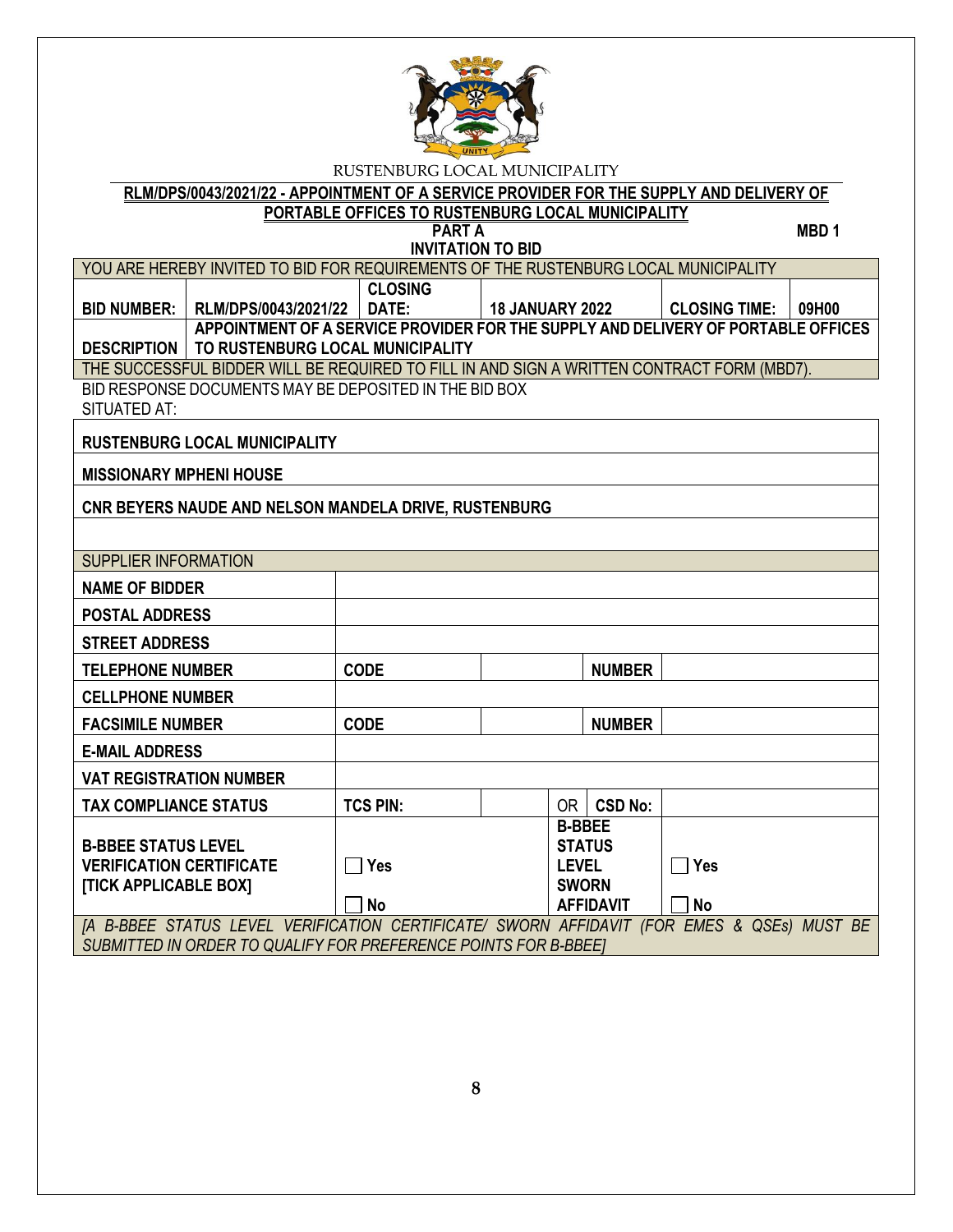

| RLM/DPS/0043/2021/22 - APPOINTMENT OF A SERVICE PROVIDER FOR THE SUPPLY AND DELIVERY OF<br>PORTABLE OFFICES TO RUSTENBURG LOCAL MUNICIPALITY |  |                                                          |  |
|----------------------------------------------------------------------------------------------------------------------------------------------|--|----------------------------------------------------------|--|
| <b>ARE YOU THE ACCREDITED</b>                                                                                                                |  | ARE YOU A<br><b>FOREIGN BASED</b><br><b>SUPPLIER FOR</b> |  |

| <b>REPRESENTATIVE IN SOUTH</b><br><b>AFRICA FOR THE GOODS</b><br><b>/SERVICES /WORKS OFFERED?</b> | $\neg$ No<br><b>TYes</b><br>[IF YES ENCLOSE PROOF]       | <b>THE GOODS</b><br><b>/SERVICES</b><br><b>MORKS</b><br>OFFERED? | ∏No<br>∏Yes<br><b>[IF YES, ANSWER PART</b><br>B:3 |
|---------------------------------------------------------------------------------------------------|----------------------------------------------------------|------------------------------------------------------------------|---------------------------------------------------|
| <b>TOTAL NUMBER OF ITEMS</b><br><b>OFFERED</b>                                                    |                                                          | <b>TOTAL BID PRICE</b>                                           | R                                                 |
| <b>SIGNATURE OF BIDDER</b>                                                                        |                                                          | DATE                                                             |                                                   |
| <b>CAPACITY UNDER WHICH THIS BID</b><br><b>IS SIGNED</b>                                          |                                                          |                                                                  |                                                   |
| BIDDING PROCEDURE ENQUIRIES MAY BE DIRECTED TO:                                                   |                                                          | TO:                                                              | TECHNICAL INFORMATION MAY BE DIRECTED             |
| <b>DEPARTMENT</b>                                                                                 | <b>SCM</b>                                               | <b>CONTACT</b><br><b>PERSON</b>                                  | Ms. K. Tlotleng                                   |
| <b>CONTACT PERSON</b>                                                                             | Mr. J. Masinga                                           | 014 590 3363<br><b>TELEPHONE</b><br><b>NUMBER</b>                |                                                   |
| <b>TELEPHONE NUMBER</b>                                                                           | 014 590 3123                                             | E-MAIL<br><b>ADDRESS</b>                                         | ktlotleng@rustenburg.gov.za                       |
| <b>E-MAIL ADDRESS</b>                                                                             | jmasinga@rustenburg.gov.za<br>&tenders@rustenburg.gov.za |                                                                  |                                                   |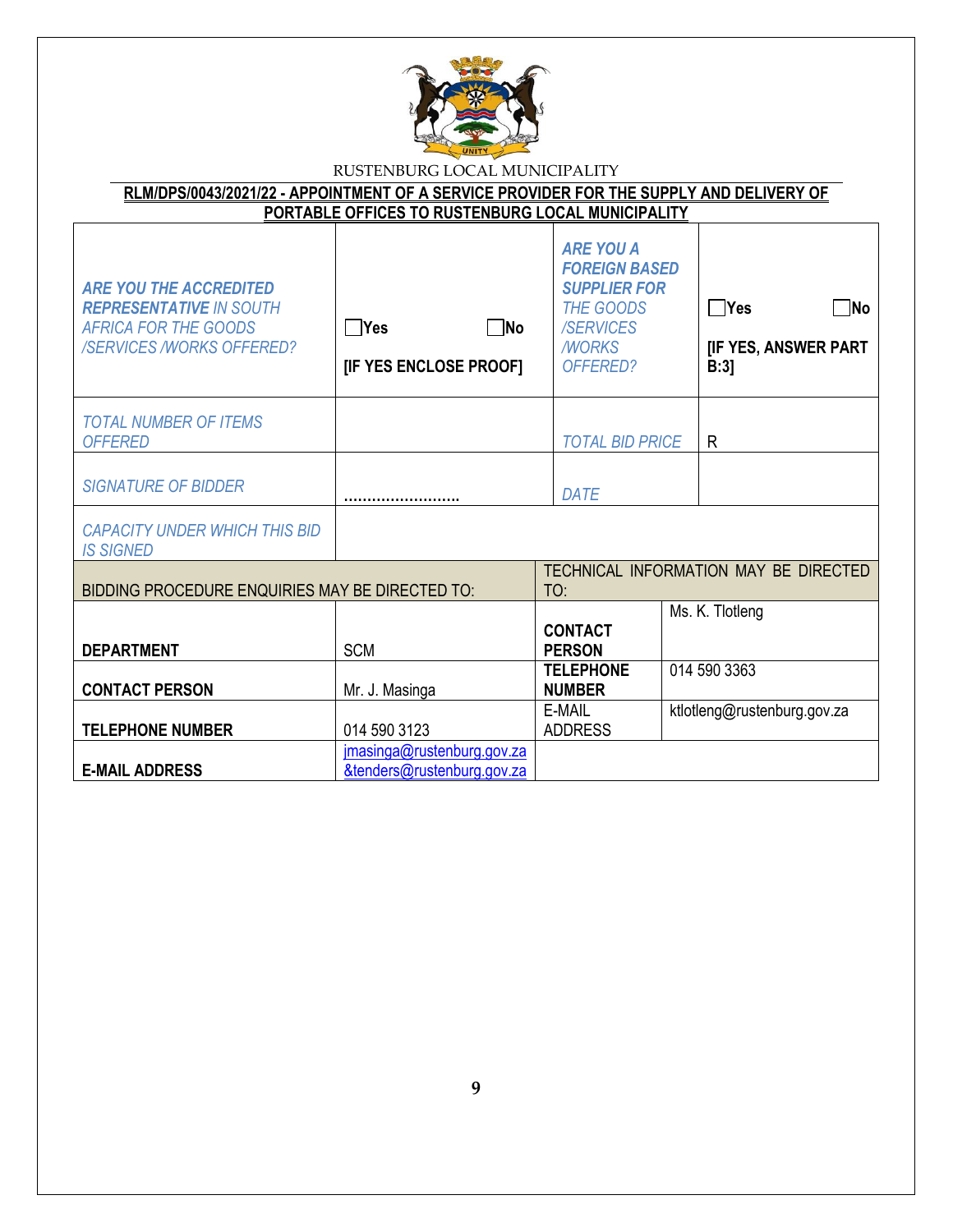

# **RLM/DPS/0043/2021/22 - APPOINTMENT OF A SERVICE PROVIDER FOR THE SUPPLY AND DELIVERY OF PORTABLE OFFICES TO RUSTENBURG LOCAL MUNICIPALITY**

### **PART B**

# **TERMS AND CONDITIONS FOR BIDDING**

| 1.    | <b>BID SUBMISSION:</b><br>1.1. BIDS MUST BE DELIVERED BY THE STIPULATED TIME TO THE CORRECT ADDRESS. LATE BIDS WILL NOT BE ACCEPTED<br>FOR CONSIDERATION.                                                                                                                                                        |  |  |  |
|-------|------------------------------------------------------------------------------------------------------------------------------------------------------------------------------------------------------------------------------------------------------------------------------------------------------------------|--|--|--|
|       | 1.2. ALL BIDS MUST BE SUBMITTED ON THE OFFICIAL FORMS PROVIDED, COMPLETED WITH A BLACK PEN                                                                                                                                                                                                                       |  |  |  |
|       | 1.3. THIS BID IS SUBJECT TO THE RLM SUPPLY CHAIN MANAGEMENT POLICY, PREFERENTIAL PROCUREMENT POLICY<br>FRAMEWORK ACT AND THE PREFERENTIAL PROCUREMENT REGULATIONS, 2017, THE GENERAL CONDITIONS OF<br>CONTRACT (GCC) AND, IF APPLICABLE, ANY OTHER SPECIAL CONDITIONS OF CONTRACT.                               |  |  |  |
| 2.    | <b>TAX COMPLIANCE REQUIREMENTS</b>                                                                                                                                                                                                                                                                               |  |  |  |
| 2.1   | BIDDERS MUST ENSURE COMPLIANCE WITH THEIR TAX OBLIGATIONS.                                                                                                                                                                                                                                                       |  |  |  |
| 2.2   | BIDDERS ARE REQUIRED TO SUBMIT THEIR UNIQUE PERSONAL IDENTIFICATION NUMBER (PIN) ISSUED BY SARS TO<br>ENABLE THE ORGAN OF STATE TO VIEW THE TAXPAYER'S PROFILE AND TAX STATUS.                                                                                                                                   |  |  |  |
| 2.3   | APPLICATION FOR THE TAX COMPLIANCE STATUS (TCS) CERTIFICATE OR PIN MAY ALSO BE MADE VIA E-FILING. IN<br>ORDER TO USE THIS PROVISION, TAXPAYERS WILL NEED TO REGISTER WITH SARS AS E-FILERS THROUGH THE<br>WEBSITE WWW.SARS.GOV.ZA.                                                                               |  |  |  |
| 2.4   | FOREIGN SUPPLIERS MUST COMPLETE THE PRE-AWARD QUESTIONNAIRE IN PART B:3.                                                                                                                                                                                                                                         |  |  |  |
| 2.5   | BIDDERS MAY ALSO SUBMIT A PRINTED TCS CERTIFICATE TOGETHER WITH THE BID.                                                                                                                                                                                                                                         |  |  |  |
| 2.6   | IN BIDS WHERE CONSORTIA / JOINT VENTURES / SUB-CONTRACTORS ARE INVOLVED; EACH PARTY MUST SUBMIT A<br>SEPARATE TCS CERTIFICATE / PIN / CSD NUMBER.                                                                                                                                                                |  |  |  |
| 2.7   | WHERE NO TCS IS AVAILABLE BUT THE BIDDER IS REGISTERED ON THE CENTRAL SUPPLIER DATABASE (CSD), A CSD<br>NUMBER MUST BE PROVIDED.                                                                                                                                                                                 |  |  |  |
| 3.    | QUESTIONNAIRE TO BIDDING FOREIGN SUPPLIERS                                                                                                                                                                                                                                                                       |  |  |  |
|       | 3.1. IS THE ENTITY A RESIDENT OF THE REPUBLIC OF SOUTH AFRICA (RSA)?<br>$\Box$ YES $\Box$ NO                                                                                                                                                                                                                     |  |  |  |
|       | 3.2. DOES THE ENTITY HAVE A BRANCH IN THE RSA?<br>$\Box$ YES $\Box$ NO                                                                                                                                                                                                                                           |  |  |  |
|       | 3.3. DOES THE ENTITY HAVE A PERMANENT ESTABLISHMENT IN THE RSA?<br>$\Box$ YES $\Box$ NO                                                                                                                                                                                                                          |  |  |  |
|       | 3.4 DOES THE ENTITY HAVE ANY SOURCE OF INCOME IN THE RSA?<br>$\Box$ YES $\Box$ No                                                                                                                                                                                                                                |  |  |  |
|       | 3.5. IS THE ENTITY LIABLE IN THE RSA FOR ANY FORM OF TAXATION?<br>$\Box$ Yes $\Box$ No<br>IF THE ANSWER IS "NO" TO ALL OF THE ABOVE, THEN IT IS NOT A REQUIREMENT TO REGISTER FOR A TAX COMPLIANCE STATUS<br>SYSTEM PIN CODE FROM THE SOUTH AFRICAN REVENUE SERVICE (SARS) AND IF NOT REGISTER AS PER 2.3 ABOVE. |  |  |  |
|       | NB: FAILURE TO PROVIDE ANY OF THE ABOVE PARTICULARS WILL RENDER THE BID INVALID.<br>NO BIDS WILL BE CONSIDERED FROM PERSONS IN THE SERVICE OF THE STATE.                                                                                                                                                         |  |  |  |
|       | <b>SIGNATURE OF BIDDER:</b>                                                                                                                                                                                                                                                                                      |  |  |  |
|       | <b>CAPACITY UNDER WHICH THIS BID IS SIGNED:</b>                                                                                                                                                                                                                                                                  |  |  |  |
| DATE: |                                                                                                                                                                                                                                                                                                                  |  |  |  |
|       | 10                                                                                                                                                                                                                                                                                                               |  |  |  |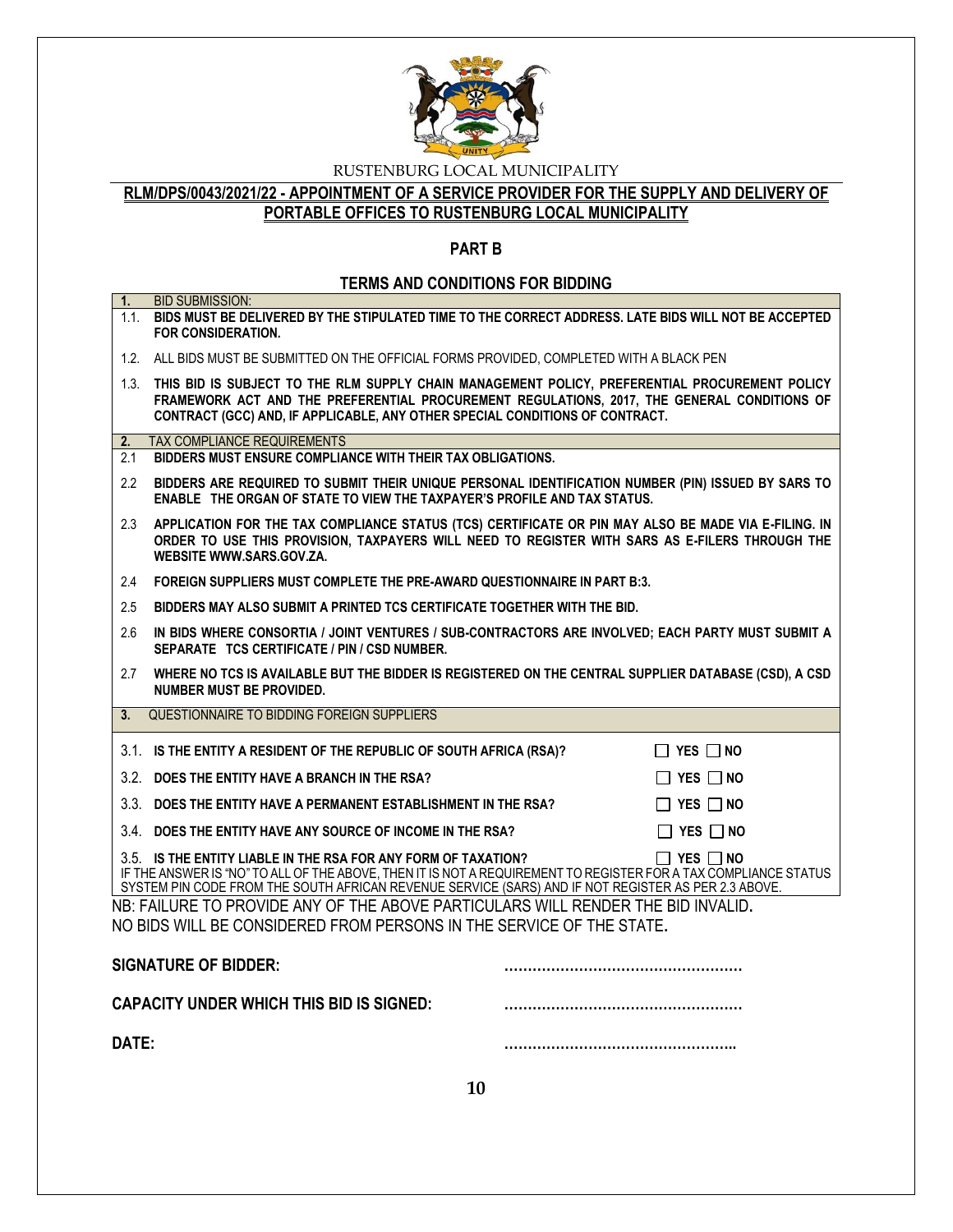

# **RLM/DPS/0043/2021/22 - APPOINTMENT OF A SERVICE PROVIDER FOR THE SUPPLY AND DELIVERY OF PORTABLE OFFICES TO RUSTENBURG LOCAL MUNICIPALITY**

### **MBD 4: DECLARATION OF INTEREST**

No bid will be accepted from persons in the service of the state ...

Any person, having a kinship with persons in the service of the state, including a blood relationship, may make an offer or offers in terms of this invitation to bid. In view of possible allegations of favouritism, should the resulting bid, or part thereof, be awarded to persons connected with or related to persons in service of the state, it is required that the bidder or their authorised representative declare their position in relation to the evaluating/adjudicating authority.

In order to give effect to the above, the following questionnaire must be completed and submitted with the bid.

3.7 The names of all directors / trustees / shareholders members, their individual identity numbers and state employee numbers must be indicated in paragraph 4 below.

3.8 Are you presently in the service of the state?

### *(Tick applicable box*)



3.8.1 If yes, furnish particulars. ….……………………………………………………………

……………………………………………………………………………………………..

 $1$ MSCM Regulations: "in the service of the state" means to be  $-$ 

(a) a member of  $-$ 

- (i) any municipal council;
- (ii) any provincial legislature; or
- (iii) the national Assembly or the national Council of provinces;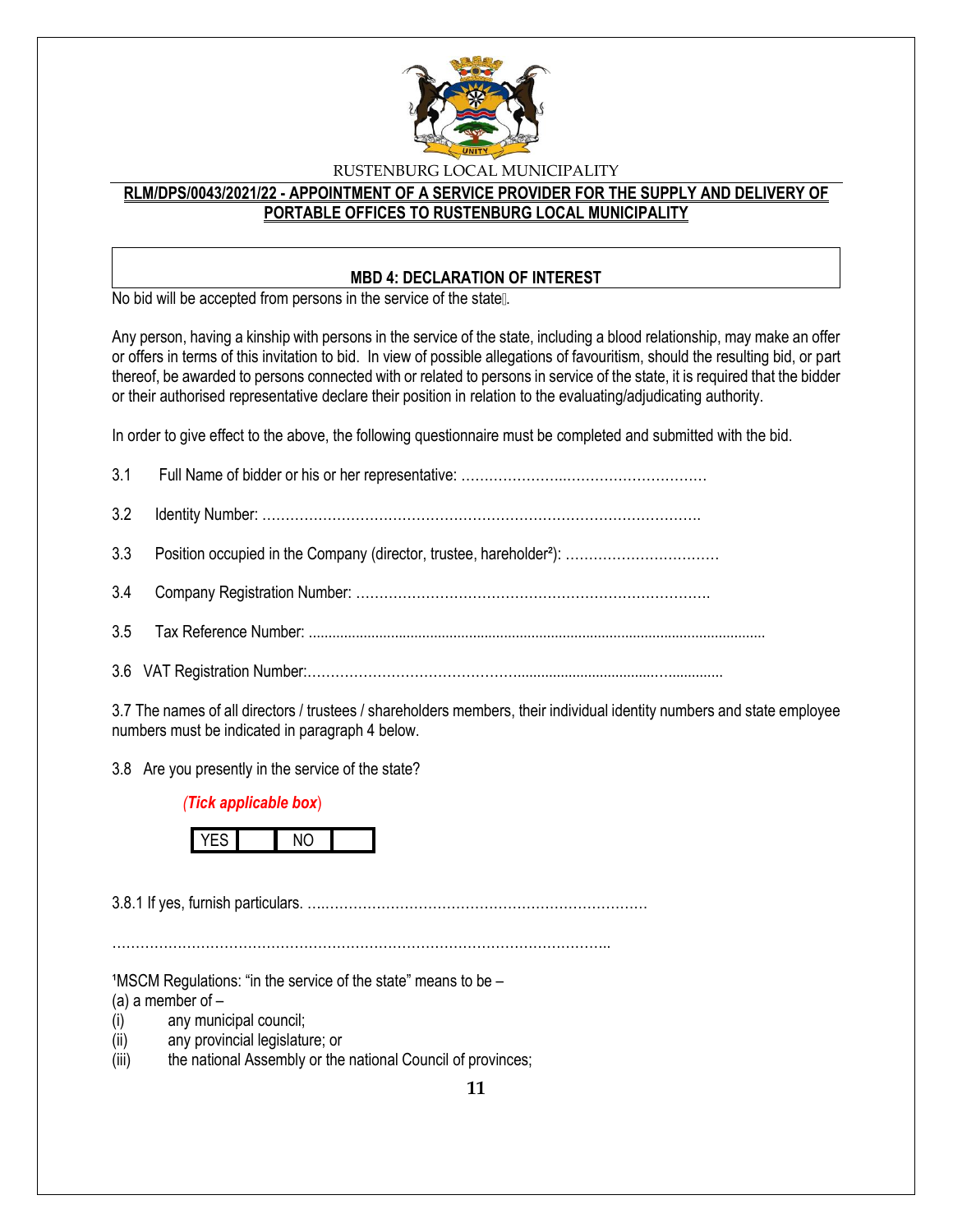

### **RLM/DPS/0043/2021/22 - APPOINTMENT OF A SERVICE PROVIDER FOR THE SUPPLY AND DELIVERY OF PORTABLE OFFICES TO RUSTENBURG LOCAL MUNICIPALITY**

(b) a member of the board of directors of any municipal entity; (c) an official of any municipality or municipal entity;

(d) an employee of any national or provincial department, national or provincial public entity or constitutional institution within the meaning of the Public Finance Management Act, 1999 (Act No.1 of 1999);

(e) a member of the accounting authority of any national or provincial public entity; or

(f) an employee of Parliament or a provincial legislature.

² Shareholder" means a person who owns shares in the company and is actively involved in the management of the company or business and exercises control over the company.

3.9 Have you been in the service of the state for the past twelve months? *(Tick applicable box*)

3.9.1 If yes, furnish particulars.………………………...……………………………………..

…………………………………………………………………………………………….

3.10 Do you have any relationship (family, friend, other) with persons in the service of the state and who may be involved with the evaluation and or adjudication of this bid?

### *(Tick applicable box*)



3.10.1 If yes, furnish particulars.………………………...……………………………………..

…………………………………………………………………………………………….

3.11 Are you, aware of any relationship (family, friend, other) between any other bidder and any persons in the service of the state who

may be involved with the evaluation and or adjudication of this bid?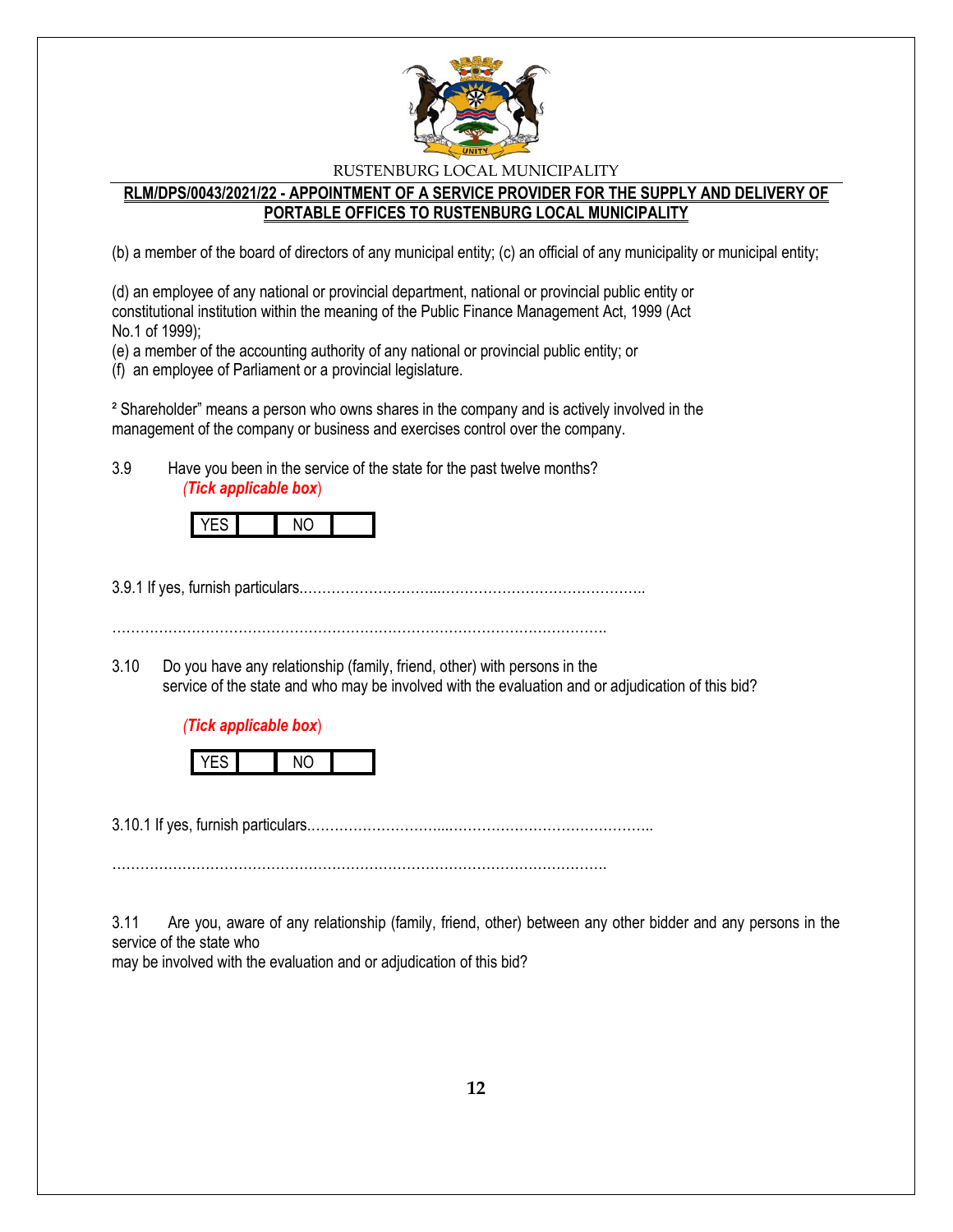

### **RLM/DPS/0043/2021/22 - APPOINTMENT OF A SERVICE PROVIDER FOR THE SUPPLY AND DELIVERY OF PORTABLE OFFICES TO RUSTENBURG LOCAL MUNICIPALITY**

*(Tick applicable box*)



3.11.1 If yes, furnish particulars.………………………...……………………………………..

3.12 Are any of the company's directors, trustees, managers, principle shareholders or stakeholders in service of the state?

*(Tick applicable box*)



3.12.1 If yes, furnish particulars.………………………...……………………………………..

……………………………………………………………………………………………………

3.13 Are any spouse, child or parent of the company's directors trustees, managers, principle shareholders or stakeholders in service of the state?

*(Tick applicable box*)



3.13.1 If yes, furnish particulars.………………………...……………………………………..

……………………………………………………………………………………………………

3.14 Do you or any of the directors, trustees, managers, principle shareholders, or stakeholders of this company have any interest in any other related companies or

business whether or not they are bidding for this contract.

*(Tick applicable box*)



3.14.1 If yes, furnish particulars.………………………...……………………………………..

………………………………………………………………………………………………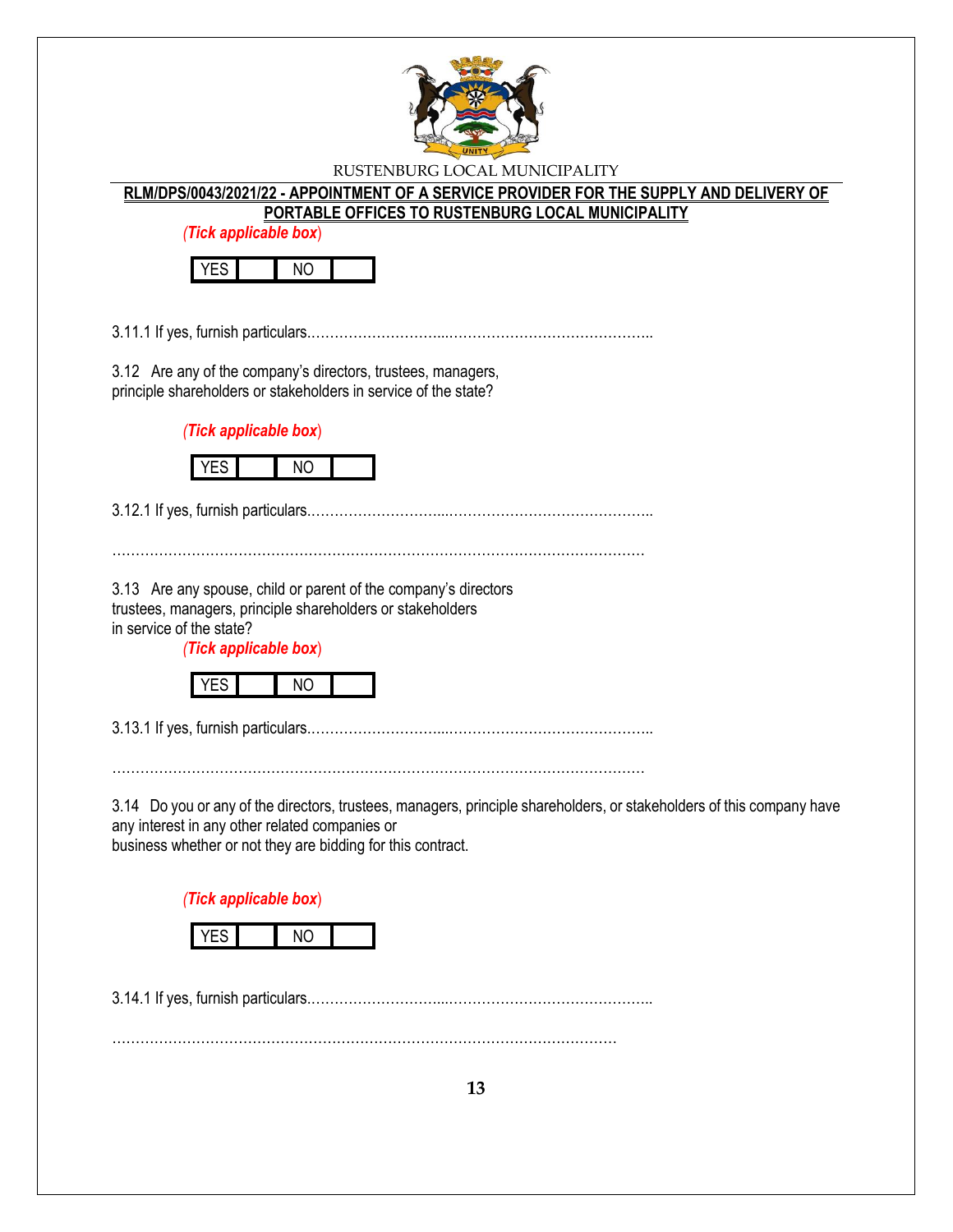

# **RLM/DPS/0043/2021/22 - APPOINTMENT OF A SERVICE PROVIDER FOR THE SUPPLY AND DELIVERY OF PORTABLE OFFICES TO RUSTENBURG LOCAL MUNICIPALITY**

# **4. Full details of directors / trustees / members / shareholders.**

| Full<br><b>Name</b> | <b>Identity Number</b> | Personal<br>Reference<br>Tax<br><b>Number</b> | <b>State</b><br>Employee<br>Number |
|---------------------|------------------------|-----------------------------------------------|------------------------------------|
|                     |                        |                                               |                                    |
|                     |                        |                                               |                                    |
|                     |                        |                                               |                                    |
|                     |                        |                                               |                                    |
|                     |                        |                                               |                                    |
|                     |                        |                                               |                                    |
|                     |                        |                                               |                                    |
|                     |                        |                                               |                                    |
|                     |                        |                                               |                                    |
|                     |                        |                                               |                                    |
|                     |                        |                                               |                                    |
|                     |                        |                                               |                                    |

**Signature Date** 

 **……………………………… ………………………**

 **Capacity Name of Bidder**

 **…………………………………. ……………………………………**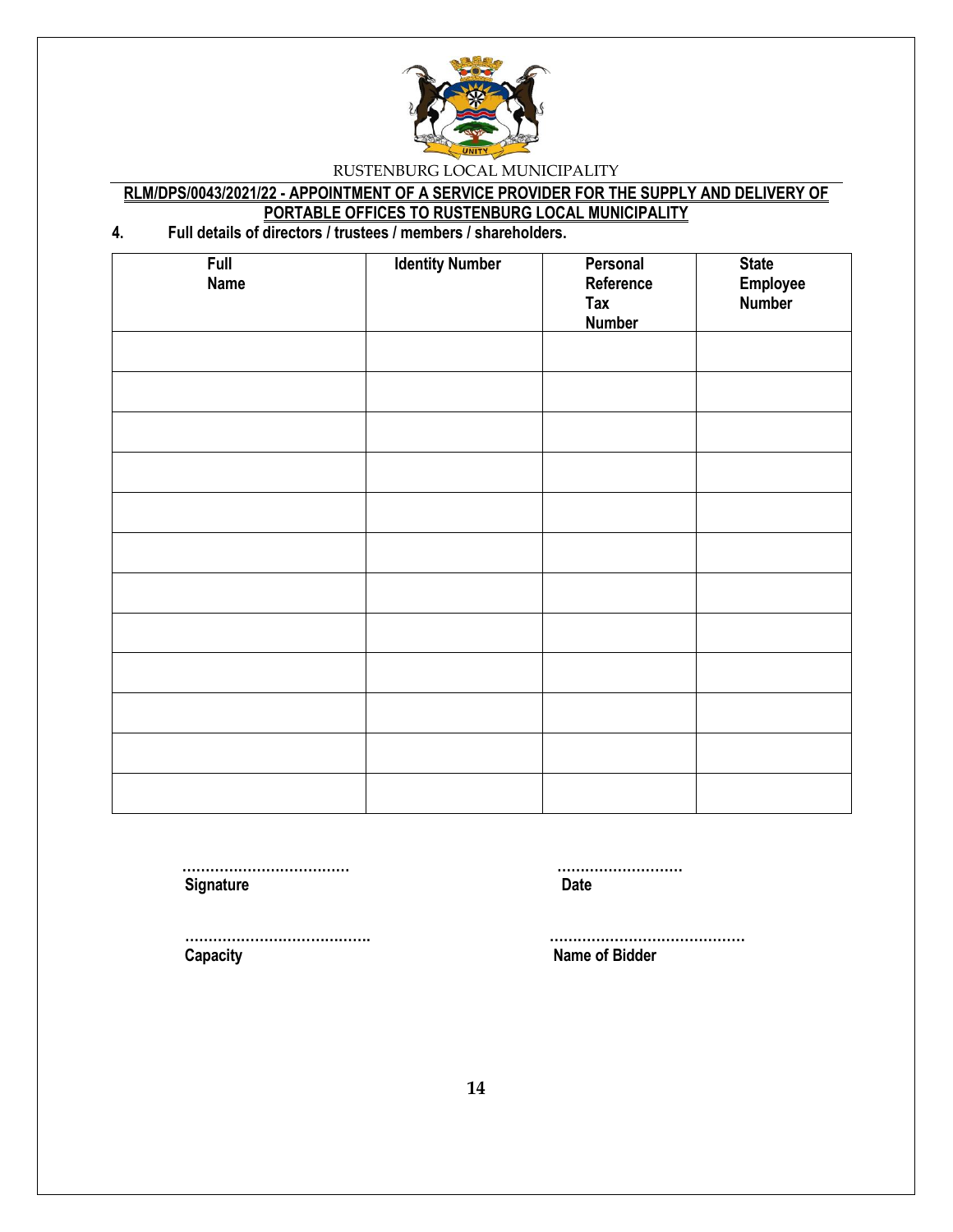

# **RLM/DPS/0043/2021/22 - APPOINTMENT OF A SERVICE PROVIDER FOR THE SUPPLY AND DELIVERY OF PORTABLE OFFICES TO RUSTENBURG LOCAL MUNICIPALITY**

**MBD 5**

# **DECLARATION FOR PROCUREMENT ABOVE R10 MILLION (ALL APPLICABLE TAXES INCLUDED)**

For all procurement expected to exceed R10 million (all applicable taxes included), bidders must complete the following questionnaire:

| 1              | Are you by law required to prepare annual financial statements for auditing?<br>*YES<br>NO                                                                                                                                                           |
|----------------|------------------------------------------------------------------------------------------------------------------------------------------------------------------------------------------------------------------------------------------------------|
| 1.1            | If yes, submit audited annual financial statements for the past three years or since the date of establishment<br>if established during the past three years.                                                                                        |
|                |                                                                                                                                                                                                                                                      |
|                |                                                                                                                                                                                                                                                      |
| $\overline{2}$ | Do you have any outstanding undisputed commitments for municipal services towards any municipality for more<br>than three months or any other service provider in respect of which payment is overdue for more than 30 days?<br>*YES<br>NO           |
| 2.1            | If no, this serves to certify that the bidder has no undisputed commitments for municipal services towards any<br>municipality for more than three months or other service provider in respect of which payment is overdue for<br>more than 30 days. |
| 2.2            | If yes, provide particulars.                                                                                                                                                                                                                         |
|                |                                                                                                                                                                                                                                                      |
|                |                                                                                                                                                                                                                                                      |
|                |                                                                                                                                                                                                                                                      |
| 3              | Has any contract been awarded to you by an organ of state during the past five years, including particulars of<br>any material non-compliance or dispute concerning the execution of such contract?<br>*YES<br><b>NO</b>                             |
| 3.1            | If yes, furnish particulars                                                                                                                                                                                                                          |
|                | 15                                                                                                                                                                                                                                                   |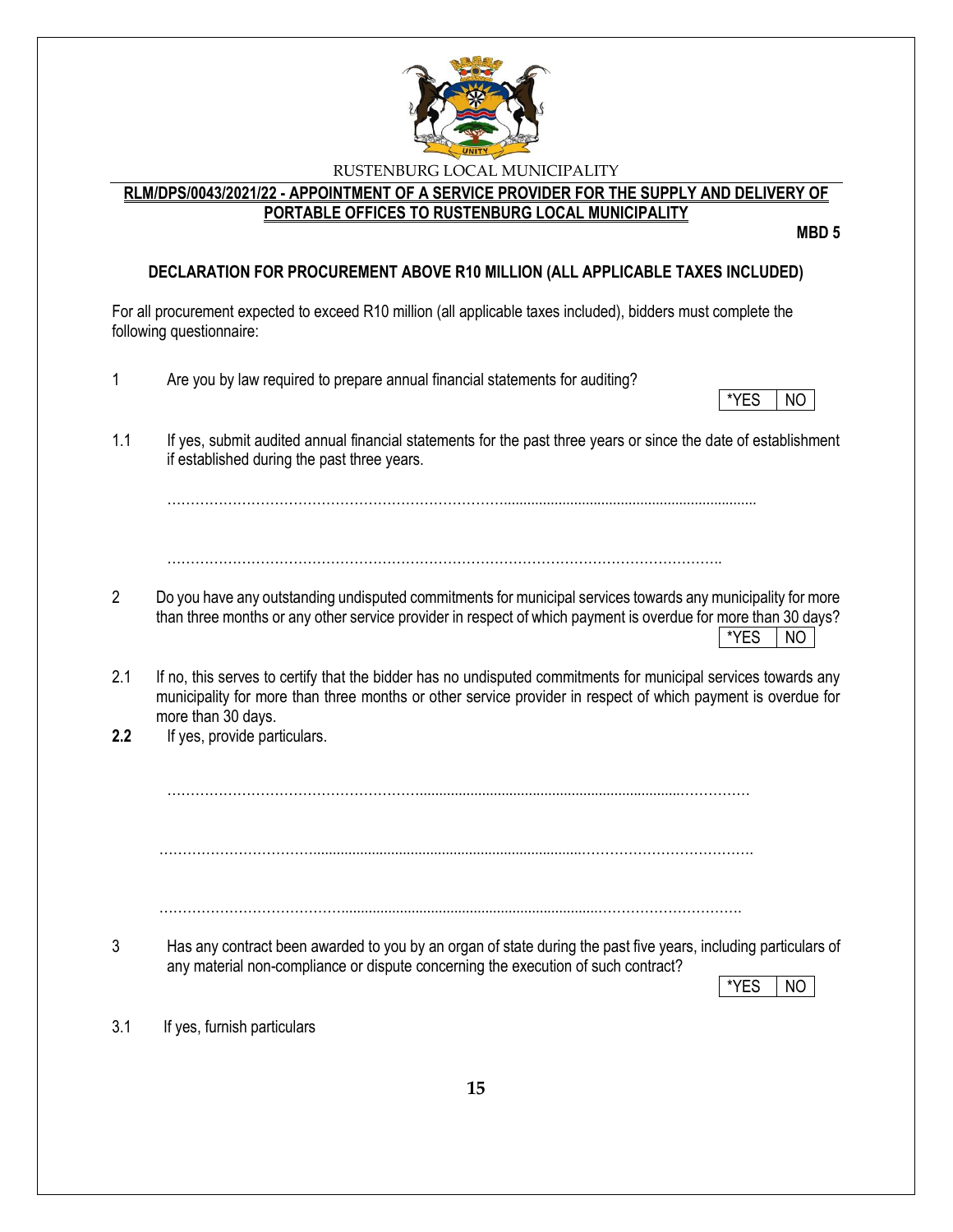

**RLM/DPS/0043/2021/22 - APPOINTMENT OF A SERVICE PROVIDER FOR THE SUPPLY AND DELIVERY OF PORTABLE OFFICES TO RUSTENBURG LOCAL MUNICIPALITY** …………………………….............................................................................………………………

**4.** Will any portion of goods or services be sourced from outside the Republic, and, if so, what portion of payment from the municipality / municipal entity is expected to be transferred out of the Republic?

…….....................…………………………….............................................................……………

|                                    |                                                                  |                                                                    | *YES<br>NO |  |
|------------------------------------|------------------------------------------------------------------|--------------------------------------------------------------------|------------|--|
| 4.1<br>If yes, furnish particulars |                                                                  |                                                                    |            |  |
|                                    |                                                                  |                                                                    |            |  |
|                                    |                                                                  | <b>CERTIFICATION</b>                                               |            |  |
|                                    |                                                                  |                                                                    |            |  |
| TRUE AND CORRECT.                  |                                                                  | CERTIFY THAT THE INFORMATION FURNISHED ON THIS DECLARATION FORM IS |            |  |
|                                    | I ACCEPT THAT, IN ADDITION TO CANCELLATION OF A CONTRACT, ACTION | MAY BE TAKEN AGAINST ME SHOULD THIS DECLARATION PROVE TO BE FALSE. |            |  |
| Name/s and Surname of Bidder       |                                                                  | Signature                                                          |            |  |
| Position in the Firm/Company       |                                                                  | Date                                                               | 2021       |  |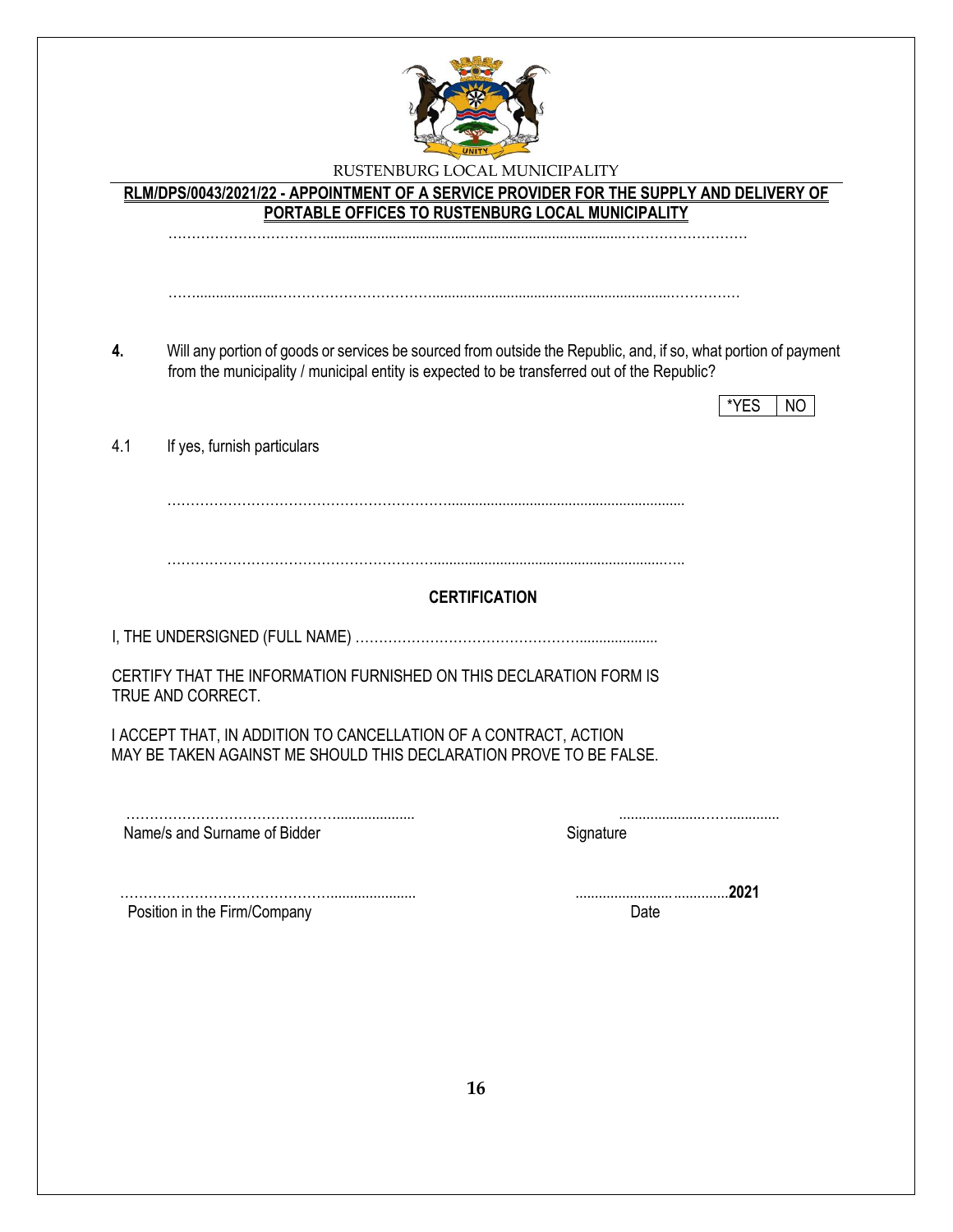

### **RLM/DPS/0043/2021/22 - APPOINTMENT OF A SERVICE PROVIDER FOR THE SUPPLY AND DELIVERY OF PORTABLE OFFICES TO RUSTENBURG LOCAL MUNICIPALITY**

### **MBD 6.1 PREFERENCE CLAIMED IN TERMS OF THE PREFERENTIAL PROCUREMENT REGULATIONS, 2011**

This preference form must form part of all bids invited. It contains general information and serves as a claim form for preference points for Broad-Based Black Economic Empowerment (B-BBEE) Status Level of Contribution

### **NB: BEFORE COMPLETING THIS FORM, BIDDERS MUST STUDY THE GENERAL CONDITIONS, DEFINITIONS AND DIRECTIVES APPLICABLE IN RESPECT OF B-BBEE, AS PRESCRIBED IN THE PREFERENTIAL PROCUREMENT REGULATIONS, 2017.**

### **1. GENERAL CONDITIONS**

- 1.1 The following preference point systems are applicable to all bids:
	- the 80/20 system for requirements with a Rand value of up to R50 000 000 (all applicable taxes included); and
	- the 90/10 system for requirements with a Rand value above R50 000 000 (all applicable taxes included).

1.2

- a) The value of this bid is estimated to not exceed R50 000 000 (all applicable taxes included) and therefore the 80/20 preference point system shall be applicable; or
- b) The 80/20 preference point system will be applicable to this tender Points for this bid shall be awarded for:
- (a) Price; and
- (b) B-BBEE Status Level of Contributor.

#### 1.3 The maximum points for this bid are allocated as follows:

|                                                   | <b>POINTS</b> |
|---------------------------------------------------|---------------|
| <b>PRICE</b>                                      | 80            |
| <b>B-BBEE STATUS LEVEL OF CONTRIBUTOR</b>         | 20            |
| Total points for Price and B-BBEE must not exceed | 100           |

- 1.4 Failure on the part of a bidder to submit proof of B-BBEE Status level of contributor together with the bid, will be interpreted to mean that preference points for B-BBEE status level of contribution are not claimed.
- 1.5 The purchaser reserves the right to require of a bidder, either before a bid is adjudicated or at any time subsequently, to substantiate any claim in regard to preferences, in any manner required by the purchaser.

### **2. DEFINITIONS**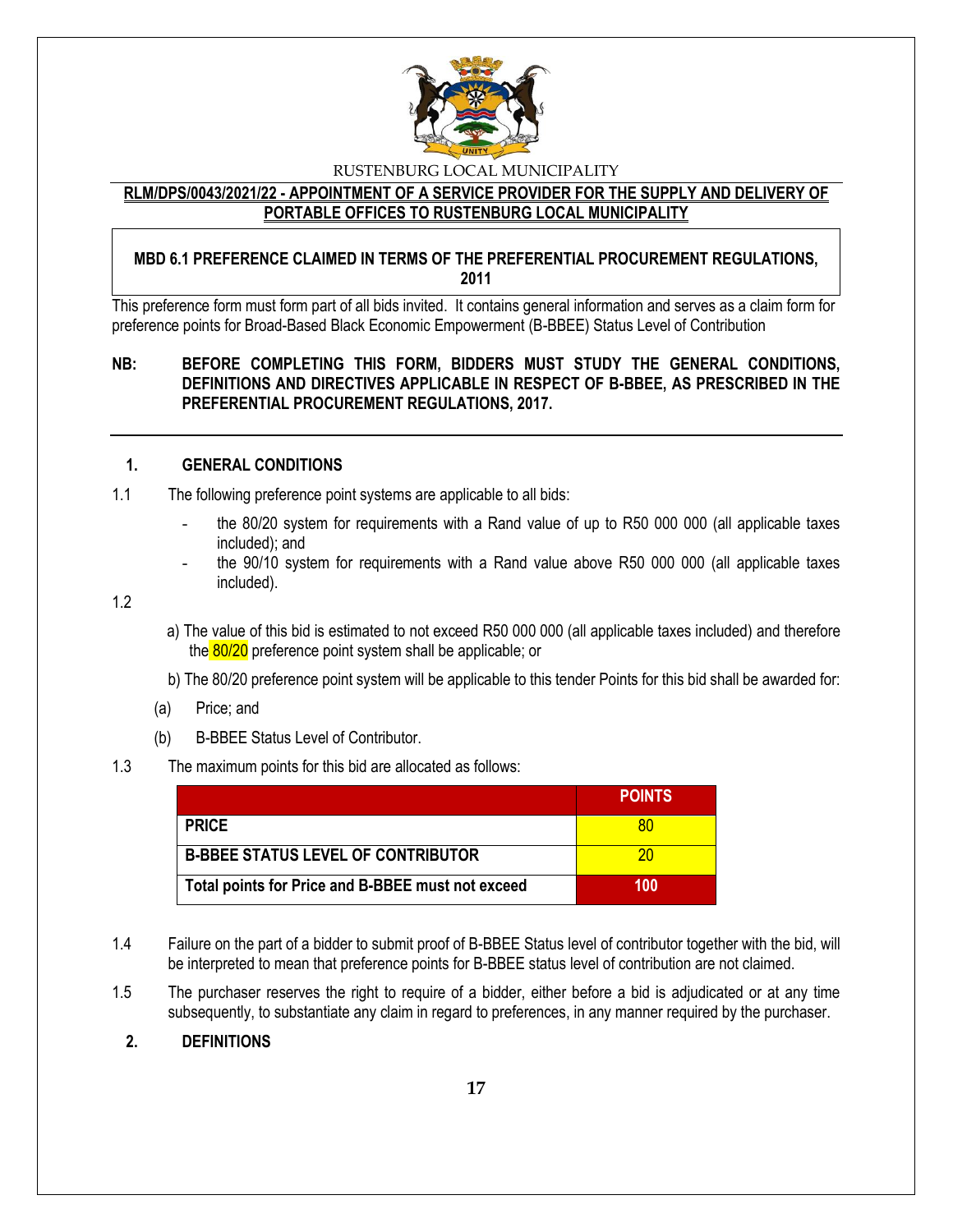

### **RLM/DPS/0043/2021/22 - APPOINTMENT OF A SERVICE PROVIDER FOR THE SUPPLY AND DELIVERY OF PORTABLE OFFICES TO RUSTENBURG LOCAL MUNICIPALITY**

- (a) **"B-BBEE"** means broad-based black economic empowerment as defined in section 1 of the Broad-Based Black Economic Empowerment Act;
- (b) "**B-BBEE status level of contributor"** means the B-BBEE status of an entity in terms of a code of good practice on black economic empowerment, issued in terms of section 9(1) of the Broad-Based Black Economic Empowerment Act;
- (c) **"bid"** means a written offer in a prescribed or stipulated form in response to an invitation by an organ of state for the provision of goods or services, through price quotations, advertised competitive bidding processes or proposals;
- (d) **"Broad-Based Black Economic Empowerment Act"** means the Broad-Based Black Economic Empowerment Act, 2003 (Act No. 53 of 2003);
- **(e) "EME"** means an Exempted Micro Enterprise in terms of a code of good practice on black economic empowerment issued in terms of section 9 (1) of the Broad-Based Black Economic Empowerment Act;
- (f) **"functionality"** means the ability of a tenderer to provide goods or services in accordance with specifications as set out in the tender documents.
- (g) **"prices"** includes all applicable taxes less all unconditional discounts;
- (h) **"proof of B-BBEE status level of contributor"** means:
	- **1)** B-BBEE Status level certificate issued by an authorized body or person;
	- **2)** A sworn affidavit as prescribed by the B-BBEE Codes of Good Practice;
	- **3)** Any other requirement prescribed in terms of the B-BBEE Act;
	- (i) **"QSE"** means a qualifying small business enterprise in terms of a code of good practice on black economic empowerment issued in terms of section 9 (1) of the Broad-Based Black Economic Empowerment Act;
- *(j)* **"rand value"**means the total estimated value of a contract in Rand, calculated at the time of bid invitation, and includes all applicable taxes;

### **3. POINTS AWARDED FOR PRICE**

### **3.1 THE 80/20 OR 90/10 PREFERENCE POINT SYSTEMS**

A maximum of 80 or 90 points is allocated for price on the following basis:

or

**80/20 or 90/10**

I

$$
Ps = 80 \left( 1 - \frac{Pt - P \min}{P \min} \right)
$$

$$
Ps = 90\left(1 - \frac{Pt - P\min P}{\min}\right)
$$

Where

Ps = Points scored for price of bid under consideration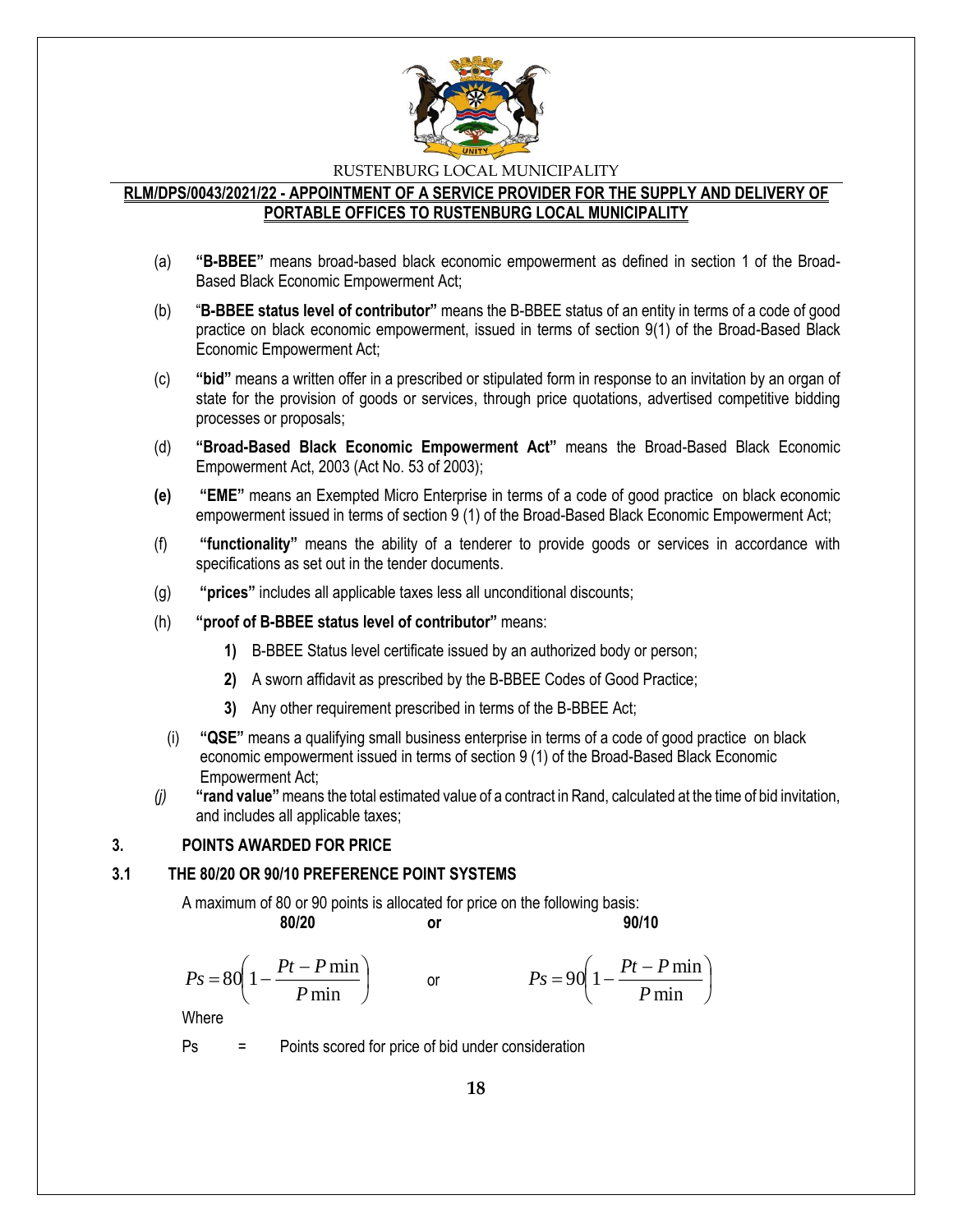

# **RLM/DPS/0043/2021/22 - APPOINTMENT OF A SERVICE PROVIDER FOR THE SUPPLY AND DELIVERY OF PORTABLE OFFICES TO RUSTENBURG LOCAL MUNICIPALITY**

Pt = Price of bid under consideration

P min = Price of lowest acceptable bid

# **4. POINTS AWARDED FOR B-BBEE STATUS LEVEL OF CONTRIBUTOR**

4.1 In terms of Regulation 6 (2) and 7 (2) of the Preferential Procurement Regulations, preference points must be awarded to a bidder for attaining the B-BBEE status level of contribution in accordance with the table below:

| <b>B-BBEE Status Level of</b><br><b>Contributor</b> | <b>Number of points</b><br>(90/10 system) | <b>Number of points</b><br>(80/20 system) |
|-----------------------------------------------------|-------------------------------------------|-------------------------------------------|
|                                                     | 10                                        | 20                                        |
| າ                                                   | 9                                         | 18                                        |
|                                                     | 6                                         | 14                                        |
|                                                     | 5                                         | 12                                        |
| 5                                                   |                                           | 8                                         |
| 6                                                   |                                           | 6                                         |
|                                                     |                                           |                                           |
| 8                                                   |                                           | っ                                         |
| Non-compliant contributor                           |                                           |                                           |

# **5. BID DECLARATION**

5.1 Bidders who claim points in respect of B-BBEE Status Level of Contribution must complete the following:

# **6. B-BBEE STATUS LEVEL OF CONTRIBUTOR CLAIMED IN TERMS OF PARAGRAPHS 1.4 AND 4.1**

6.1 B-BBEE Status Level of Contributor:  $\qquad \qquad = \qquad \qquad \dots \dots \dots (maximum of 10 or 20 points)$ 

(Points claimed in respect of paragraph 7.1 must be in accordance with the table reflected in paragraph 4.1 and must be substantiated by relevant proof of B-BBEE status level of contributor.

# **7. SUB-CONTRACTING**

7.1 Will any portion of the contract be sub-contracted?

(*Tick applicable box*)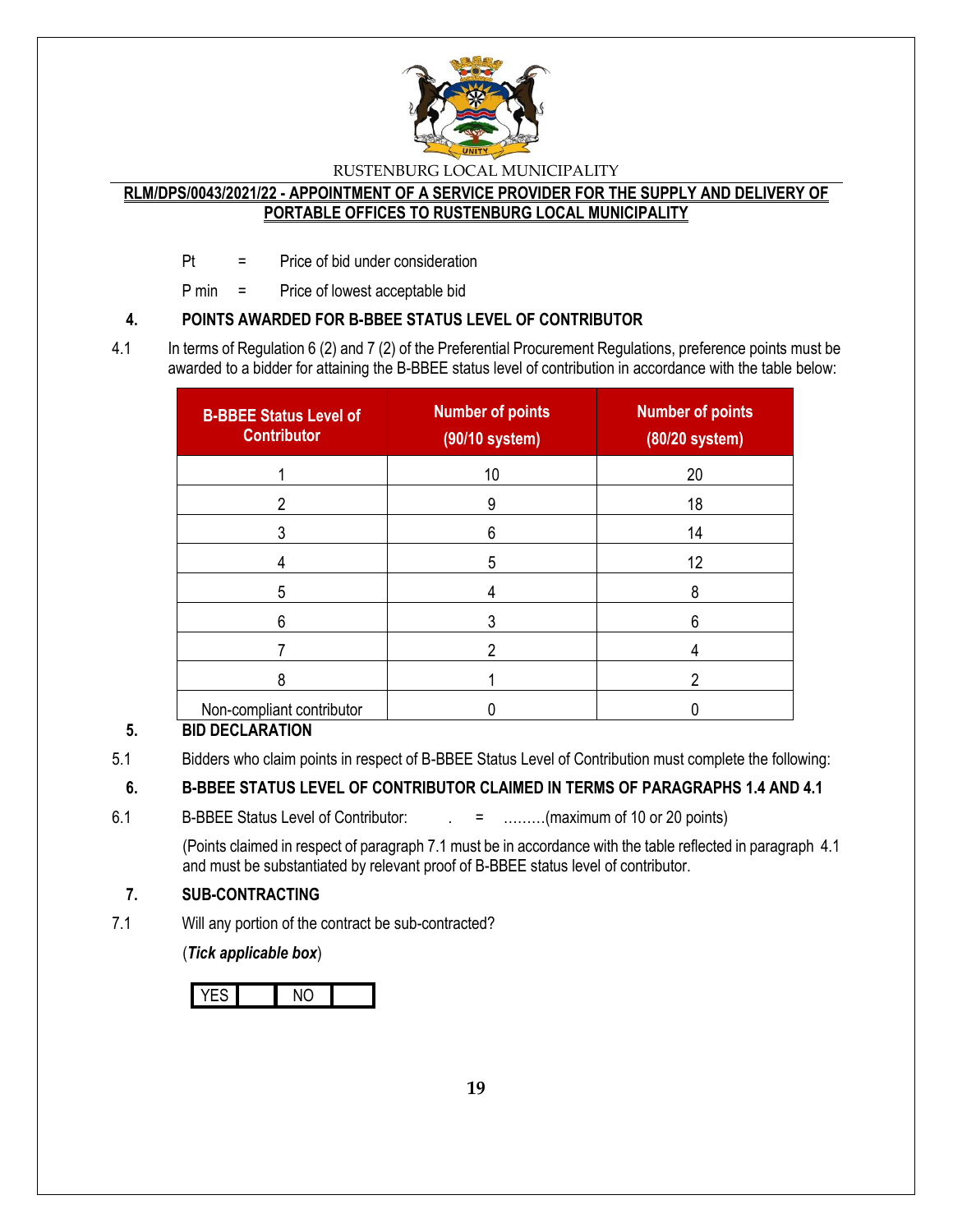

### **RLM/DPS/0043/2021/22 - APPOINTMENT OF A SERVICE PROVIDER FOR THE SUPPLY AND DELIVERY OF PORTABLE OFFICES TO RUSTENBURG LOCAL MUNICIPALITY**

### 7.1.1 If yes, indicate:

- i) What percentage of the contract will be subcontracted............…………….…………%
- ii) The name of the sub-contractor…………………………………………………………..
- iii) The B-BBEE status level of the sub-contractor......................................……………..
- iv) Whether the sub-contractor is an EME or QSE

*(Tick applicable box*)

YES NO

v) Specify, by ticking the appropriate box, if subcontracting with an enterprise in terms of Preferential Procurement Regulations,2017:

| Designated Group: An EME or QSE which is at last 51% owned by:    | EME√ | QSE√ |
|-------------------------------------------------------------------|------|------|
| Black people                                                      |      |      |
| Black people who are youth                                        |      |      |
| Black people who are women                                        |      |      |
| Black people with disabilities                                    |      |      |
| Black people living in rural or underdeveloped areas or townships |      |      |
| Cooperative owned by black people                                 |      |      |
| Black people who are military veterans                            |      |      |
| <b>OR</b>                                                         |      |      |
| Any EME                                                           |      |      |
| Any QSE                                                           |      |      |

### 8. **DECLARATION WITH REGARD TO COMPANY/FIRM**

- 8.1 Name of company/firm:…………………………………………………………………………….
- 8.2 VAT registration number:……………………………………….………………………
- 8.3 Company registration number:………….……………………….……………………

# 8.4 TYPE OF COMPANY/ FIRM

- □ Partnership/Joint Venture / Consortium
- □ One-person business/sole propriety
- **Close corporation**
- □ Company
- (Pty) Limited
- [TICK APPLICABLE BOX]

### 8.5 DESCRIBE PRINCIPAL BUSINESS ACTIVITIES

………………………………………………………………………………………………………………………… …………………………………………………………………………………………………………………………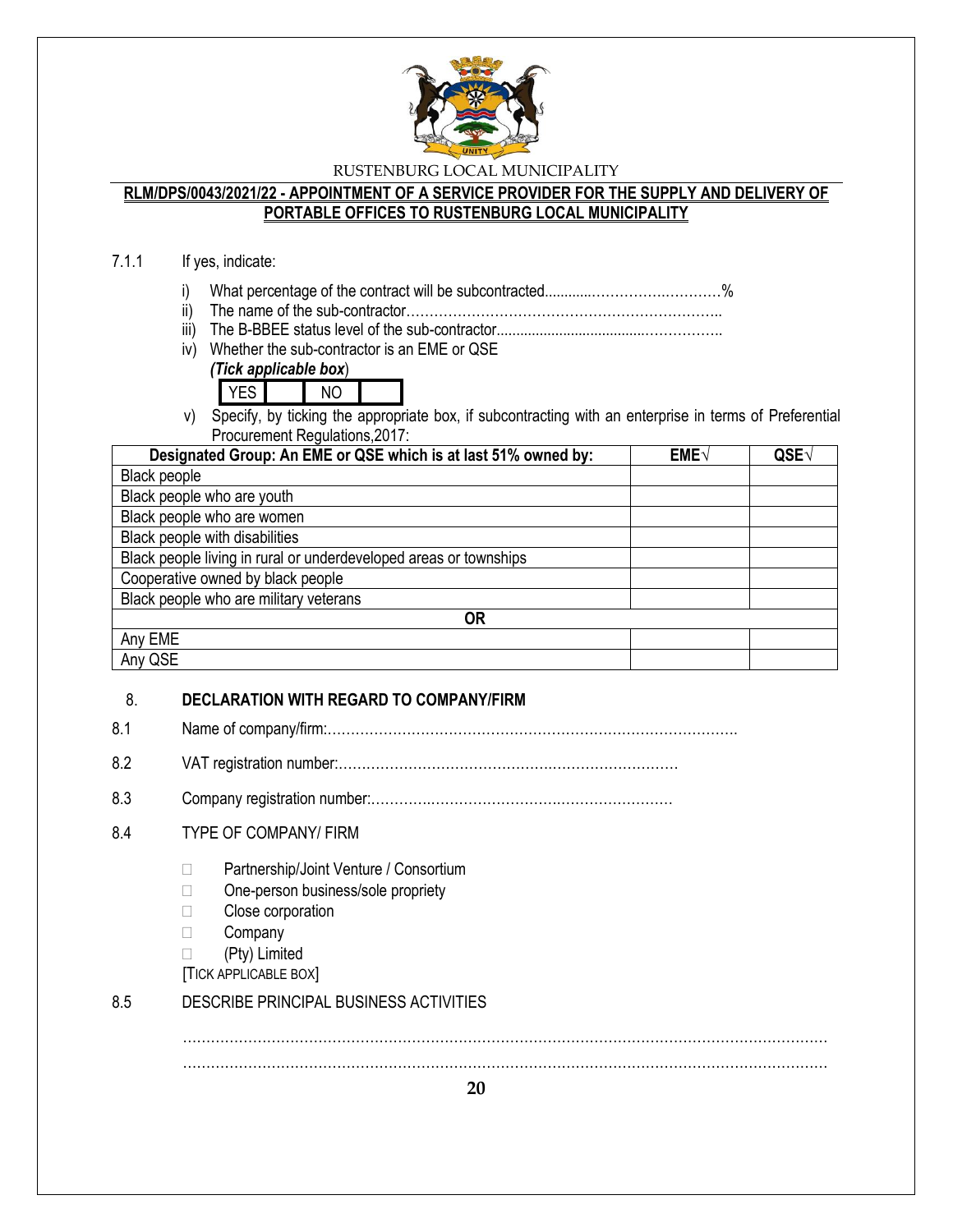

### **RLM/DPS/0043/2021/22 - APPOINTMENT OF A SERVICE PROVIDER FOR THE SUPPLY AND DELIVERY OF PORTABLE OFFICES TO RUSTENBURG LOCAL MUNICIPALITY**

### 8.6 COMPANY CLASSIFICATION

- Manufacturer
- $\Box$  Supplier
- □ Professional service provider
- $\Box$  Other service providers, e.g. transporter, etc.

[*TICK APPLICABLE BOX*]

### **8.7 MUNICIPAL INFORMATION**

**Municipality where business is situated: ….………………………………………………. Registered Account Number: …………………………. Stand Number**:…………………………………………….

#### 8.8 Total number of years the company/firm has been in business:…………………………

- 8.9 I/we, the undersigned, who is / are duly authorised to do so on behalf of the company/firm, certify that the points claimed, based on the B-BBE status level of contributor indicated in paragraphs 1.4 and 6.1 of the foregoing certificate, qualifies the company/ firm for the preference(s) shown and I / we acknowledge that:
	- i) The information furnished is true and correct;
	- ii) The preference points claimed are in accordance with the General Conditions as indicated in paragraph 1 of this form;
	- iii) In the event of a contract being awarded as a result of points claimed as shown in paragraphs 1.4 and 6.1, the contractor may be required to furnish documentary proof to the satisfaction of the purchaser that the claims are correct;
- iv) If the B-BBEE status level of contributor has been claimed or obtained on a fraudulent basis or any of the conditions of contract have not been fulfilled, the purchaser may, in addition to any other remedy it may have –
	- (a) disqualify the person from the bidding process;
	- (b) recover costs, losses or damages it has incurred or suffered as a result of that person's conduct;
	- (c) cancel the contract and claim any damages which it has suffered as a result of having to make less favourable arrangements due to such cancellation;
	- (d) recommend that the bidder or contractor, its shareholders and directors, or only the shareholders and directors who acted on a fraudulent basis, be restricted by the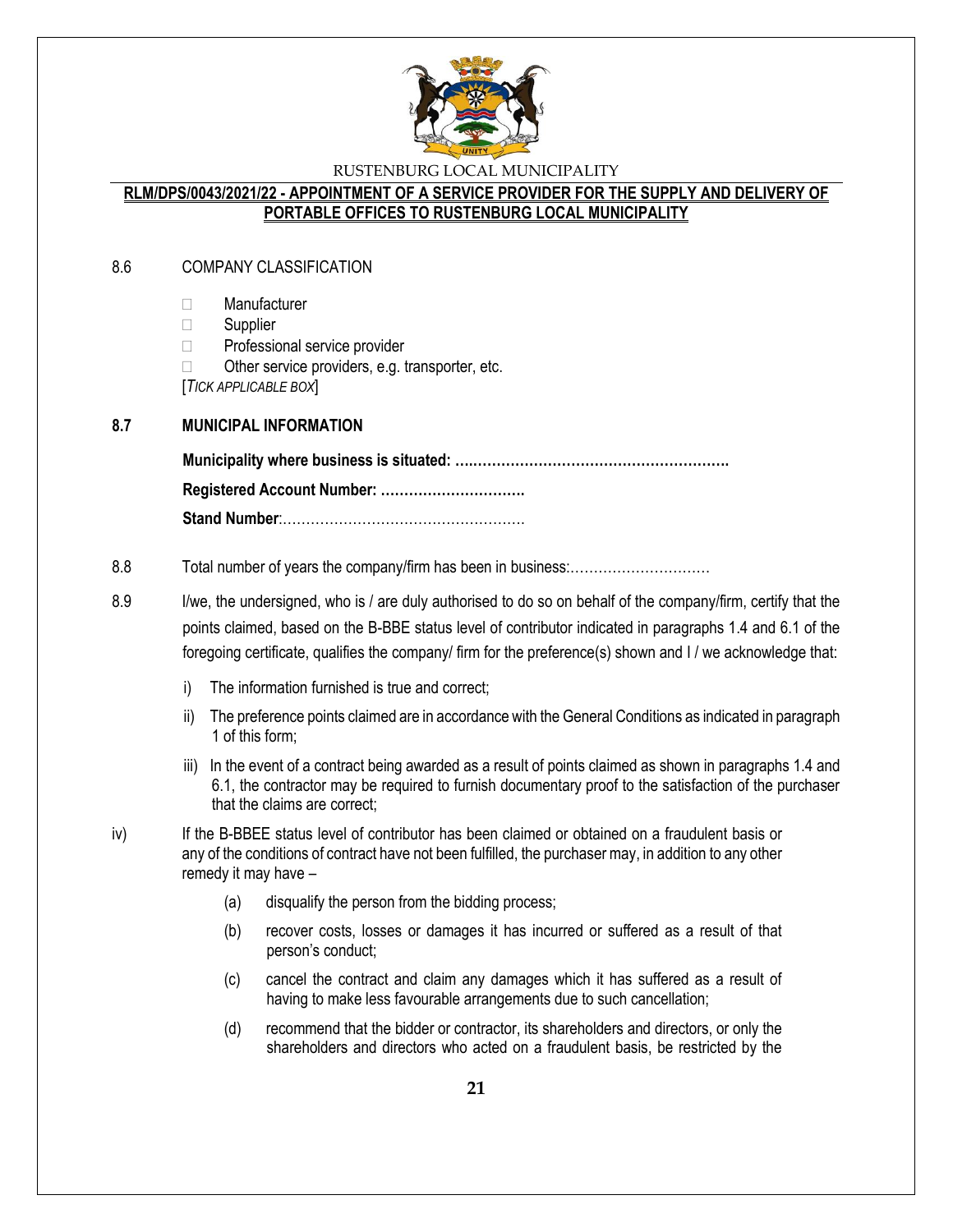

# **RLM/DPS/0043/2021/22 - APPOINTMENT OF A SERVICE PROVIDER FOR THE SUPPLY AND DELIVERY OF PORTABLE OFFICES TO RUSTENBURG LOCAL MUNICIPALITY**

National Treasury from obtaining business from any organ of state for a period not exceeding 10 years, after the *audi alteram partem* (hear the other side) rule has been applied; and

(e) forward the matter for criminal prosecution.

| <b>WITNESSES</b> | SIGNATURE(S) OF BIDDERS(S)      |
|------------------|---------------------------------|
| ົ                | DATE:<br><br><b>ADDRESS</b><br> |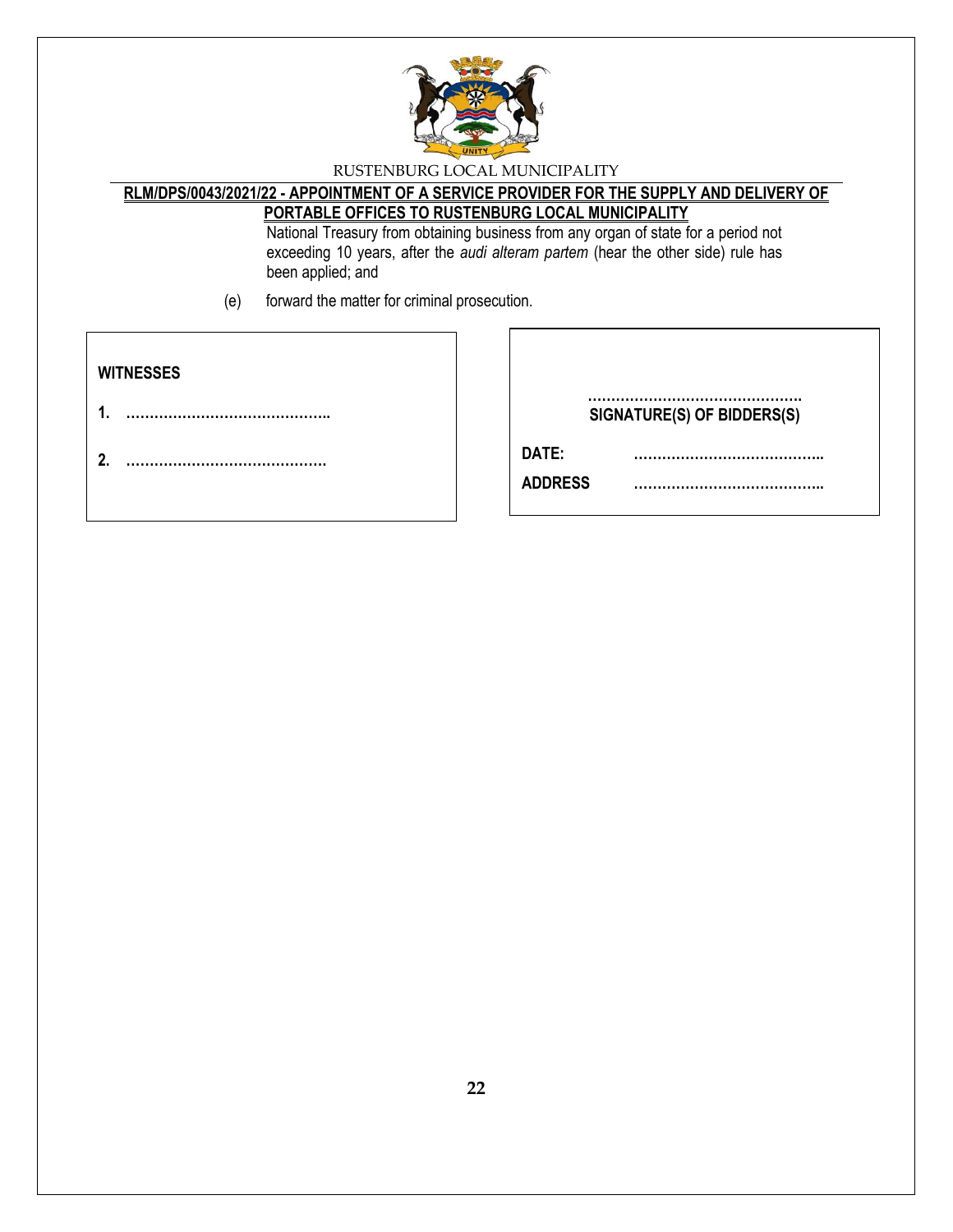

**RLM/DPS/0043/2021/22 - APPOINTMENT OF A SERVICE PROVIDER FOR THE SUPPLY AND DELIVERY OF PORTABLE OFFICES TO RUSTENBURG LOCAL MUNICIPALITY**

# **CONTRACT FORM - RENDERING OF SERVICES MDB 7.2**

**THIS FORM MUST BE FILLED IN DUPLICATE BY BOTH THE SERVICE PROVIDER (PART 1) AND THE PURCHASER (PART 2). BOTH FORMS MUST BE SIGNED IN THE ORIGINAL SO THAT THE SERVICE PROVIDER AND THE PURCHASER WOULD BE IN POSSESSION OF ORIGINALLY SIGNED CONTRACTS FOR THEIR RESPECTIVE RECORDS.**

# **PART 1 (TO BE FILLED IN BY THE SERVICE PROVIDER)**

1. I hereby undertake to render services described in the attached bidding documents to (name of the institution)

……………………………………………………………………………………………………………………………... in accordance with the requirements and task directives / proposals specifications stipulated in Bid Number………….………………………………… at the price/s quoted. My offer/s remain binding upon me and open for acceptance by the Purchaser during the validity period indicated and calculated from the closing date of the bid.

# 2. The following documents shall be deemed to form and be read and construed as part of this agreement:

- (i) Bidding documents,
	- *-* Invitation to bid;
	- *-* Tax compliance status (CSD report);
	- Pricing schedule(s);
	- Filled in task directive/proposal;
	- Preference claims for Broad Based Black Economic Empowerment Status Level of Contribution in terms of the Preferential Procurement Regulations 2011;
	- *-* Declaration of interest;
	- *-* Declaration of bidder's past SCM practices;
	- *-* Certificate of Independent Bid Determination;
	- **Special Conditions of Contract;**
- (ii) General Conditions of Contract; and
- (iii) Other (specify)
- 3. I confirm that I have satisfied myself as to the correctness and validity of my bid; that the price(s) and rate(s) quoted cover all the services specified in the bidding documents; that the price(s) and rate(s) cover all my obligations and I accept that any mistakes regarding price(s) and rate(s) and calculations will be at my own risk.
- 4. I accept full responsibility for the proper execution and fulfilment of all obligations and conditions devolving on me under this agreement as the principal liable for the due fulfillment of this contract.
- 5. I declare that I have no participation in any collusive practices with any bidder or any other person regarding this or any other bid.
- 6. I confirm that I am duly authorised to sign this contract.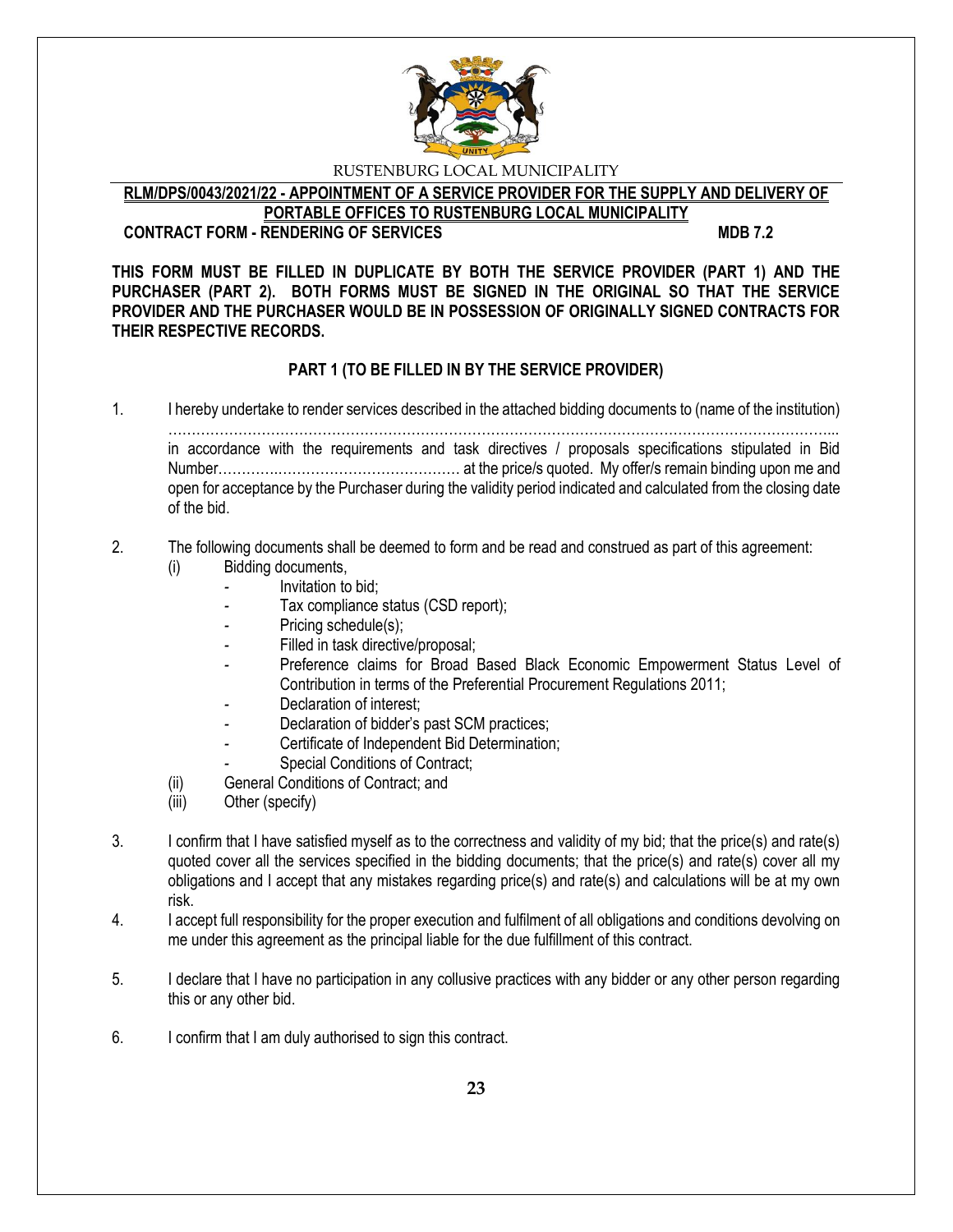

# **RLM/DPS/0043/2021/22 - APPOINTMENT OF A SERVICE PROVIDER FOR THE SUPPLY AND DELIVERY OF PORTABLE OFFICES TO RUSTENBURG LOCAL MUNICIPALITY**

| NAME (PRINT)     |  |
|------------------|--|
| <b>CAPACITY</b>  |  |
| <b>SIGNATURE</b> |  |
| NAME OF FIRM     |  |
| DATE             |  |

- **1 …….……………………..**
- **2 ……….…………………**

**………………………**

**DATE:**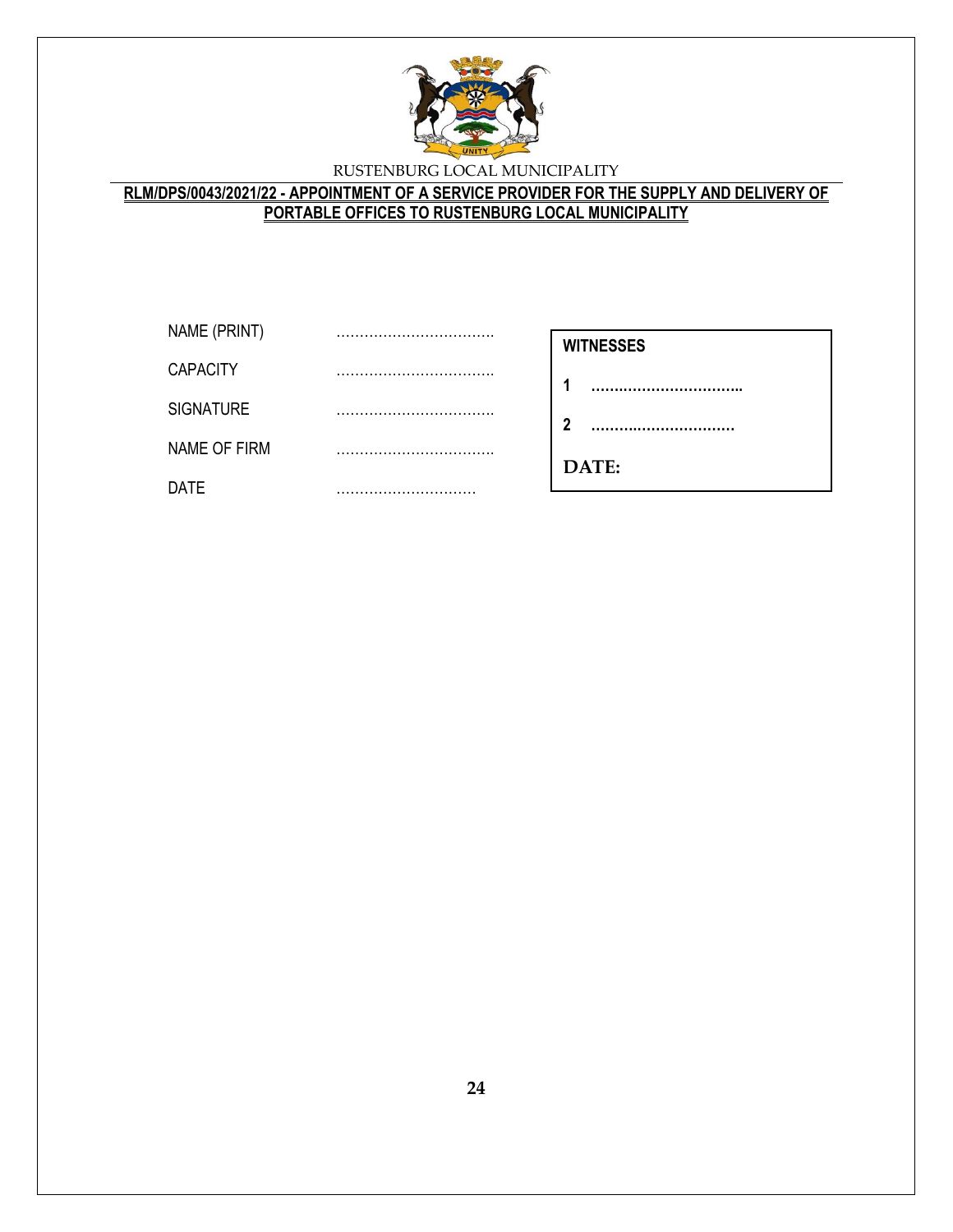

### **RLM/DPS/0043/2021/22 - APPOINTMENT OF A SERVICE PROVIDER FOR THE SUPPLY AND DELIVERY OF PORTABLE OFFICES TO RUSTENBURG LOCAL MUNICIPALITY**

**MBD 7.2**

# **CONTRACT FORM - RENDERING OF SERVICES**

# **PART 2 (TO BE FILLED IN BY THE PURCHASER [RLM])**

- 1. I……………………………………………. in my capacity as……………………...…………………………….. accept your bid under reference number ………………………………………….dated………………………for the rendering of services indicated hereunder and/or further specified in the annexure(s).
- 2. An official order indicating service delivery instructions is forthcoming.
- 3. I undertake to make payment for the services rendered in accordance with the terms and conditions of the contract, within 30 (thirty) days after receipt of an invoice.

| <b>DESCRIPTION OF</b><br><b>SERVICE</b> | <b>PRICE (ALL</b><br><b>APPLICABLE</b><br><b>TAXES</b><br>INCLUDED) | <b>COMPLETION</b><br><b>DATE</b> | <b>B-BBEE</b><br><b>STATUS</b><br><b>LEVEL OF</b><br><b>CONTRIBUTIO</b><br>N | <b>MINIMUM</b><br><b>THRESHOLD</b><br><b>FOR LOCAL</b><br><b>PRODUCTION</b><br><b>AND</b><br><b>CONTENT (if</b><br>applicable) |
|-----------------------------------------|---------------------------------------------------------------------|----------------------------------|------------------------------------------------------------------------------|--------------------------------------------------------------------------------------------------------------------------------|
|                                         |                                                                     |                                  |                                                                              |                                                                                                                                |

4. I confirm that I am duly authorized to sign this contract.

SIGNED AT ………………………………………ON………………………………...

- NAME (PRINT) ………………………………………….
- SIGNATURE …………………………………………

OFFICIAL STAMP

**DATE: ……………………..**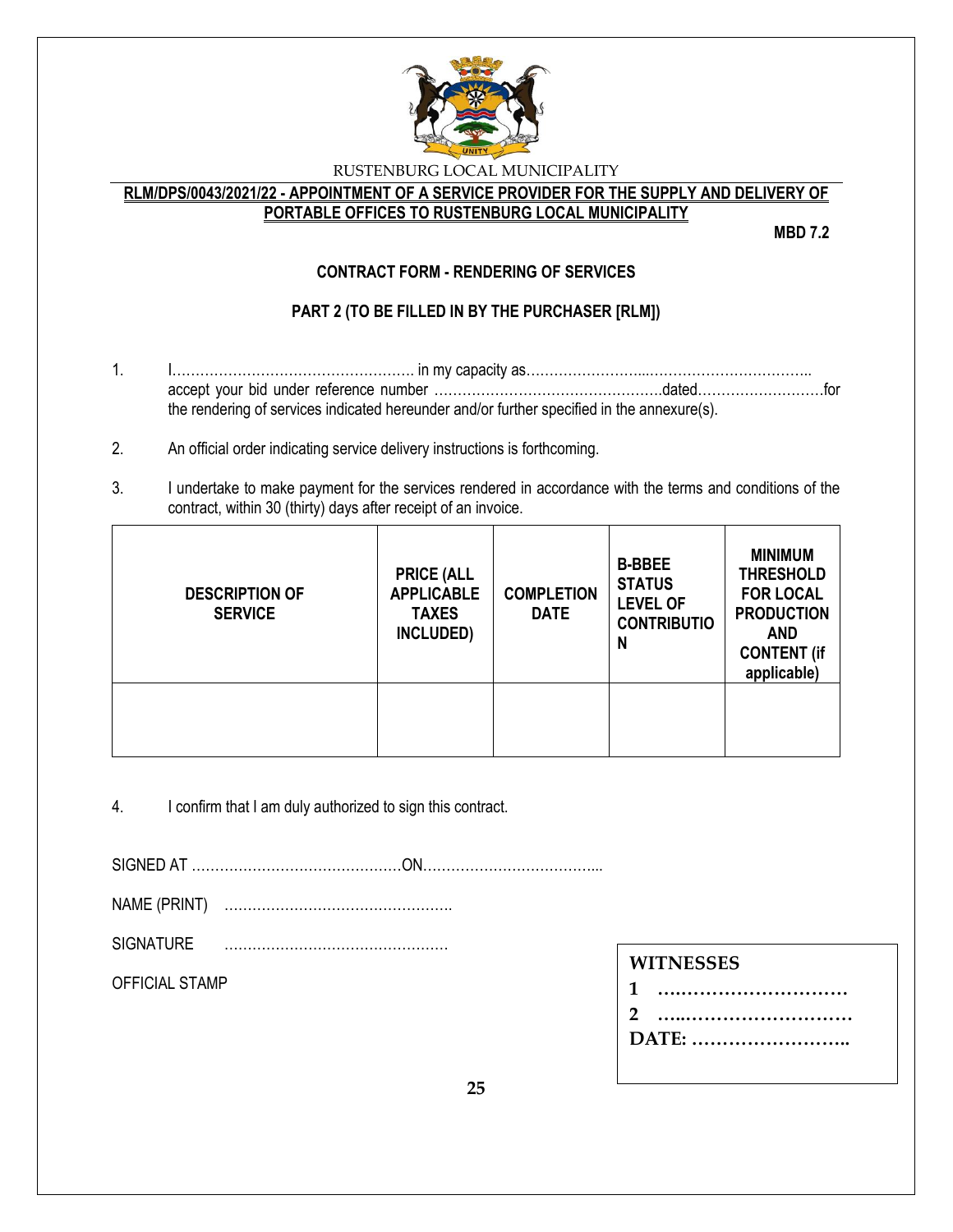

### **RLM/DPS/0043/2021/22 - APPOINTMENT OF A SERVICE PROVIDER FOR THE SUPPLY AND DELIVERY OF PORTABLE OFFICES TO RUSTENBURG LOCAL MUNICIPALITY**

# **MBD 8: DECLARATION OF ABUSE OF SUPPLY CHAIN MANAGEMENT SYSTEM**

- 1 This Standard Bidding Document must form part of all bids invited.
- 2 It serves as a declaration to be used by institutions in ensuring that when goods and services are being procured, all reasonable steps are taken to combat the abuse of the supply chain management system.
- 3 The bid of any bidder may be disregarded if that bidder, or any of its directors have
	- a. abused the institution's supply chain management system;
	- b. committed fraud or any other improper conduct in relation to such system; or
	- c. failed to perform on any previous contract.
- 4 In order to give effect to the above, the following questionnaire must be completed and submitted with the bid.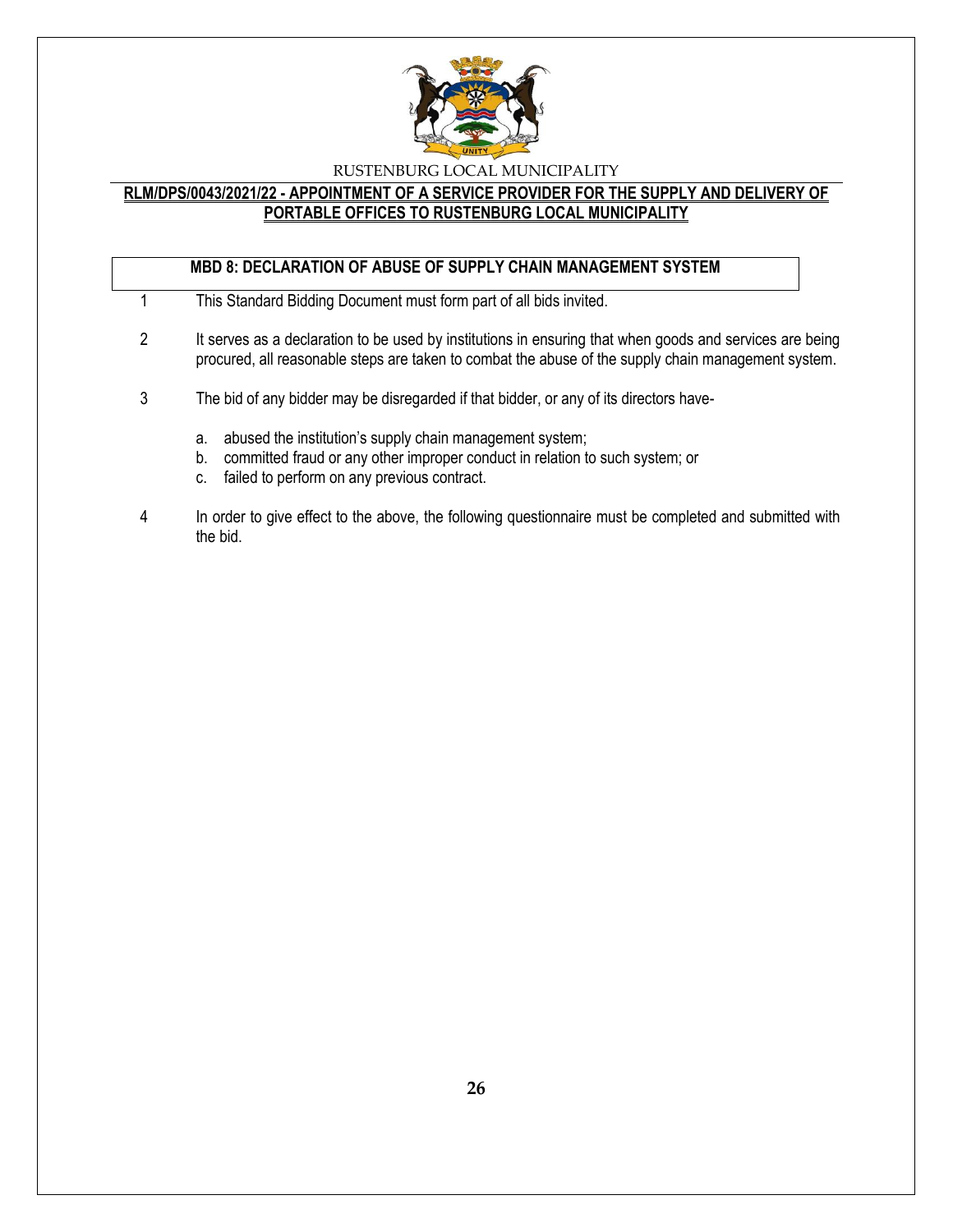

# **RLM/DPS/0043/2021/22 - APPOINTMENT OF A SERVICE PROVIDER FOR THE SUPPLY AND DELIVERY OF**

| Item  | PORTABLE OFFICES TO RUSTENBURG LOCAL MUNICIPALITY<br>Question                                                                                                                                                                                                                                                                                                                                                                                                                                                                                                                                                                          | Yes        | No        |
|-------|----------------------------------------------------------------------------------------------------------------------------------------------------------------------------------------------------------------------------------------------------------------------------------------------------------------------------------------------------------------------------------------------------------------------------------------------------------------------------------------------------------------------------------------------------------------------------------------------------------------------------------------|------------|-----------|
| 4.1   | Is the bidder or any of its directors listed on the National Treasury's Database of Restricted<br>Suppliers as companies or persons prohibited from doing business with the public sector?<br>Companies or persons who are listed on this Database were informed in writing of this<br>restriction by the Accounting Officer/Authority of the institution that imposed the restriction after<br>the audi alteram partem rule was applied). The Database of Restricted Suppliers now resides<br>on the National Treasury's website (www.treasury.gov.za) and can be accessed by clicking<br>on its link at the bottom of the home page. | <b>Yes</b> | <b>No</b> |
| 4.1.1 | If so, furnish particulars:                                                                                                                                                                                                                                                                                                                                                                                                                                                                                                                                                                                                            |            |           |
| 4.2   | Is the bidder or any of its directors listed on the Register for Tender Defaulters in terms of<br>section 29 of the Prevention and Combating of Corrupt Activities Act (No 12 of 2004)?<br>The Register for Tender Defaulters can be accessed on the National Treasury's website<br>(www.treasury.gov.za) by clicking on its link at the bottom of the home page.                                                                                                                                                                                                                                                                      | Yes        | No        |
| 4.2.1 | If so, furnish particulars:                                                                                                                                                                                                                                                                                                                                                                                                                                                                                                                                                                                                            |            |           |
| 4.3   | Was the bidder or any of its directors convicted by a court of law (including a court outside of<br>the Republic of South Africa) for fraud or corruption during the past five years?                                                                                                                                                                                                                                                                                                                                                                                                                                                  | Yes        | No        |
| 4.3.1 | If so, furnish particulars:                                                                                                                                                                                                                                                                                                                                                                                                                                                                                                                                                                                                            |            |           |
| 4.4   | Was any contract between the bidder and any organ of state terminated during the past five<br>years on account of failure to perform on or comply with the contract?                                                                                                                                                                                                                                                                                                                                                                                                                                                                   | Yes        | No        |
| 4.4.1 | If so, furnish particulars:                                                                                                                                                                                                                                                                                                                                                                                                                                                                                                                                                                                                            |            |           |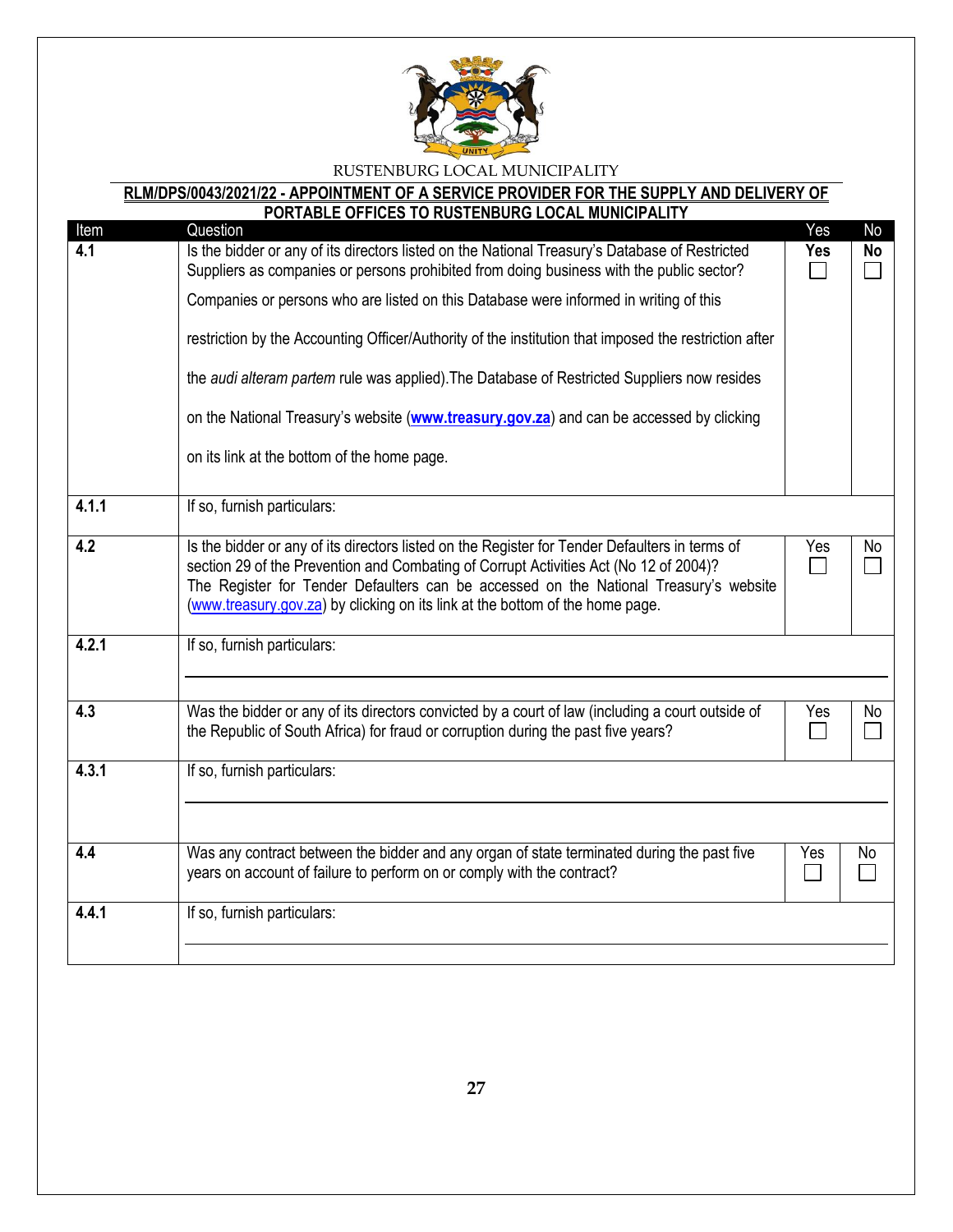

# **RLM/DPS/0043/2021/22 - APPOINTMENT OF A SERVICE PROVIDER FOR THE SUPPLY AND DELIVERY OF PORTABLE OFFICES TO RUSTENBURG LOCAL MUNICIPALITY**

### **CERTIFICATION**

I, THE UNDERSIGNED (FULL NAME)…………………………………………………....................CERTIFY THAT THE INFORMATION FURNISHED ON THIS DECLARATION FORM IS TRUE AND CORRECT. I ACCEPT THAT, IN ADDITION TO CANCELLATION OF A CONTRACT, ACTION MAY BE TAKEN AGAINST ME SHOULD THIS DECLARATION PROVE TO BE FALSE.

| Name/s and surname of Bidder |  |
|------------------------------|--|

………………………………………........................... ........................................... Position in the Firm/Company Date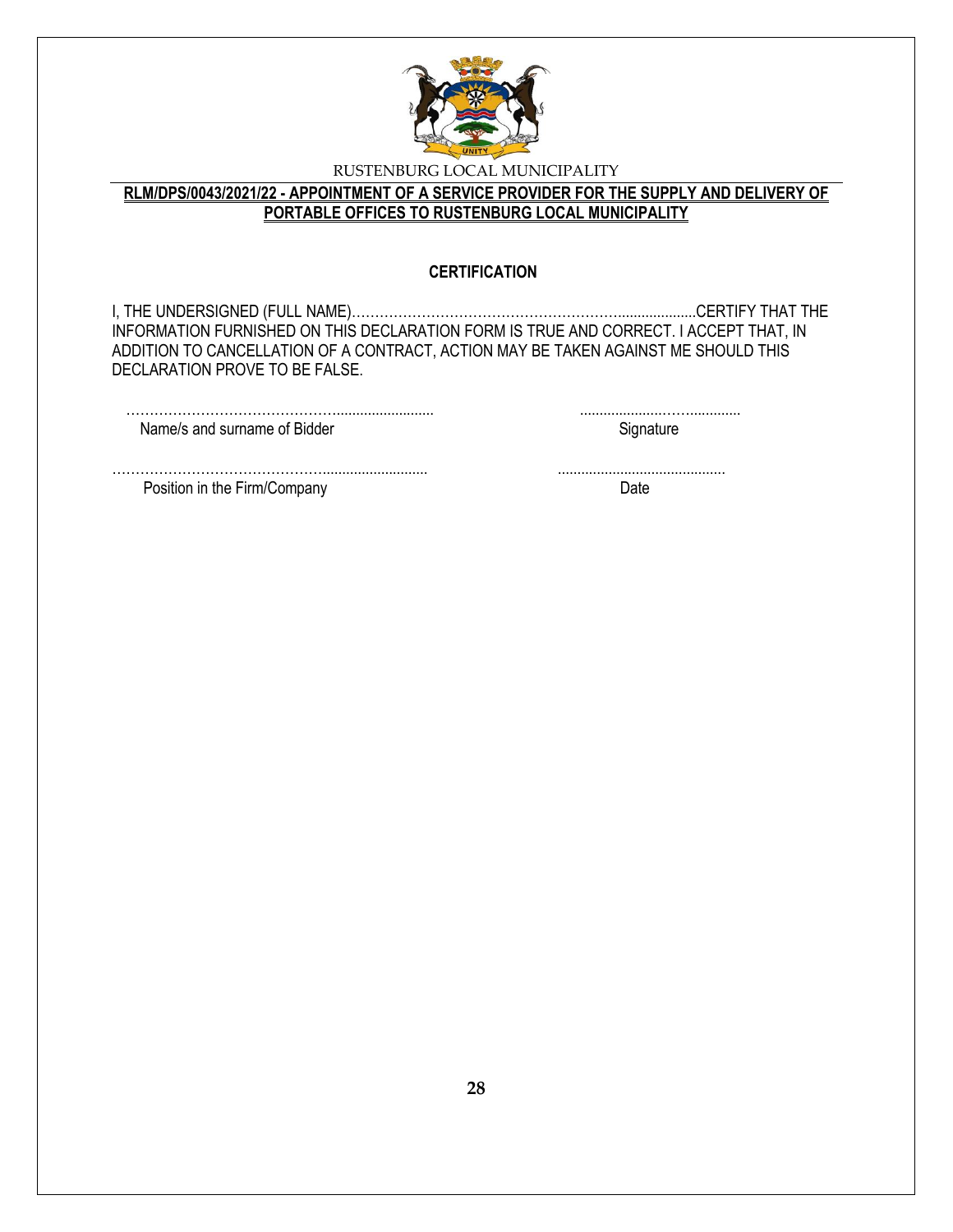

# **RLM/DPS/0043/2021/22 - APPOINTMENT OF A SERVICE PROVIDER FOR THE SUPPLY AND DELIVERY OF**

# **PORTABLE OFFICES TO RUSTENBURG LOCAL MUNICIPALITY**

# **MBD 9: CERTIFICATE OF INDEPENDENT BID DETERMINATION**

**1** This Municipal Bidding Document (MBD) must form part of all bids<sup>1</sup> invited.

- 2 Section 4 (1) (b) (iii) of the Competition Act No. 89 of 1998, as amended, prohibits an agreement between, or concerted practice by, firms, or a decision by an association of firms, if it is between parties in a horizontal relationship and if it involves collusive bidding (or bid rigging).² Collusive bidding is a *pe se* prohibition meaning that it cannot be justified under any grounds.
- 3 Municipal Supply Regulation 38 (1) prescribes that a supply chain management policy must provide measures for the combating of abuse of the supply chain management system, and must enable the accounting officer, among others, to:
	- a. take all reasonable steps to prevent such abuse;
	- b. reject the bid of any bidder if that bidder or any of its directors has abused the supply chain management system of the municipality or municipal entity or has committed any improper conduct in relation to such system; and
	- c. cancel a contract awarded to a person if the person committed any corrupt or fraudulent act during the bidding process or the execution of the contract.
	- 4 This MBD serves as a certificate of declaration that would be used by institutions to ensure that, when bids are considered, reasonable steps are taken to prevent any form of bid-rigging.
	- 5 In order to give effect to the above, the attached Certificate of Bid Determination (MBD 9) must be completed and submitted with the bid:

<sup>1</sup> Includes price quotations, advertised competitive bids, limited bids and proposals.

² Bid rigging (or collusive bidding) occurs when businesses, that would otherwise be expected to compete, secretly conspire to raise prices or lower the quality of goods and / or services for purchasers who wish to acquire goods and / or services through a bidding process. Bid rigging is, therefore, an agreement between competitors not to compete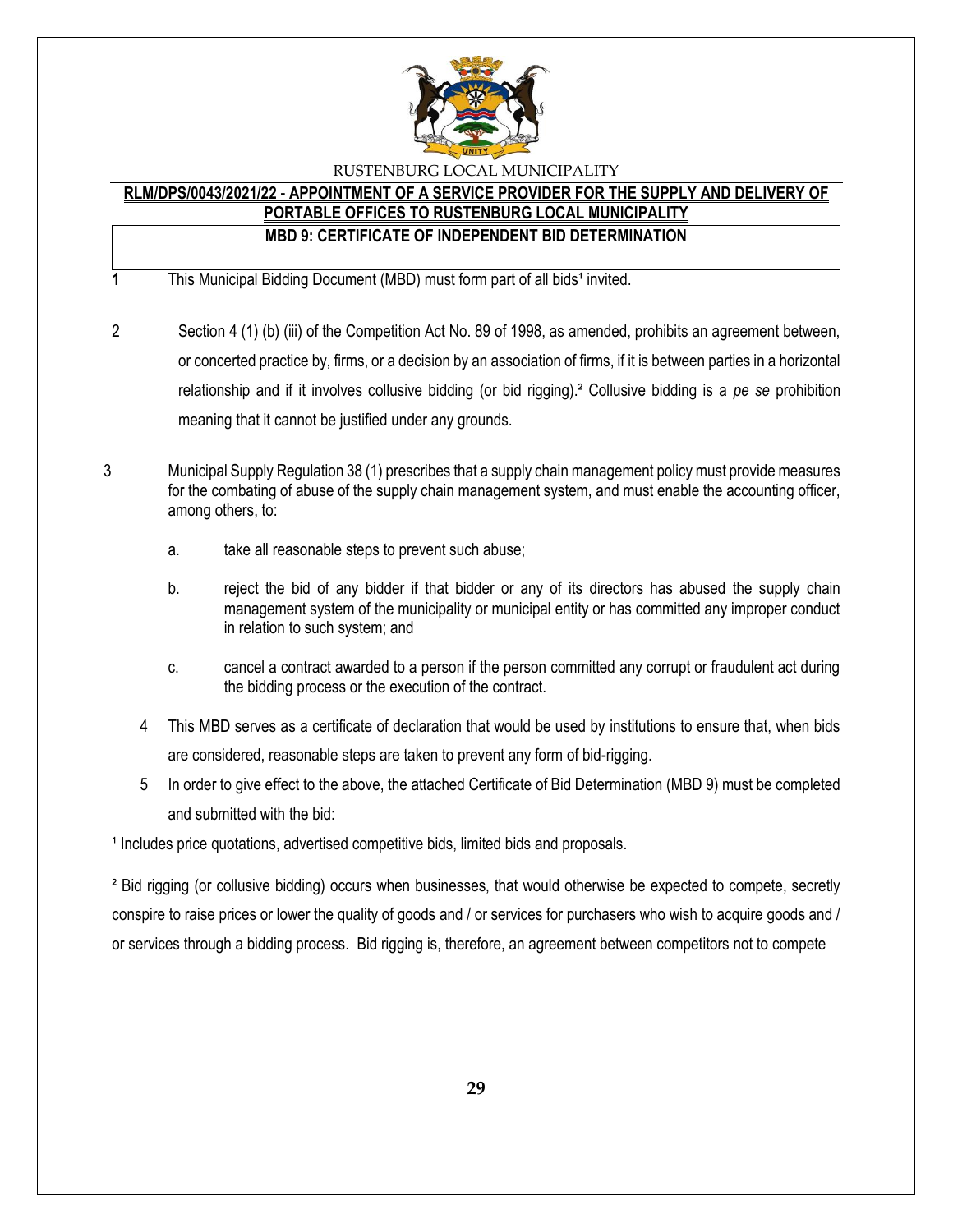

### **RLM/DPS/0043/2021/22 - APPOINTMENT OF A SERVICE PROVIDER FOR THE SUPPLY AND DELIVERY OF PORTABLE OFFICES TO RUSTENBURG LOCAL MUNICIPALITY**

I, the undersigned, in submitting the accompanying bid:

(Bid Number and Description)

in response to the invitation for the bid made by:

(Name of Municipality / Municipal Entity)

do hereby make the following statements that I certify to be true and complete in every respect: I certify, on behalf of: that:  $\blacksquare$ 

\_\_\_\_\_\_\_\_\_\_\_\_\_\_\_\_\_\_\_\_\_\_\_\_\_\_\_\_\_\_\_\_\_\_\_\_\_\_\_\_\_\_\_\_\_\_\_\_\_\_\_\_\_\_\_\_\_\_\_\_\_\_\_\_\_\_\_\_\_\_\_\_\_\_\_\_\_\_

\_\_\_\_\_\_\_\_\_\_\_\_\_\_\_\_\_\_\_\_\_\_\_\_\_\_\_\_\_\_\_\_\_\_\_\_\_\_\_\_\_\_\_\_\_\_\_\_\_\_\_\_\_\_\_\_\_\_\_\_\_\_\_\_\_\_\_\_\_\_\_\_

(Name of Bidder)

- 1. I have read and I understand the contents of this Certificate;
- 2. I understand that the accompanying bid will be disqualified if this Certificate is found not to be true and complete in every respect;
- 3. I am authorized by the bidder to sign this Certificate, and to submit the accompanying bid, on behalf of the bidder;
- 4. Each person whose signature appears on the accompanying bid has been authorized by the bidder to determine the terms of, and to sign, the bid, on behalf of the bidder;
- 5. For the purposes of this Certificate and the accompanying bid, I understand that the word "competitor" shall include any individual or organization, other than the bidder, whether or not affiliated with the bidder, who:
	- (a) has been requested to submit a bid in response to this bid invitation;
	- (b) could potentially submit a bid in response to this bid invitation, based on their qualifications, abilities or experience; and
	- (c) provides the same goods and services as the bidder and/or is in the same line of business as the bidder
- 6. The bidder has arrived at the accompanying bid independently from, and without consultation, communication, agreement or arrangement with any competitor. However communication between partners in a joint venture or consortium<sup>3</sup> will not be construed as collusive bidding.
- 7. In particular, without limiting the generality of paragraphs 6 above, there has been no consultation, communication, agreement or arrangement with any competitor regarding:
	- (a) prices;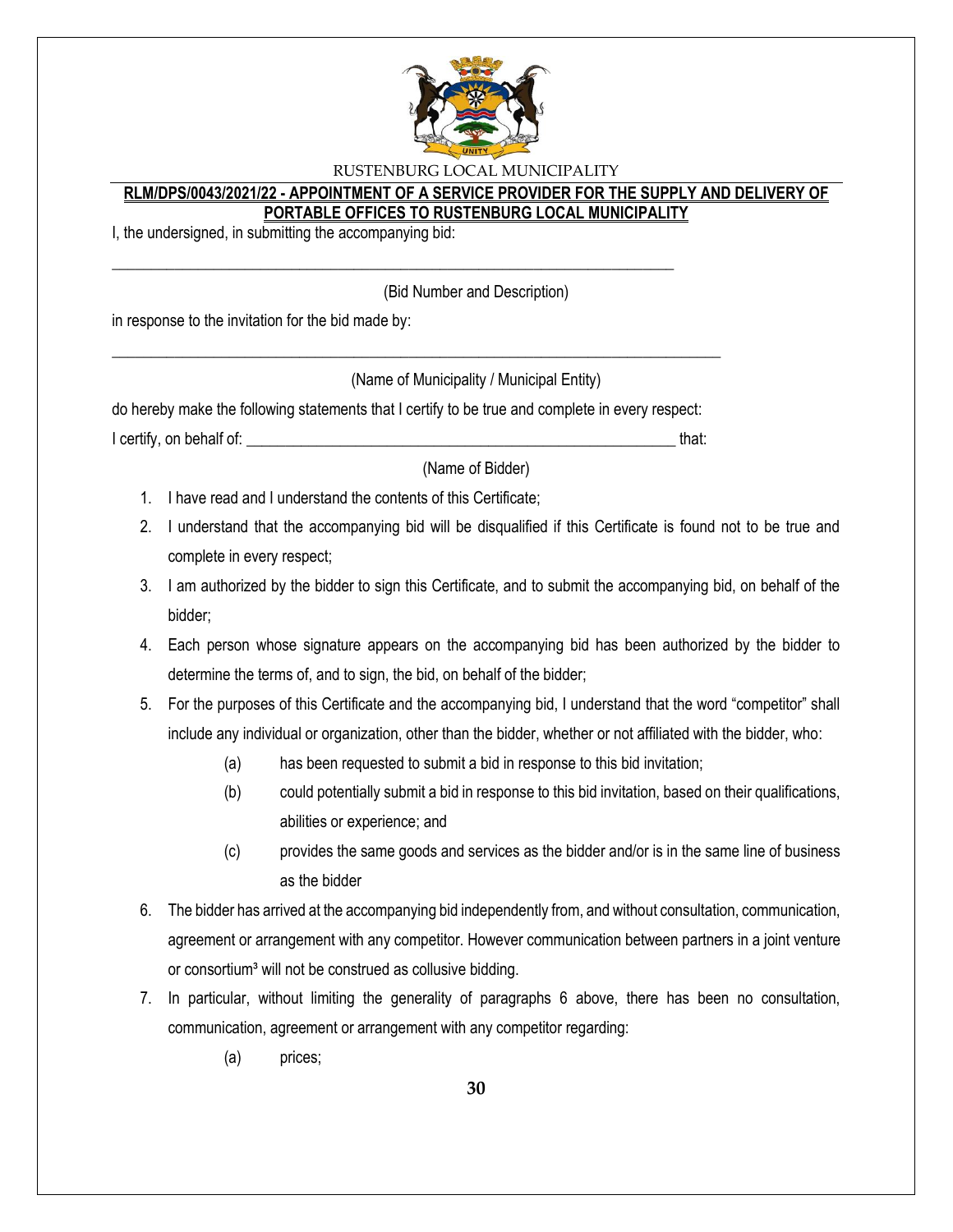

### **RLM/DPS/0043/2021/22 - APPOINTMENT OF A SERVICE PROVIDER FOR THE SUPPLY AND DELIVERY OF PORTABLE OFFICES TO RUSTENBURG LOCAL MUNICIPALITY**

- (b) geographical area where product or service will be rendered (market allocation)
- (c) methods, factors or formulas used to calculate prices;
- (d) the intention or decision to submit or not to submit, a bid;
- (e) the submission of a bid which does not meet the specifications and conditions of the bid;or
- (f) bidding with the intention not to win the bid.
- 8. In addition, there have been no consultations, communications, agreements or arrangements with any competitor regarding the quality, quantity, specifications and conditions or delivery particulars of the products or services to which this bid invitation relates.
- 9. The terms of the accompanying bid have not been, and will not be, disclosed by the bidder, directly or indirectly, to any competitor, prior to the date and time of the official bid opening or of the awarding of the contract.
- 10. I am aware that, in addition and without prejudice to any other remedy provided to combat any restrictive practices related to bids and contracts, bids that are suspicious will be reported to the Competition Commission for investigation and possible imposition of administrative penalties in terms of section 59 of the Competition Act No 89 of 1998 and or may be reported to the National Prosecuting Authority (NPA) for criminal investigation and or may be restricted from conducting business with the public sector for a period not exceeding ten (10) years in terms of the Prevention and Combating of Corrupt Activities Act No 12 of 2004 or any other applicable legislation.

<sup>3</sup> Joint venture or Consortium means an association of persons for the purpose of combining their expertise, property, capital, efforts, skill and knowledge in an activity for the execution of a contract.

| Signature | Date           |
|-----------|----------------|
|           |                |
| Position  | Name of Bidder |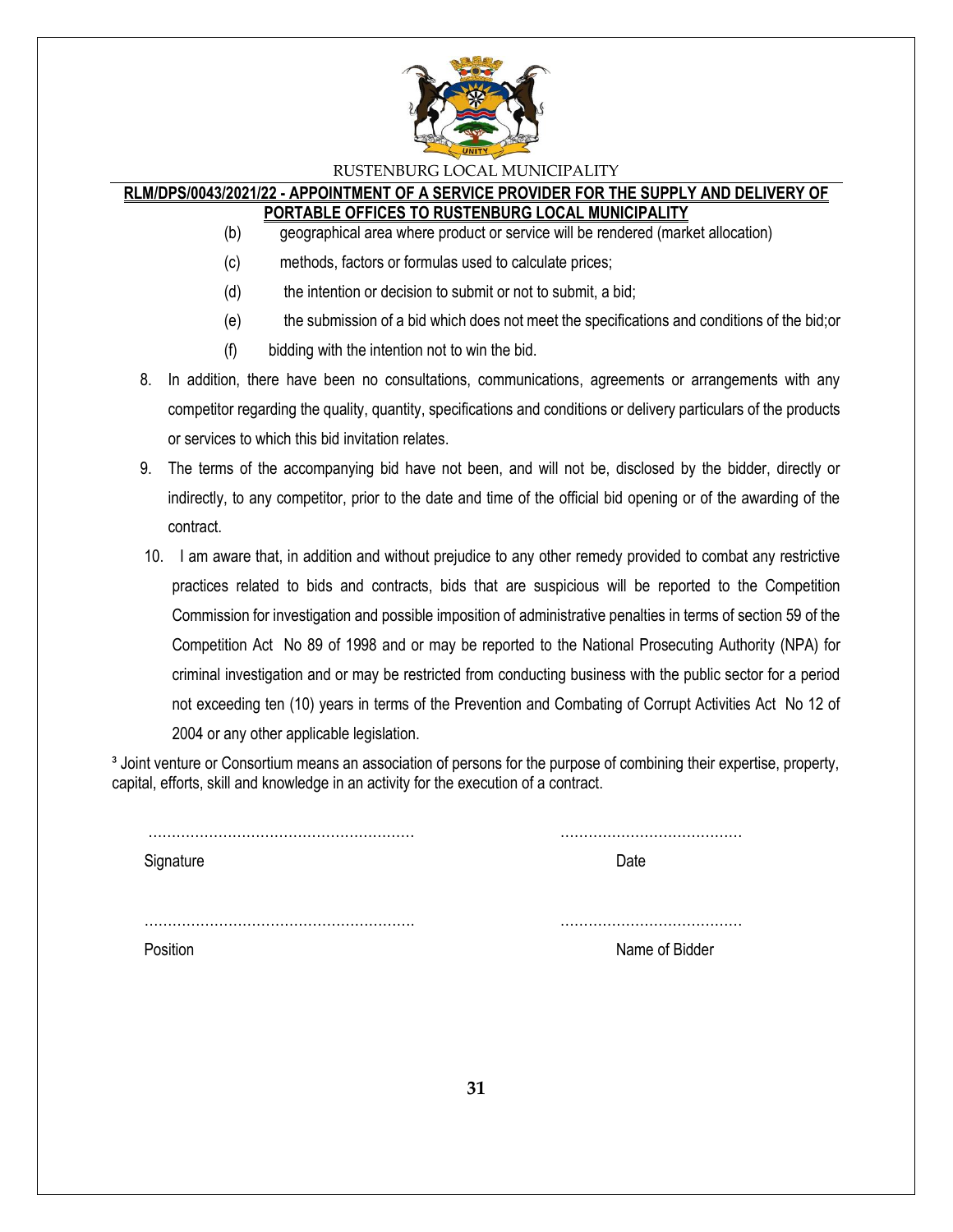

# **RLM/DPS/0043/2021/22 - APPOINTMENT OF A SERVICE PROVIDER FOR THE SUPPLY AND DELIVERY OF PORTABLE OFFICES TO RUSTENBURG LOCAL MUNICIPALITY**

### **SECTION 38: DECLARATION FORM**

Having examined the BID and the general conditions thereto, I/we hereby certify that the bid price in the bid schedules and the preference points claimed are correct.

I/We furthermore certify that I/we/the Company comply/complies with the issues around Section 38 of the Supply Chain Management Policy inter alia:

# **IF ALL IS IN PLACE IN RESPECT OF THE CONTRACTUAL ISSUES LISTED IN THE TABLE BELOW; THE ANSWER SHOULD BE YES. ATTACH SUPPORTING INFORMATION IF ANY OF THE ANSWERS IS NO.**

Note that the Municipality's Procurement Section will verify the statements.

I/we certify the following:

| No. | <b>CONTRACTUAL ISSUES</b>                                                                     | <b>YES</b> | NO |
|-----|-----------------------------------------------------------------------------------------------|------------|----|
| 1.  | In terms of Section 38 (1) (c) that the Bidder or any of the Directors is not listed as a     |            |    |
|     | person prohibited from doing business with the Public Sector                                  |            |    |
| 2.  | In terms of Section 38 (1)(d) (i) that the Bidder or any of the Directors does not owe        |            |    |
|     | rates and taxes or Municipal service charges to any Municipality that is in any arrears for   |            |    |
|     | more than three (3) months. Copies of the latest Municipal service charges statement of       |            |    |
|     | the Bidder and the Directors must be attached to the tender/bid document                      |            |    |
| 3.  | In terms of Section 38 (1) (d) (ii) that the Bidder or any of the Directors has not failed to |            |    |
|     | perform satisfactorily on a previous/previous contract/s with the Municipality or any organ   |            |    |
|     | of state                                                                                      |            |    |
| 4.  | In terms of Section 38 (i) (9) that the Bidder or any of the Directors has not been           |            |    |
|     | convicted for fraud or corruption during the past five (5) years                              |            |    |
| 5.  | In terms of Section 38 (i) (9) (iv) that the Bidder or any of the Directors has not been      |            |    |
|     | listed in the Register Of Tender Defaulters in terms of Section 29 of the Prevention and      |            |    |
|     | Combating of Corrupt Activities Act, (Act No. 12 of 2004)                                     |            |    |

................................................. ..................................2021. SIGNATURE OF BIDDER DATE

FULL NAME AND SURNAME OF BIDDER IN BLOCK LETTERS

 COMPANY NAME: .................................................................................... PHYSICAL ADDRESS: ............................................................................

.................................................................................................................

TELEPHONE NUMBER: ............................................................................

EMAIL ADDRESS: ..............................................................................

WITNESS 1: ...................................... WITNESS 2: ..................................................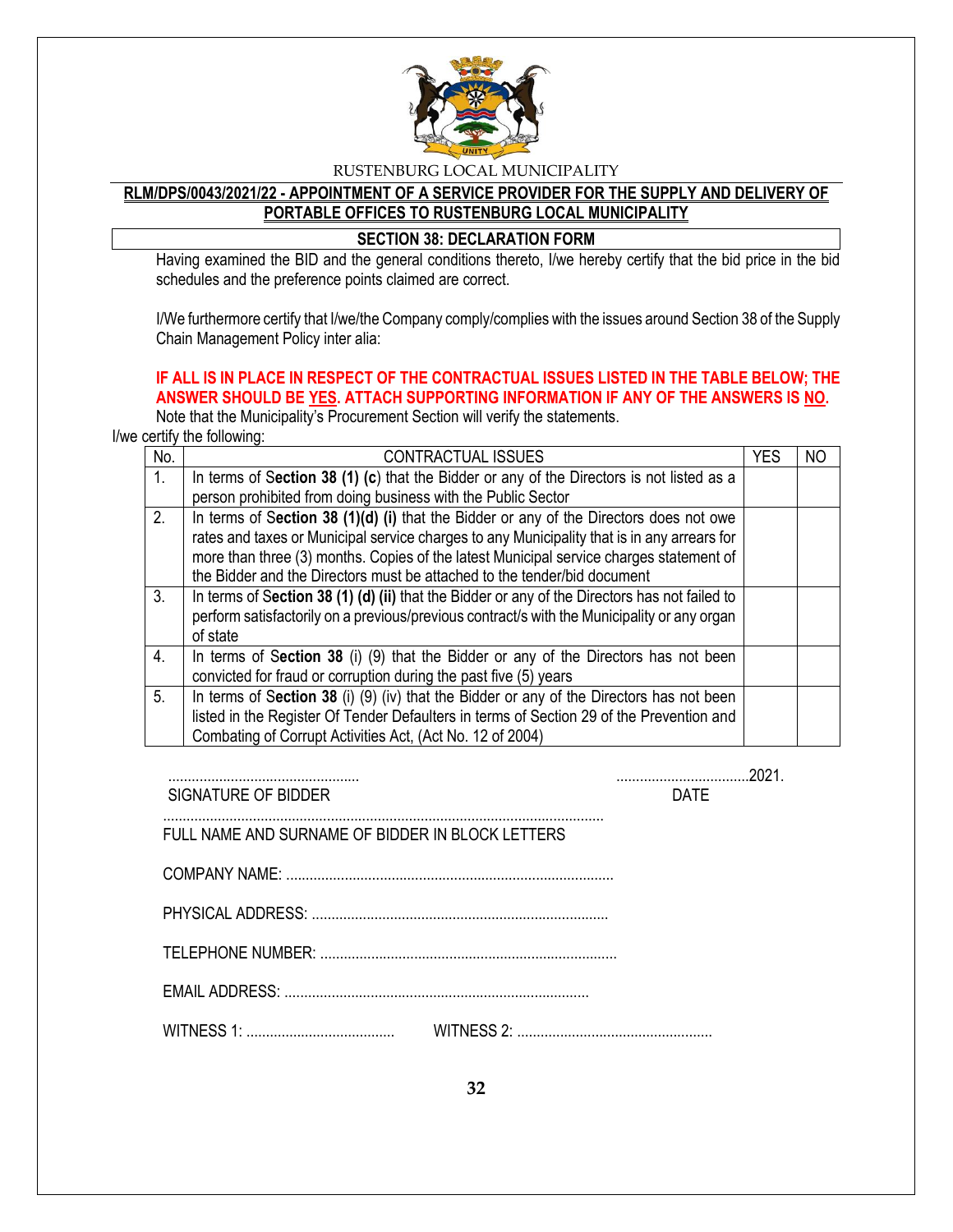

# **RLM/DPS/0043/2021/22 - APPOINTMENT OF A SERVICE PROVIDER FOR THE SUPPLY AND DELIVERY OF PORTABLE OFFICES TO RUSTENBURG LOCAL MUNICIPALITY**

# **SIGNATORY AUTHORISATION**

# **(TO BE COMPLETED BY THE BIDDER)**

I/We the undersigned, am/are authorized to enter into this contract on behalf of

|                                             | (Name of Firm) |  |
|---------------------------------------------|----------------|--|
|                                             |                |  |
|                                             |                |  |
| all the documents on behalf of the company. |                |  |
|                                             |                |  |

Signature: ………………………………………………………….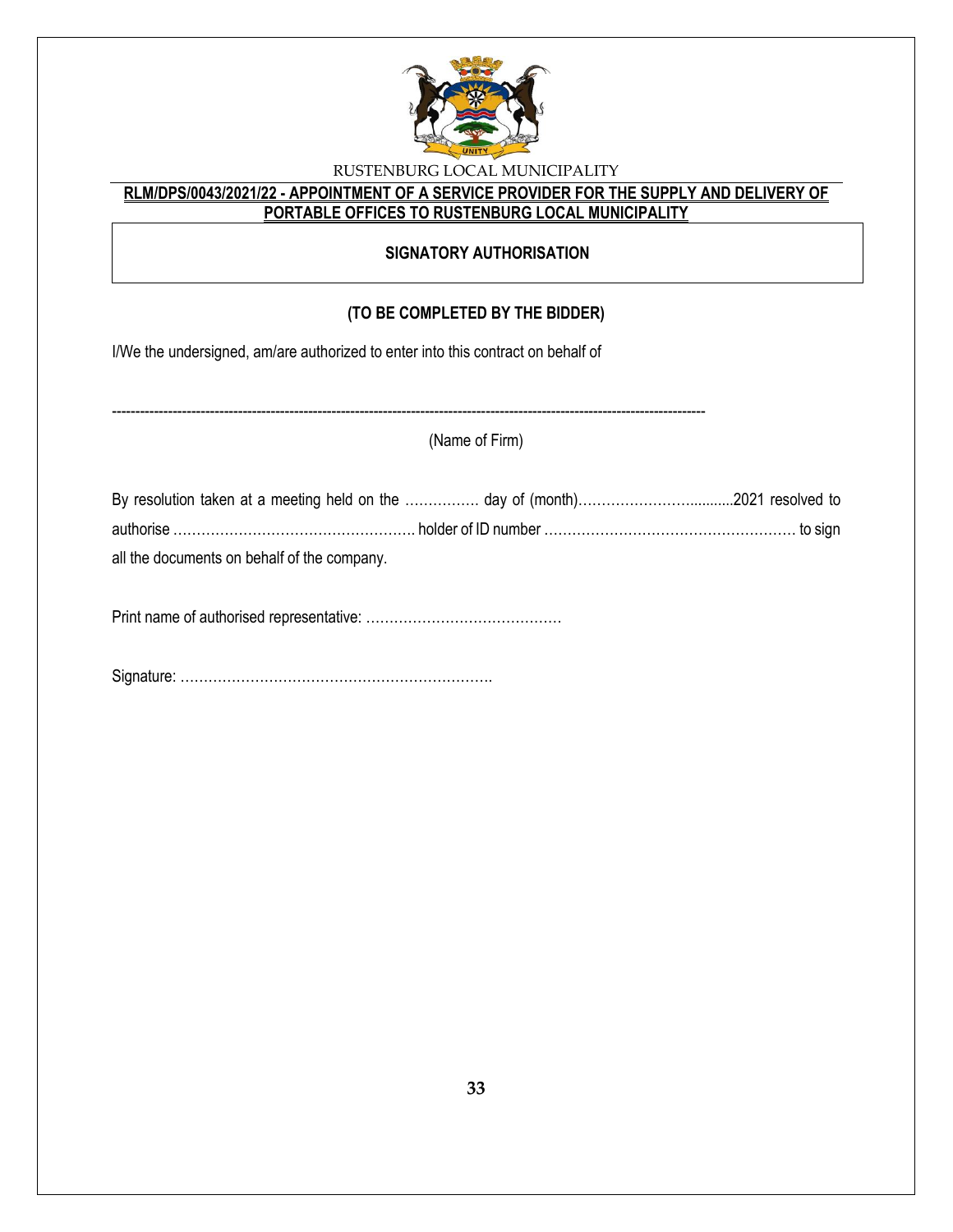

# **RLM/DPS/0043/2021/22 - APPOINTMENT OF A SERVICE PROVIDER FOR THE SUPPLY AND DELIVERY OF**

| PORTABLE OFFICES TO RUSTENBURG LOCAL MUNICIPALITY<br>NAME AND SURNAME OF THE DIRECTORS   SIGNATURE |  |  |  |  |  |
|----------------------------------------------------------------------------------------------------|--|--|--|--|--|
|                                                                                                    |  |  |  |  |  |
|                                                                                                    |  |  |  |  |  |
|                                                                                                    |  |  |  |  |  |
|                                                                                                    |  |  |  |  |  |
|                                                                                                    |  |  |  |  |  |
|                                                                                                    |  |  |  |  |  |
|                                                                                                    |  |  |  |  |  |
|                                                                                                    |  |  |  |  |  |
|                                                                                                    |  |  |  |  |  |
|                                                                                                    |  |  |  |  |  |
|                                                                                                    |  |  |  |  |  |
|                                                                                                    |  |  |  |  |  |
|                                                                                                    |  |  |  |  |  |
|                                                                                                    |  |  |  |  |  |
|                                                                                                    |  |  |  |  |  |
|                                                                                                    |  |  |  |  |  |
|                                                                                                    |  |  |  |  |  |
|                                                                                                    |  |  |  |  |  |
|                                                                                                    |  |  |  |  |  |

**PLEASE NOTE: Failure to complete all blank spaces on this form or attend to other details mentioned therein will render the bid/tender liable to rejection.** 

.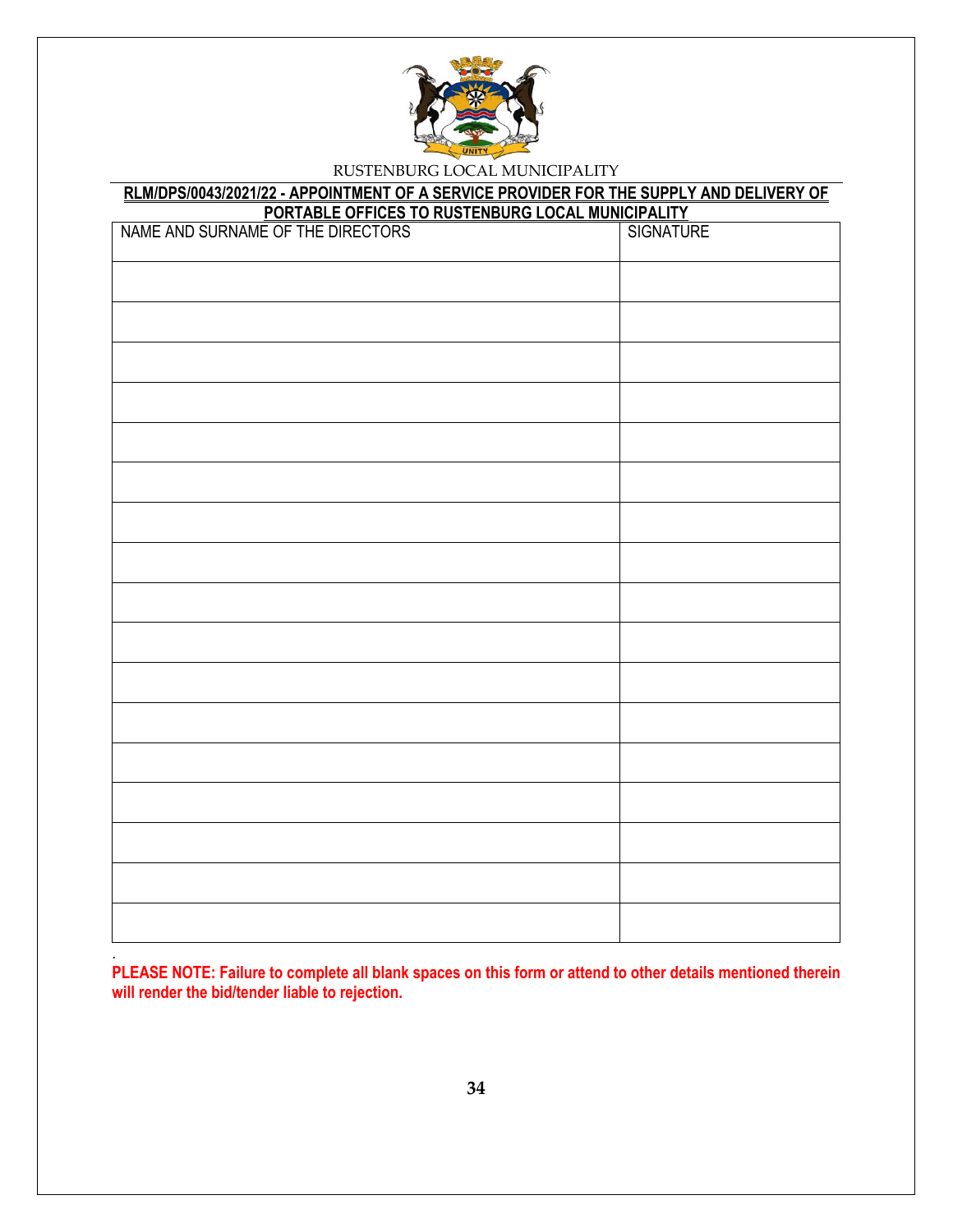

### **RLM/DPS/0043/2021/22 - APPOINTMENT OF A SERVICE PROVIDER FOR THE SUPPLY AND DELIVERY OF PORTABLE OFFICES TO RUSTENBURG LOCAL MUNICIPALITY**

# GENERAL CONDITIONS OF CONTRACT (NOT TO BE ALTERED)

### **PROCUREMENT: GENERAL CONDITIONS OF CONTRACT Dated July 2010 as set out by the National Treasury: Republic of South Africa TABLE OF CLAUSES**

- 1. Definitions
- 2. Application
- 3. General
- 4. Standards
- 5. Use of contract documents and information inspection
- 6. Patent Rights
- 7. Performance security
- 8. Inspections, tests and analyses
- 9. Packing
- 10. Delivery and documents
- 11. Insurance
- 12. Transportation
- 13. Incidental Services
- 14. Spare parts
- 15. Warranty
- 16. Payment
- 17. Prices
- 18. Variation orders
- 19. Assignment
- 20. Subcontracts
- 21. Delays in the supplier's performance
- 22. Penalties
- 23. Termination for default
- 24. Anti-dumping and countervailing duties and rights
- 25. Force Majeure
- 26. Termination for insolvency
- 27. Settlement of Disputes
- 28. Limitation of Liability
- 29. Governing language
- 30. Applicable law
- 31. Notices
- 32. Taxes and duties
- 33. Transfer of contracts
- 34. Amendments of contracts
- 35. Prohibition of restrictive practices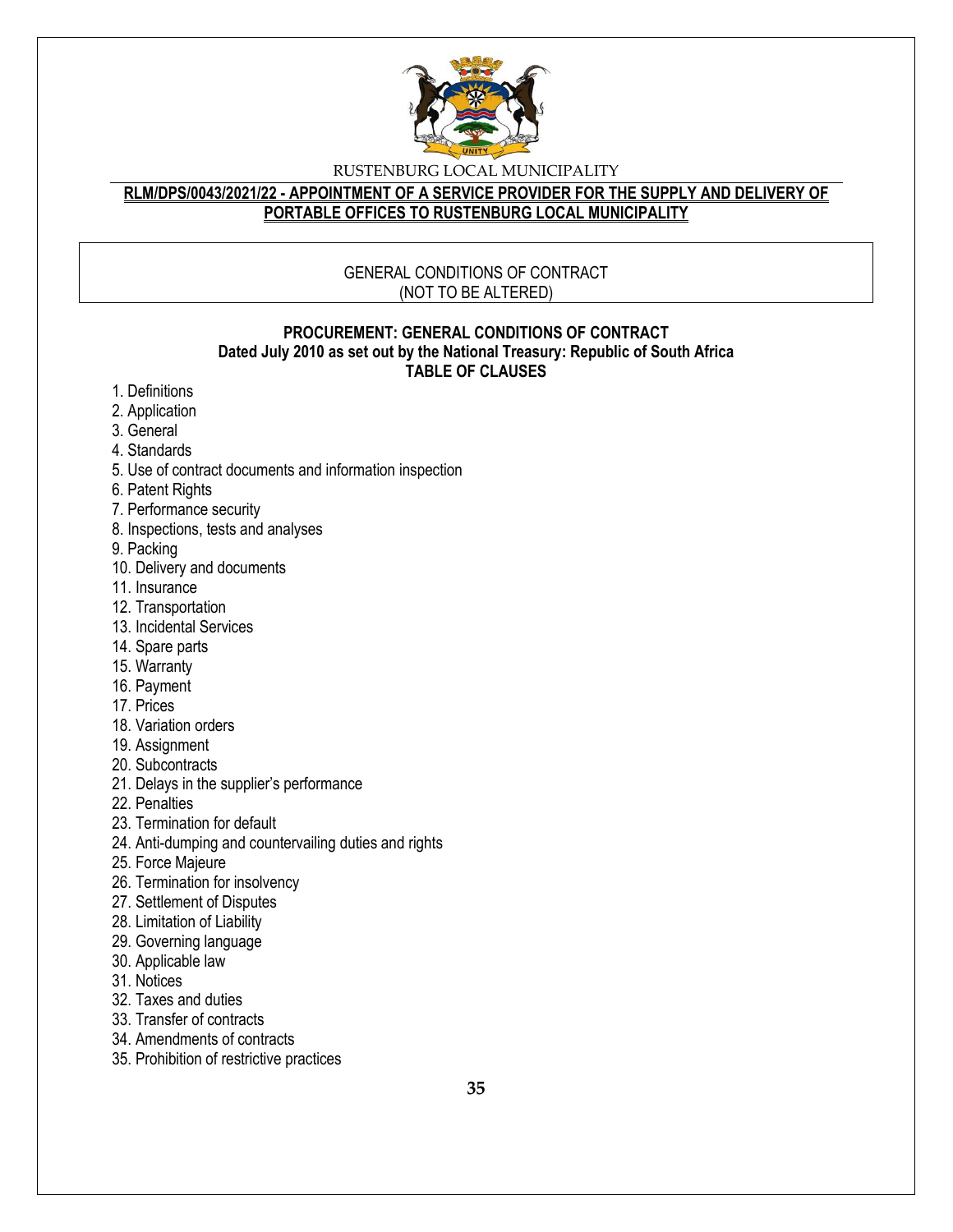

### **RLM/DPS/0043/2021/22 - APPOINTMENT OF A SERVICE PROVIDER FOR THE SUPPLY AND DELIVERY OF PORTABLE OFFICES TO RUSTENBURG LOCAL MUNICIPALITY**

### **General Conditions of Contract**

### **1. Definitions**

1. The following terms shall be interpreted as indicated:

1.1 "Closing time" means the date and hour specified in the bidding documents for the receipt of bids.

1.2 "Contract" means the written agreement entered into between the purchaser and the supplier, as recorded in the contract form signed by the parties, including all attachments and appendices thereto and all documents incorporated by reference therein.

1.3 "Contract price" means the price payable to the supplier under the contract for the full and proper performance of his contractual obligations.

1.4 "Corrupt practice" means the offering, giving, receiving, or soliciting of anything of value to influence the action of a public official in the procurement process or in contract execution.

- 1.5 "Countervailing duties" are imposed in cases where an enterprise abroad is subsidized by its government and encouraged to market its products internationally.
- 1.6 "Country of origin" means the place where the goods were mined, grown or produced or from which the services are supplied. Goods are produced when, through manufacturing, processing or substantial and major assembly of components, a commercially recognized new product results that is substantially different in basic characteristics or in purpose or utility from its components.

1.7 "Day" means calendar day.

1.8 "Delivery" means delivery in compliance of the conditions of the contract or order.

1.9 "Delivery ex stock" means immediate delivery directly from stock actually on hand.

1.10 "Delivery into consignees store or to his site" means delivered and unloaded in the specified store or depot or on the specified site in compliance with the conditions of the contract or order, the supplier bearing all risks and charges involved until the goods are so delivered and a valid receipt is obtained.

 1.11 "Dumping" occurs when a private enterprise abroad market its goods on own initiative in the RSA at lower prices than that of the country of origin and which have the potential to harm the local industries in the RSA.

1.12"Force majeure" means an event beyond the control of the supplier and not involving the supplier's fault or negligence and not foreseeable. Such events may include, but is not restricted to, acts of the purchaser in its sovereign capacity, wars or revolutions, fires, floods, epidemics, quarantine restrictions and freight embargoes.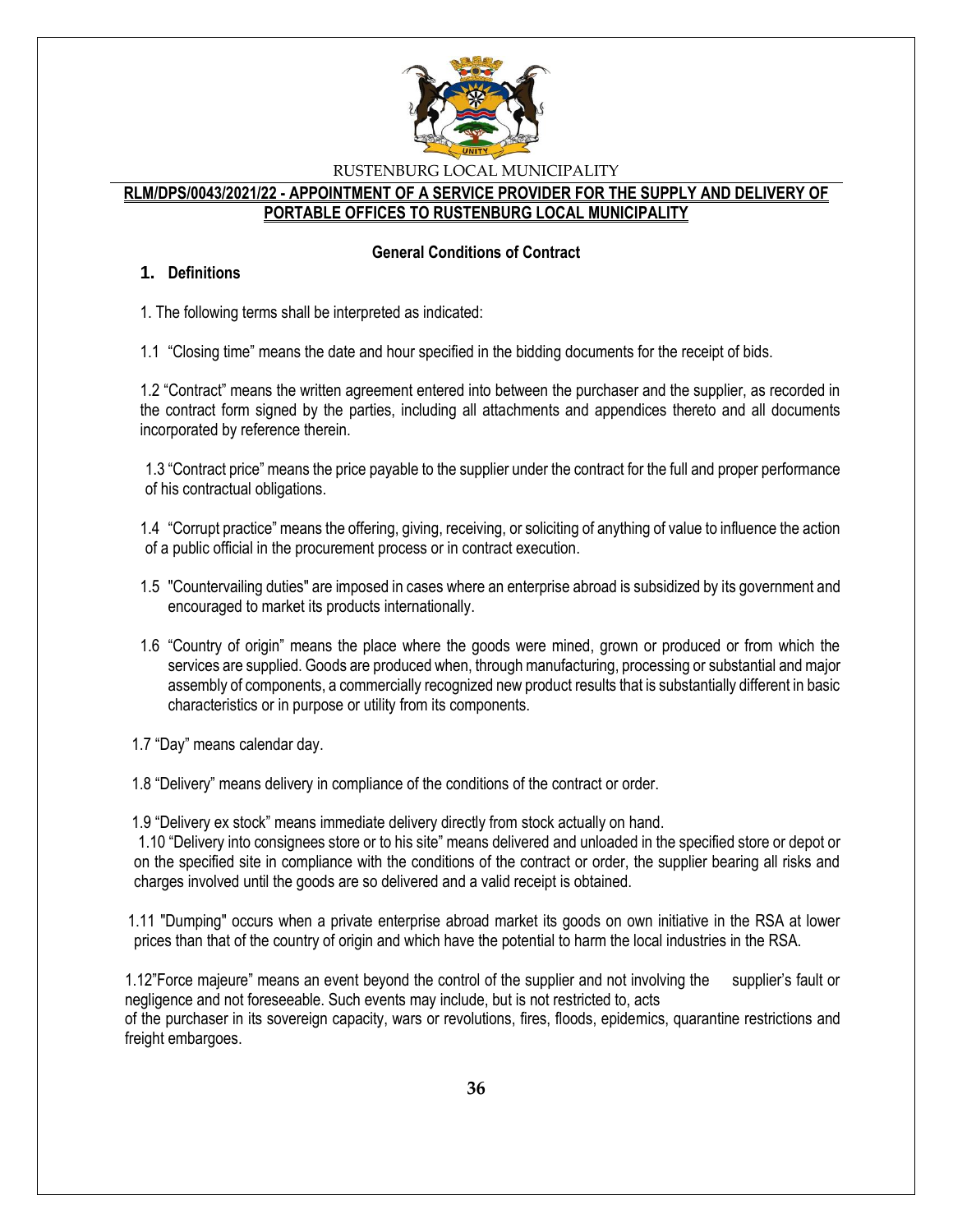

# **RLM/DPS/0043/2021/22 - APPOINTMENT OF A SERVICE PROVIDER FOR THE SUPPLY AND DELIVERY OF PORTABLE OFFICES TO RUSTENBURG LOCAL MUNICIPALITY**

1.13 "Fraudulent practice" means a misrepresentation of facts in order to influence a procurement process or the execution of a contract to the detriment of any bidder, and includes collusive practice among bidders (prior to or after bid submission) designed to establish bid prices at artificial non-competitive levels and to deprive the bidder of the benefits of free and open competition.

1.14 "GCC" means the General Conditions of Contract.

1.15 "Goods" means all of the equipment, machinery, and/or other materials that the supplier is required to supply to the purchaser under the contract.

1.16 "Imported content" means that portion of the bidding price represented by the cost of components, parts or materials which have been or are still to be imported (whether by the supplier or his subcontractors) and which costs are inclusive of the costs abroad, plus freight and other direct importation costs such as landing costs, dock dues, import duty, sales duty or other similar tax or duty at the South African place of entry as well as transportation and handling charges to the factory in the Republic where the goods covered by the bid will be manufactured.

1.17 "Local content" means that portion of the bidding price, which is not included in the imported content provided that local manufacture does take place.

1.18 "Manufacture" means the production of products in a factory using labour, materials, components and machinery and includes other related value-adding activities.

1.19 "Order" means an official written order issued for the supply of goods or works or the rendering of a service.

1.20 "Project site," where applicable, means the place indicated in bidding documents.

1.21 "Purchaser" means the organization purchasing the goods.

1.22 "Republic" means the Republic of South Africa.

1.23 "SCC" means the Special Conditions of Contract.

1.24 "Services" means those functional services ancillary to the supply of the goods, such as transportation and any other incidental services, such as installation, commissioning, provision of technical assistance, training, catering, gardening, security, maintenance and other such obligations of the supplier covered under the contract. 1.25 "Supplier" means the successful bidder who is awarded the contract to maintain and administer the required and specified service(s) to the State.

1.26 "Tort" means in breach of contract.

1.27 "Turnkey" means a procurement process where one service provider assumes total responsibility for all aspects of the project and delivers the full end product / service required by the contract.

1.28 "Written" or "in writing" means hand-written in ink or any form of electronic or mechanical writing.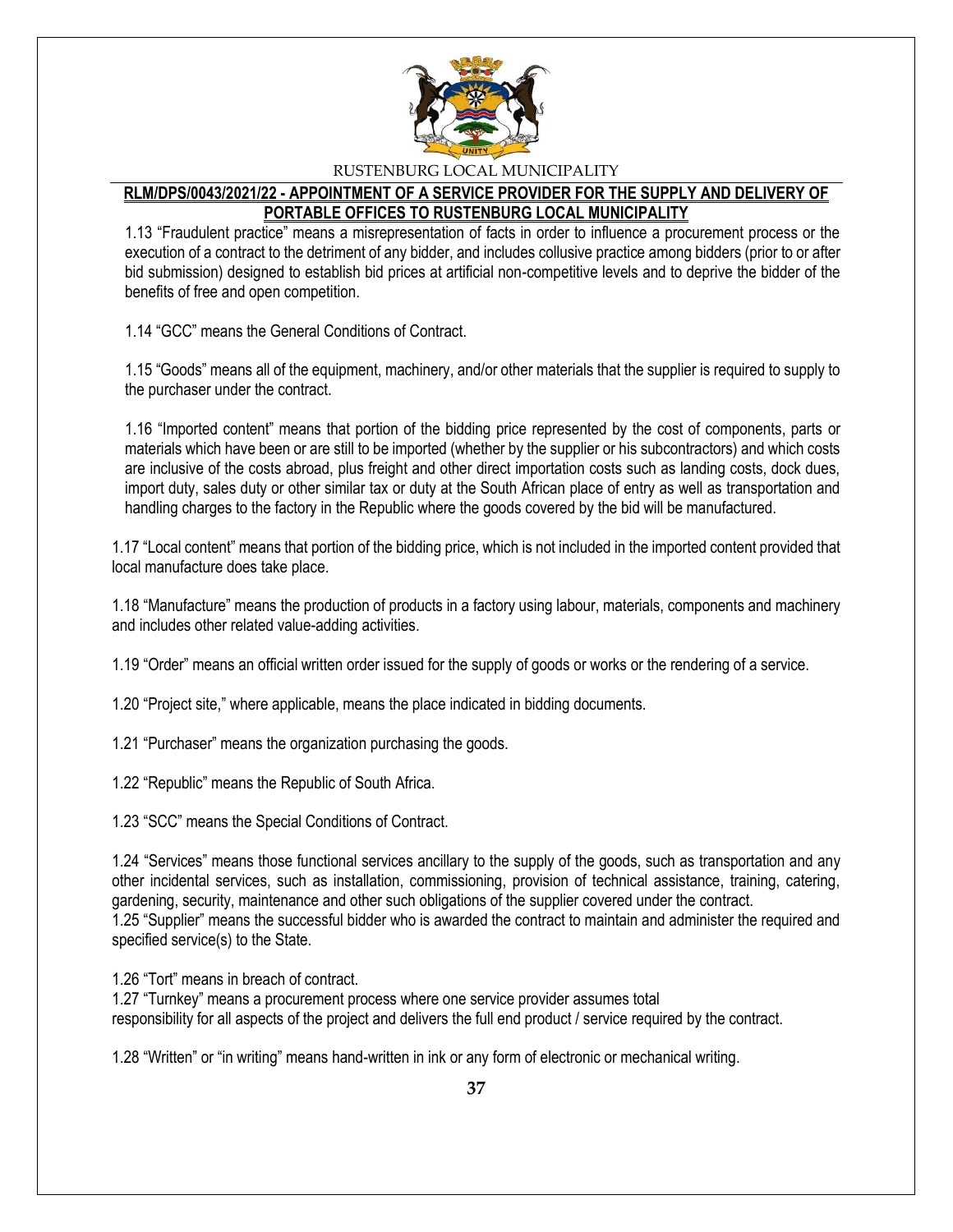

### **RLM/DPS/0043/2021/22 - APPOINTMENT OF A SERVICE PROVIDER FOR THE SUPPLY AND DELIVERY OF PORTABLE OFFICES TO RUSTENBURG LOCAL MUNICIPALITY**

### **2. Application**

2.1 These general conditions are applicable to all bids, contracts and orders including bids for functional and professional services (excluding professional services related to the building and construction industry), sales, hiring, letting and the granting or acquiring of rights, but excluding immovable property, unless otherwise indicated in the bidding documents.

2.2 Where applicable, special conditions of contract are also laid down to cover specific goods, services or works.

2.3 Where such special conditions of contract are in conflict with these general conditions, the special conditions shall apply.

### **3. General**

3.1 Unless otherwise indicated in the bidding documents, the purchaser shall not be liable for any expense incurred in the preparation and submission of a bid. Where applicable a nonrefundable fee for documents may be charged.

3.2 Invitations to bid are usually published in locally distributed news media and on the municipality/municipal entity website.

### **4. Standards**

4.1 The goods supplied shall conform to the standards mentioned in the bidding documents and specifications.

### **5. Use of contract documents and information inspection**

5.1 The supplier shall not, without the purchaser's prior written consent, disclose the contract, or any provision thereof, or any specification, plan, drawing, pattern, sample, or information furnished by or on behalf of the purchaser in connection therewith, to any person other than a person employed by the supplier in the performance of the contract. Disclosure to any such employed person shall be made in confidence and shall extend only as far as may be necessary for purposes of such performance.

5.2 The supplier shall not, without the purchaser's prior written consent, make use of any document or information mentioned in GCC clause 5.1 except for purposes of performing the contract.

5.3 Any document, other than the contract itself mentioned in GCC clause 5.1 shall remain the property of the purchaser and shall be returned (all copies) to the purchaser on completion of the supplier's performance under the contract if so required by the purchaser.

5.4 The supplier shall permit the purchaser to inspect the supplier's records relating to the performance of the supplier and to have them audited by auditors appointed by the purchaser, if so required by the purchaser.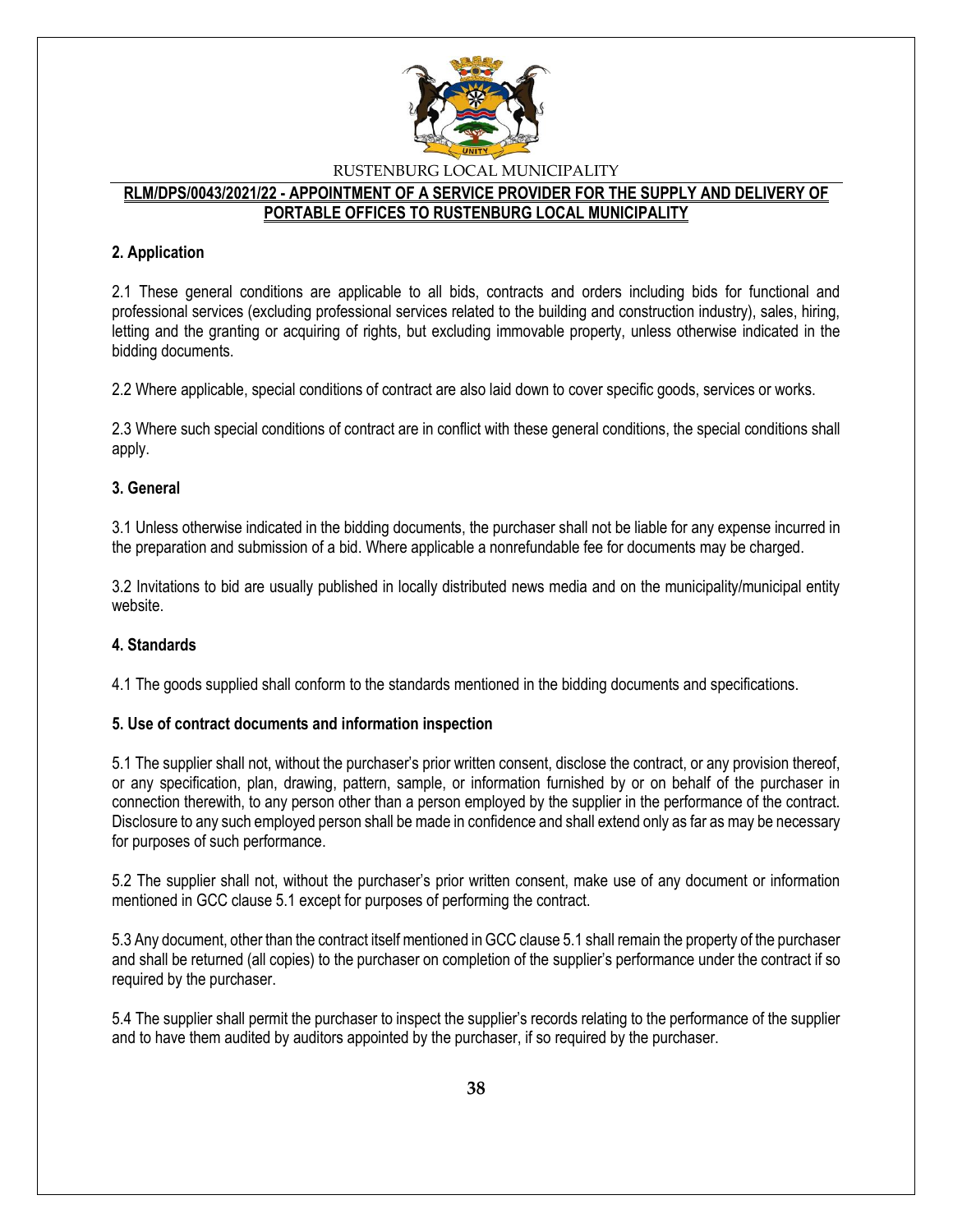

### **RLM/DPS/0043/2021/22 - APPOINTMENT OF A SERVICE PROVIDER FOR THE SUPPLY AND DELIVERY OF PORTABLE OFFICES TO RUSTENBURG LOCAL MUNICIPALITY**

### **6. Patent Rights**

6.1 The supplier shall indemnify the purchaser against all third-party claims of infringement of patent, trademark, or industrial design rights arising from use of the goods or any part thereof by the purchaser.

6.2 When a supplier developed documentation / projects for the municipality / municipal entity, the intellectual, copy and patent rights or ownership of such documents or projects will vest in the municipality / municipal entity.

### **7. Performance security**

7.1 Within thirty (30) days of receipt of the notification of contract award, the successful bidder shall furnish to the purchaser the performance security of the amount specified in SCC.

7.2 The proceeds of the performance security shall be payable to the purchaser as compensation for any loss resulting from the supplier's failure to complete his obligations under the contract.

7.3 The performance security shall be denominated in the currency of the contract or in a freely convertible currency acceptable to the purchaser and shall be in one of the following forms:

(a) a bank guarantee or an irrevocable letter of credit issued by a reputable bank located in the purchaser's country or abroad, acceptable to the purchaser, in the form provided in the bidding documents or another form acceptable to the purchaser; or

(b) a cashier's or certified cheque.

7.4 The performance security will be discharged by the purchaser and returned to the supplier not later than thirty (30) days following the date of completion of the supplier's performance obligations under the contract, including any warranty obligations, unless otherwise specified.

### **8. Inspections, tests and analyses**

8.1 All pre-bidding testing will be for the account of the bidder.

8.2 If it is a bid condition that goods to be produced or services to be rendered should at any stage be subject to inspections, tests and analyses, the bidder or contractor's premises shall be open, at all reasonable hours, for inspection by a representative of the purchaser or organization acting on behalf of the purchaser.

8.3 If there are no inspection requirements indicated in the bidding documents and no mention is made in the contract, but during the contract period it is decided that inspections shall be carried out, the purchaser shall itself make the necessary arrangements, including payment arrangements with the testing authority concerned.

8.4 If the inspections, tests and analyses referred to in clauses 8.2 and 8.3 show the goods to be in accordance with the contract requirements, the cost of the inspections, tests and analyses shall be defrayed by the purchaser.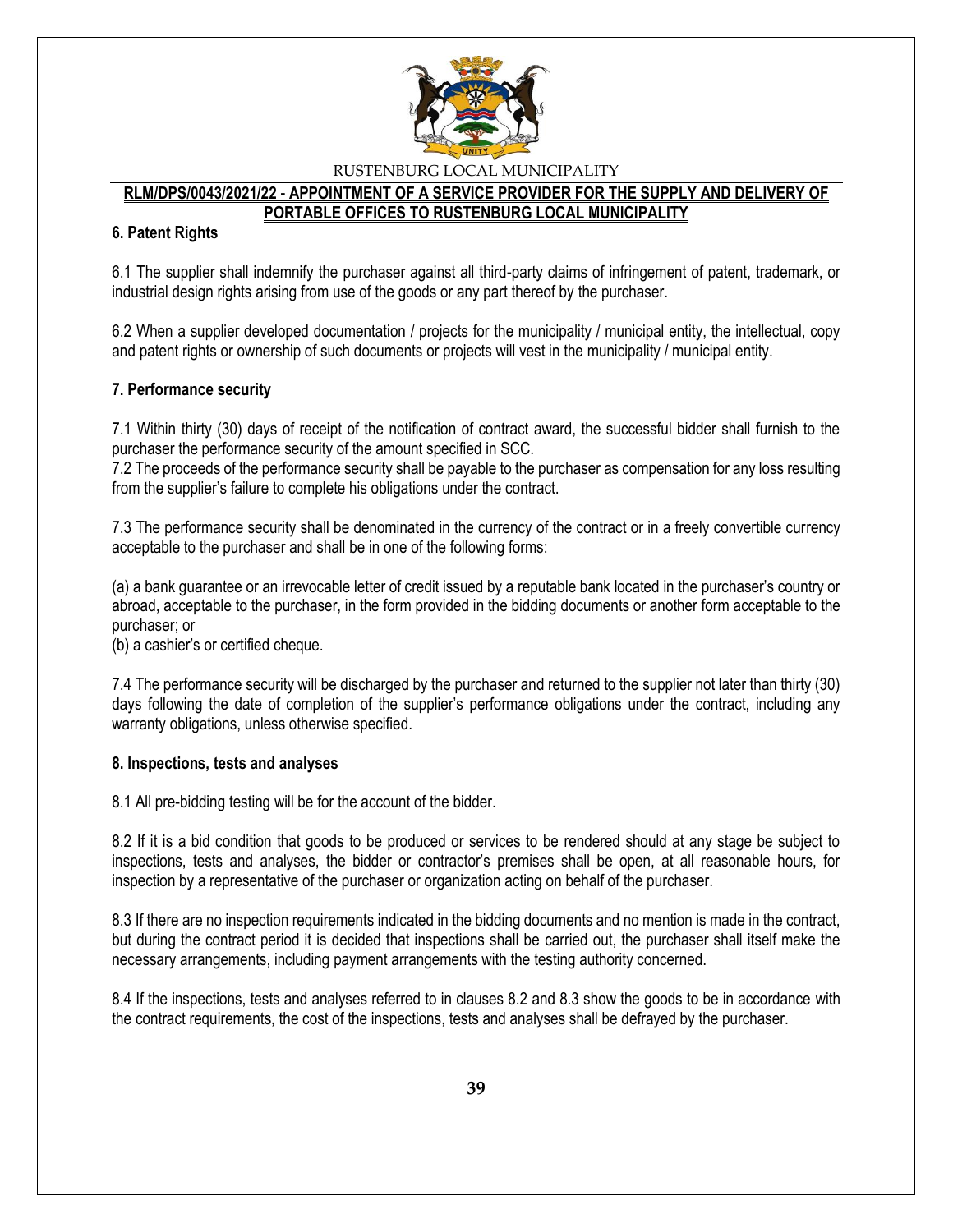

# **RLM/DPS/0043/2021/22 - APPOINTMENT OF A SERVICE PROVIDER FOR THE SUPPLY AND DELIVERY OF PORTABLE OFFICES TO RUSTENBURG LOCAL MUNICIPALITY**

8.5 Where the goods or services referred to in clauses 8.2 and 8.3 do not comply with the contract requirements, irrespective of whether such goods or services are accepted or not, the cost in connection with these inspections, tests or analyses shall be defrayed by the supplier.

8.6 Goods and services which are referred to in clauses 8.2 and 8.3 and which do not comply with the contract requirements may be rejected.

8.7 Any contract goods may on or after delivery be inspected, tested or analysed and may be rejected if found not to comply with the requirements of the contract. Such rejected goods shall be held at the cost and risk of the supplier who shall, when called upon, remove them immediately at his own cost and forthwith substitute them with goods, which do comply with the requirements of the contract. Failing such removal the rejected goods shall be returned at the suppliers cost and risk. Should the supplier fail to provide the substitute goods forthwith, the purchaser may, without giving the supplier further opportunity to substitute the rejected goods, purchase such goods as may be necessary at the expense of the supplier.

8.8 The provisions of clauses 8.4 to 8.7 shall not prejudice the right of the purchaser to cancel the contract on account of a breach of the conditions thereof, or to act in terms of Clause 22 of GCC.

### **9. Packing**

9.1 The supplier shall provide such packing of the goods as is required to prevent their damage or deterioration during transit to their final destination, as indicated in the contract. The packing shall be sufficient to withstand, without limitation, rough handling during transit and exposure to extreme temperatures, salt and precipitation during transit, and open storage. Packing, case size weights shall take into consideration, where appropriate, the remoteness of the goods' final destination and the absence of heavy handling facilities at all points in transit.

9.2 The packing, marking, and documentation within and outside the packages shall comply strictly with such special requirements as shall be expressly provided for in the contract, including additional requirements, if any, and in any subsequent instructions ordered by the purchaser.

### **10. Delivery and documents**

10.1 Delivery of the goods and arrangements for shipping and clearance obligations shall be made by the supplier in accordance with the terms specified in the contract.

### **11. Insurance**

11.1 The goods supplied under the contract shall be fully insured in a freely convertible currency against loss or damage incidental to manufacture or acquisition, transportation, storage and delivery in the manner specified.

### **12. Transportation**

12.1 Should a price other than an all-inclusive delivered price be required, this shall be specified.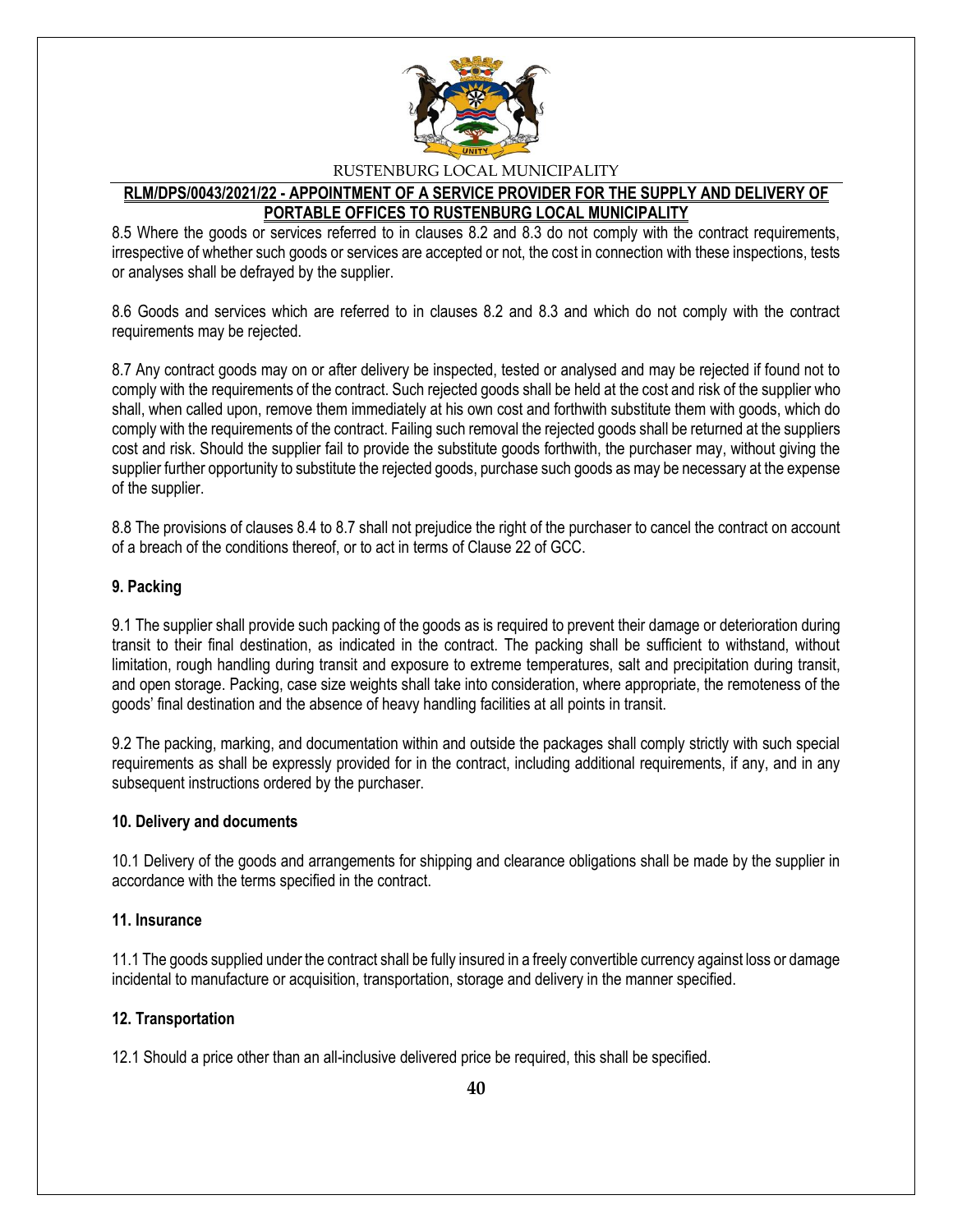

### **RLM/DPS/0043/2021/22 - APPOINTMENT OF A SERVICE PROVIDER FOR THE SUPPLY AND DELIVERY OF PORTABLE OFFICES TO RUSTENBURG LOCAL MUNICIPALITY**

### **13. Incidental Services**

13.1 The supplier may be required to provide any or all of the following services, including additional services, if any:

(a) performance or supervision of on-site assembly and/or commissioning of the supplied goods;

(b) furnishing of tools required for assembly and/or maintenance of the supplied goods;

(c) furnishing of a detailed operations and maintenance manual for each appropriate unit of the supplied goods;

(d) performance or supervision or maintenance and/or repair of the supplied goods, for a period of time agreed by the parties, provided that this service shall not relieve the supplier of any warranty obligations under this contract; and (e) training of the purchaser's personnel, at the supplier's plant and/or on-site, in assembly, start-up, operation, maintenance, and/or repair of the supplied goods.

13.2 Prices charged by the supplier for incidental services, if not included in the contract price for the goods, shall be agreed upon in advance by the parties and shall not exceed the prevailing rates charged to other parties by the supplier for similar services.

### **14. Spare parts**

14.1 As specified, the supplier may be required to provide any or all of the following materials, notifications, and information pertaining to spare parts manufactured or distributed by the supplier:

(a) such spare parts as the purchaser may elect to purchase from the supplier, provided that this election shall not relieve the supplier of any warranty obligations under the contract; and; (b) in the event of termination of production of the spare parts:

(i) advance notification to the purchaser of the pending termination, in sufficient time to permit the purchaser to procure needed requirements; and (ii) following such termination, furnishing at no cost to the purchaser, the blueprints, drawings, and specifications of the spare parts, if requested.

# **15. Warranty**

15.1 The supplier warrants that the goods supplied under the contract are new, unused, of the most recent or current models and that they incorporate all recent improvements in design and materials unless provided otherwise in the contract. The supplier further warrants that all goods supplied under this contract shall have no defect, arising from design, materials, or workmanship (except when the design and/or material is required by the purchaser's specifications) or from any act or omission of the supplier, that may develop under normal use of the supplied goods in the conditions prevailing in the country of final destination.

15.2 This warranty shall remain valid for twelve (12) months after the goods, or any portion thereof as the case may be, have been delivered to and accepted at the final destination indicated in the contract, or for eighteen (18) months after the date of shipment from the port or place of loading in the source country, whichever period concludes earlier, unless specified otherwise.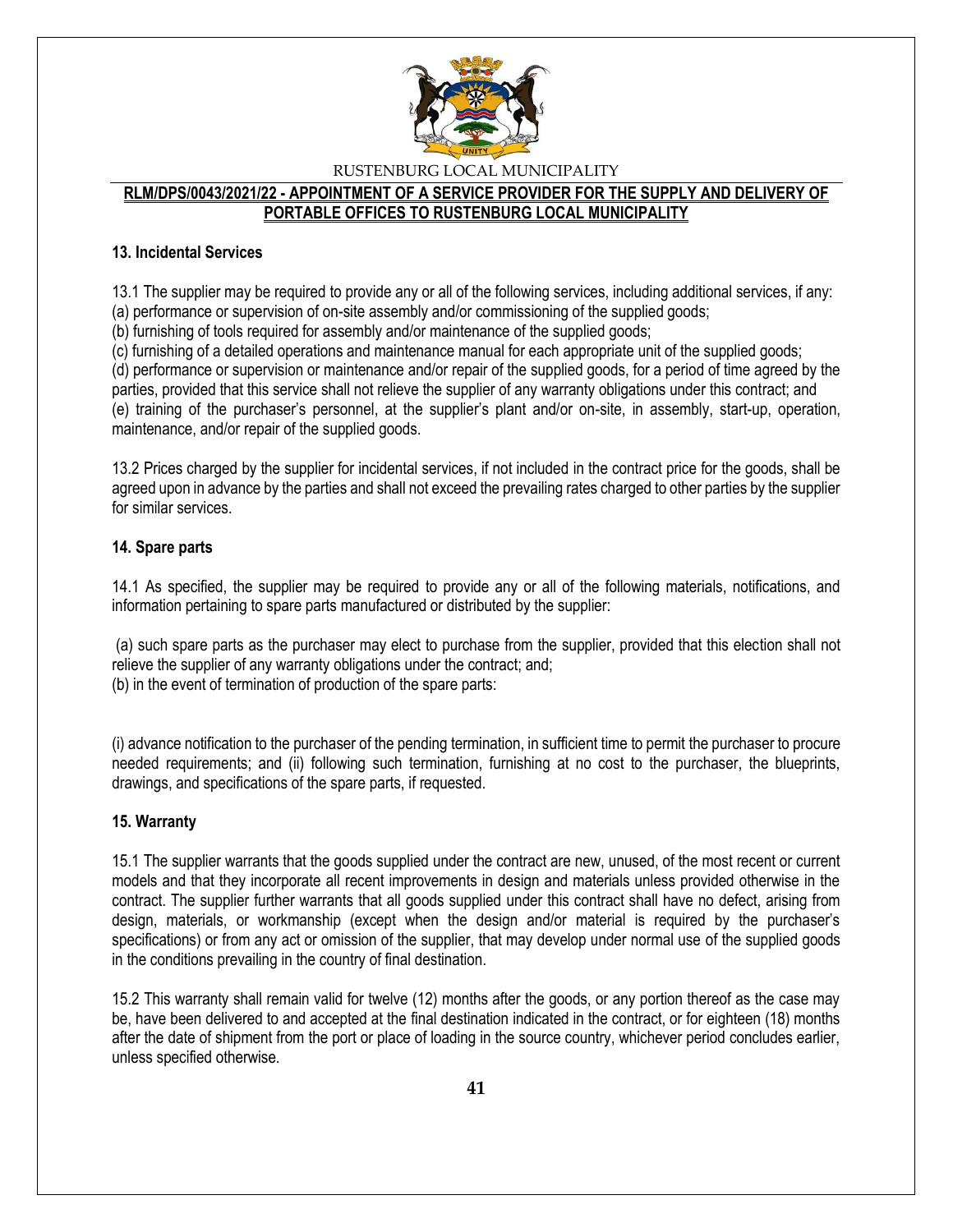

# **RLM/DPS/0043/2021/22 - APPOINTMENT OF A SERVICE PROVIDER FOR THE SUPPLY AND DELIVERY OF PORTABLE OFFICES TO RUSTENBURG LOCAL MUNICIPALITY**

15.3 The purchaser shall promptly notify the supplier in writing of any claims arising under this warranty.

15.4 Upon receipt of such notice, the supplier shall, within the period specified and with all reasonable speed, repair or replace the defective goods or parts thereof, without costs to the purchaser.

15.5 If the supplier, having been notified, fails to remedy the defect(s) within the period specified, the purchaser may proceed to take such remedial action as may be necessary, at the supplier's risk and expense and without prejudice to any other rights which the purchaser may have against the supplier under the contract.

### **16. Payment**

16.1 The method and conditions of payment to be made to the supplier under this contract shall be specified.

16.2 The supplier shall furnish the purchaser with an invoice accompanied by a copy of the delivery note and upon fulfillment of other obligations stipulated in the contract.

16.3 Payments shall be made promptly by the purchaser, but in no case later than thirty (30) days after submission of an invoice or claim by the supplier.

16.4 Payment will be made in Rand unless otherwise stipulated.

### **17. Prices**

17.1 Prices charged by the supplier for goods delivered and services performed under the contract shall not vary from the prices quoted by the supplier in his bid, with the exception of any price adjustments authorized or in the purchaser's request for bid validity extension, as the case may be.

### **18. Variation orders**

18.1 In cases where the estimated value of the envisaged changes in purchase does not vary more than 15% of the total value of the original contract, the contractor may be instructed to deliver the goods or render the services as such. In cases of measurable quantities, the contractor may be approached to reduce the unit price, and such offers may be accepted provided that there is no escalation in price.

### **19. Assignment**

19.1 The supplier shall not assign, in whole or in part, its obligations to perform under the contract, except with the purchaser's prior written consent.

# **20. Subcontracts**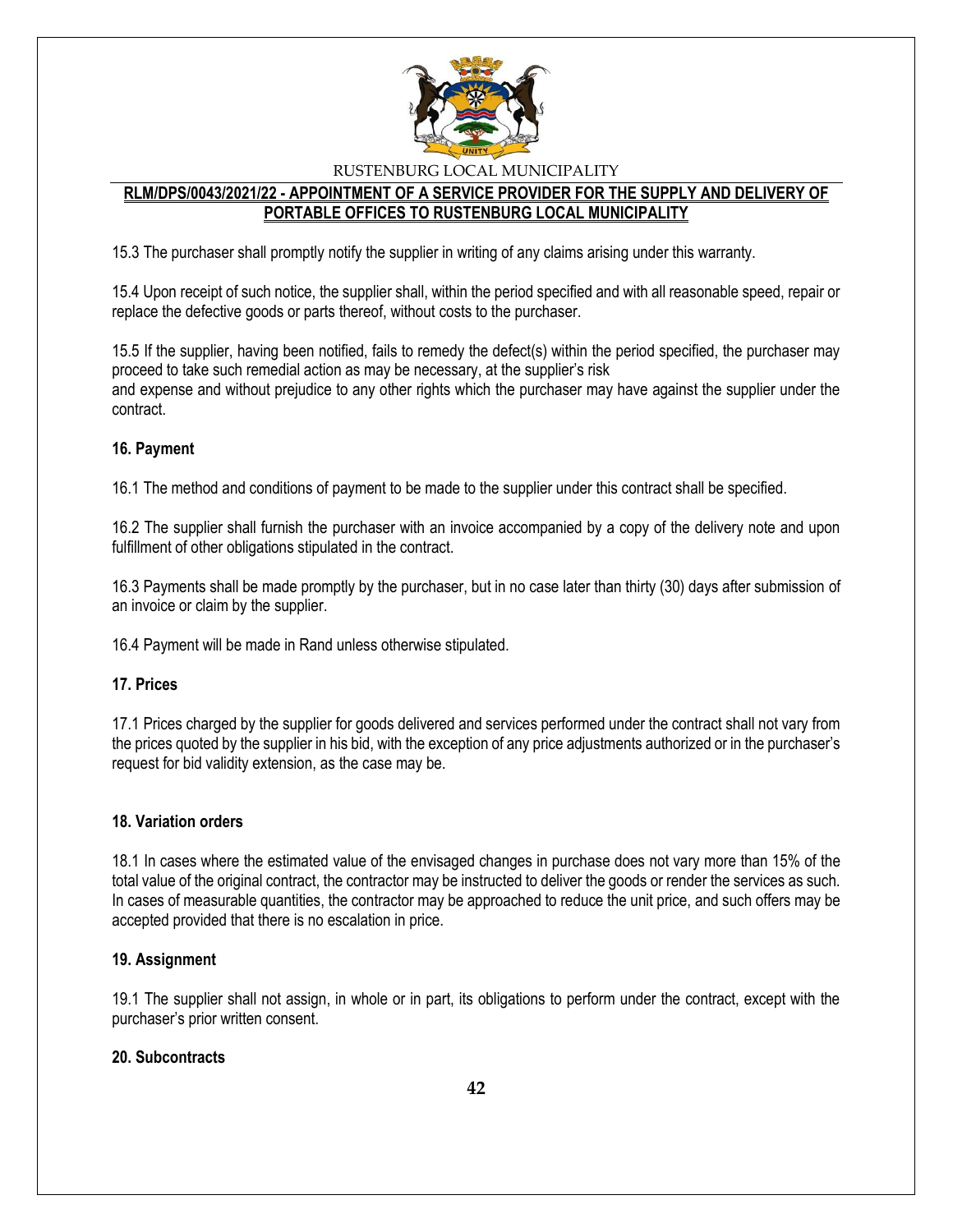

### **RLM/DPS/0043/2021/22 - APPOINTMENT OF A SERVICE PROVIDER FOR THE SUPPLY AND DELIVERY OF PORTABLE OFFICES TO RUSTENBURG LOCAL MUNICIPALITY**

20.1 The supplier shall notify the purchaser in writing of all subcontracts awarded under these contracts if not already specified in the bid. Such notification, in the original bid or later, shall not relieve the supplier from any liability or obligation under the contract.

### **21. Delays in the supplier's delivery and/or performance**

21.1 Delivery of the goods and performance of services shall be made by the supplier in accordance with the time schedule prescribed by the purchaser in the contract.

21.2 If at any time during performance of the contract, the supplier or its subcontractor(s) should encounter conditions impeding timely delivery of the goods and performance of services, the supplier shall promptly notify the purchaser in writing of the fact of the delay, it's likely duration and its cause(s). As soon as practicable after receipt of the supplier's notice, the purchaser shall evaluate the situation and may at his discretion extend the supplier's time for performance, with or without the imposition of penalties, in which case the extension shall be ratified by the parties by amendment of contract.

21.3 The right is reserved to procure outside of the contract small quantities or to have minor essential services executed if an emergency arises, the supplier's point of supply is not situated at or near the place where the goods are required, or the supplier's services are not readily available.

21.4 Except as provided under GCC Clause 25, a delay by the supplier in the performance of its delivery obligations shall render the supplier liable to the imposition of penalties, pursuant to GCC Clause 22, unless an extension of time is agreed upon pursuant to GCC Clause 22.2 without the application of penalties.

21.5 Upon any delay beyond the delivery period in the case of a goods contract, the purchaser shall, without cancelling the contract, be entitled to purchase goods of a similar quality and up to the same quantity in substitution of the goods not supplied in conformity with the contract and to return any goods delivered later at the supplier's expense and risk, or to cancel the contract and buy such goods as may be required to complete the contract and without prejudice to his other rights, be entitled to claim damages from the supplier.

# **22. Penalties**

22.1 Subject to GCC Clause 25, if the supplier fails to deliver any or all of the goods or to perform the services within the period(s) specified in the contract, the purchaser shall, without prejudice to its other remedies under the contract, deduct from the contract price, as a penalty, a sum calculated on the delivered price of the delayed goods or unperformed services using the current prime interest rate calculated for each day of the delay until actual delivery or performance. The purchaser may also consider termination of the contract pursuant to GCC Clause 23.

### **23. Termination for default**

23.1 The purchaser, without prejudice to any other remedy for breach of contract, by written notice of default sent to the supplier, may terminate this contract in whole or in part: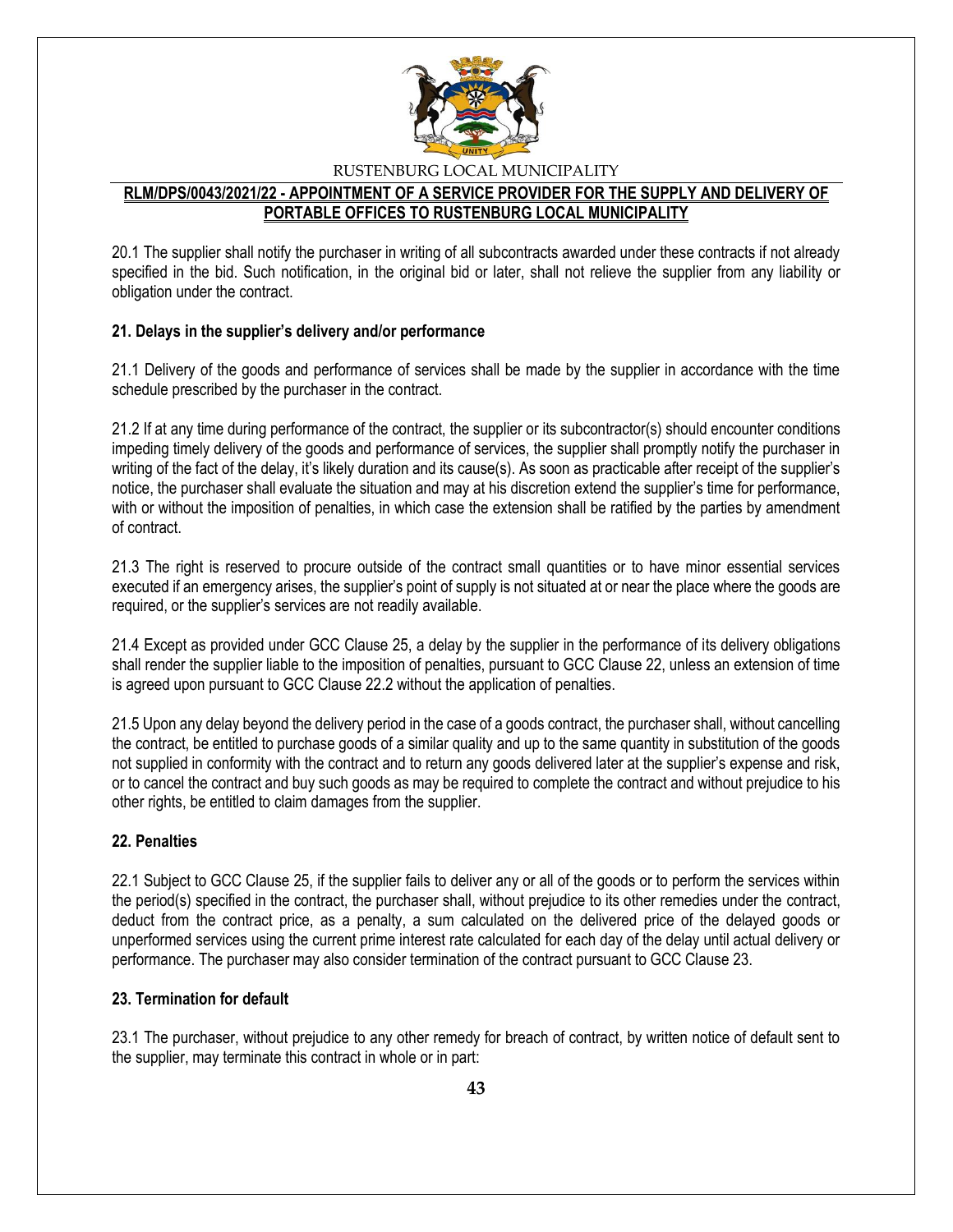

# **RLM/DPS/0043/2021/22 - APPOINTMENT OF A SERVICE PROVIDER FOR THE SUPPLY AND DELIVERY OF PORTABLE OFFICES TO RUSTENBURG LOCAL MUNICIPALITY**

(a) if the supplier fails to deliver any or all of the goods within the period(s) specified in the contract, or within any extension thereof granted by the purchaser pursuant to GCC Clause 21.2;

(b) if the supplier fails to perform any other obligation(s) under the contract; or

(c) if the supplier, in the judgment of the purchaser, has engaged in corrupt or fraudulent practices in competing for or in executing the contract.

23.2 In the event the purchaser terminates the contract in whole or in part, the purchaser may procure, upon such terms and in such manner, as it deems appropriate, goods, works or services similar to those undelivered, and the supplier shall be liable to the purchaser for any excess costs for such similar goods, works or services. However, the supplier shall continue performance of the contract to the extent not terminated.

23.3 Where the purchaser terminates the contract in whole or in part, the purchaser may decide to impose a restriction penalty on the supplier by prohibiting such supplier from doing business with the public sector for a period not exceeding 10 years.

23.4 If a purchaser intends imposing a restriction on a supplier or any person associated with the supplier, the supplier will be allowed a time period of not more than fourteen (14) days to provide reasons why the envisaged restriction should not be imposed. Should the supplier fail to respond within the stipulated fourteen (14) days the purchaser may regard the supplier as having no objection and proceed with the restriction.

23.5 Any restriction imposed on any person by the purchaser will, at the discretion of the purchaser, also be applicable to any other enterprise or any partner, manager, director or other person who wholly or partly exercises or exercised or may exercise control over the enterprise of the first-mentioned person, and with

which enterprise or person the first-mentioned person, is or was in the opinion of the purchaser actively associated.

23.6 If a restriction is imposed, the purchaser must, within five (5) working days of such imposition, furnish the National Treasury, with the following information:

(i) the name and address of the supplier and / or person restricted by the purchaser;

(ii) the date of commencement of the restriction

(iii) the period of restriction; and

(iv) the reasons for the restriction.

These details will be loaded in the National Treasury's central database of suppliers or persons prohibited from doing business with the public sector.

23.7 If a court of law convicts a person of an offence as contemplated in sections 12 or 13 of the Prevention and Combating of Corrupt Activities Act, No. 12 of 2004, the court may also rule that such person's name be endorsed on the Register for Tender Defaulters. When a person's name has been endorsed on the Register, the person will be prohibited from doing business with the public sector for a period not less than five years and not more than 10 years. The National Treasury is empowered to determine the period of restriction and each case will be dealt with on its own merits. According to section 32 of the Act the Register must be open to the public. The Register can be perused on the National Treasury website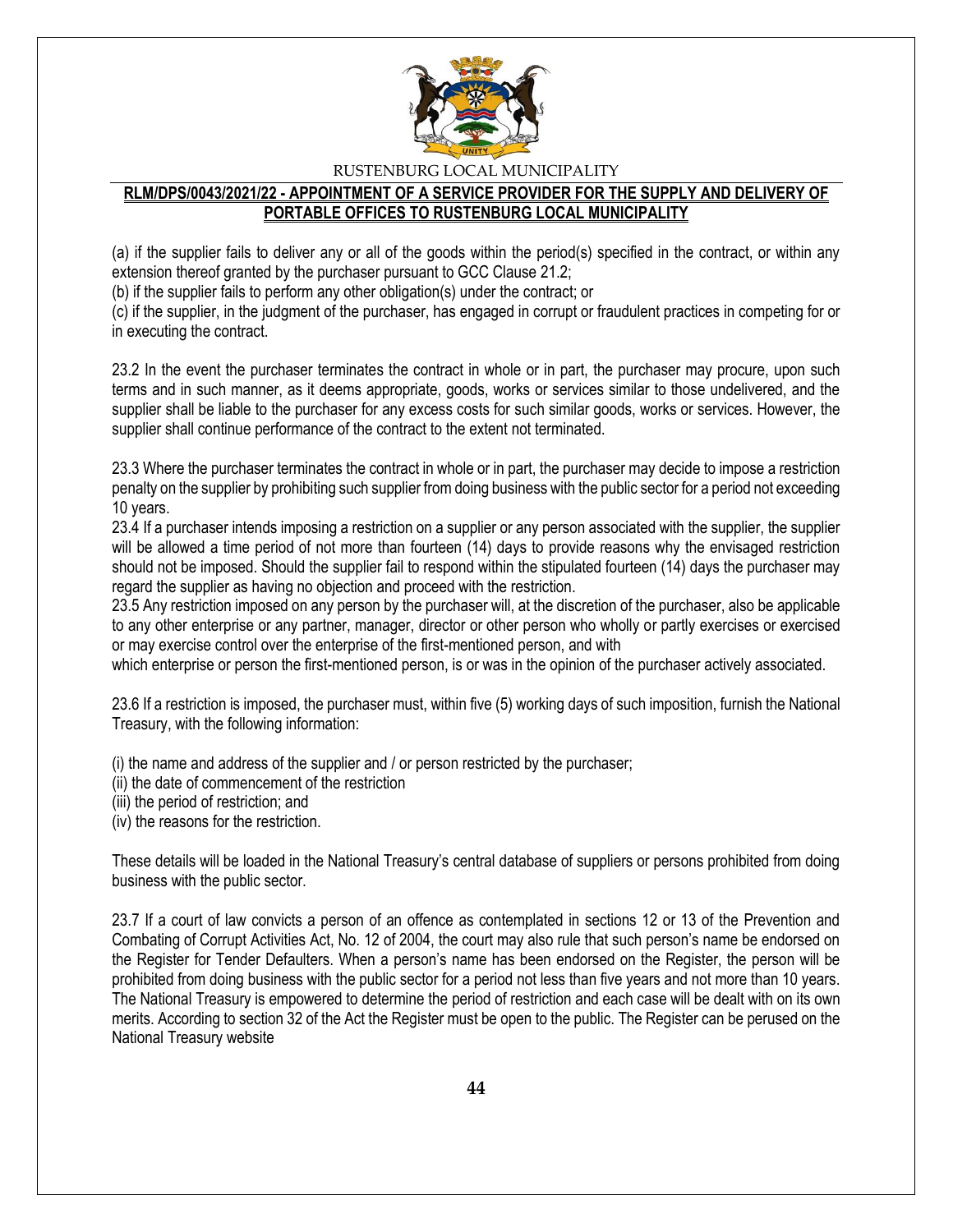

### **RLM/DPS/0043/2021/22 - APPOINTMENT OF A SERVICE PROVIDER FOR THE SUPPLY AND DELIVERY OF PORTABLE OFFICES TO RUSTENBURG LOCAL MUNICIPALITY**

#### **24. Antidumping and countervailing duties and rights**

24.1 When, after the date of bid, provisional payments are required, or anti-dumping or countervailing duties are imposed, or the amount of a provisional payment or anti-dumping or countervailing right is increased in respect of any dumped or subsidized import, the State is not liable for any amount so required or imposed, or for the amount of any such increase. When, after the said date, such a provisional payment is no longer required or any such anti-dumping or countervailing right is abolished, or where the amount of such provisional payment or any such right is reduced, any such favourable difference shall on demand be paid forthwith by the supplier to the purchaser or the purchaser may deduct such amounts from moneys (if any) which may otherwise be due to the supplier in regard to goods or services which he delivered or rendered, or is to deliver or render in terms of the contract or any other contract or any other amount which may be due to him.

### **25. Force Majeure**

25.1 Notwithstanding the provisions of GCC Clauses 22 and 23, the supplier shall not be liable for forfeiture of its performance security, damages, or termination for default if and to the extent that his delay in

Performance or other failure to perform his obligations under the contract is the result of an event of force majeure. 25.2 If a force majeure situation arises, the supplier shall promptly notify the purchaser in writing of such condition and the cause thereof. Unless otherwise directed by the purchaser in writing, the supplier shall

continue to perform its obligations under the contract as far as is reasonably practical, and shall seek all reasonable alternative means for performance not prevented by the force majeure event.

### **26. Termination for insolvency**

26.1 The purchaser may at any time terminate the contract by giving written notice to the supplier if the supplier becomes bankrupt or otherwise insolvent. In this event, termination will be without compensation to the supplier, provided that such termination will not prejudice or affect any right of action or remedy, which has accrued or will accrue thereafter to the purchaser.

### **27. Settlement of Disputes**

27.1 If any dispute or difference of any kind whatsoever arises between the purchaser and the supplier in connection with or arising out of the contract, the parties shall make every effort to resolve amicably such dispute or difference by mutual consultation.

27.2 If, after thirty (30) days, the parties have failed to resolve their dispute or difference by such mutual consultation, then either the purchaser or the supplier may give notice to the other party of his intention to commence with mediation. No mediation in respect of this matter may be commenced unless such notice is given to the other party. 27.3 Should it not be possible to settle a dispute by means of mediation, it may be settled in a South African court of law.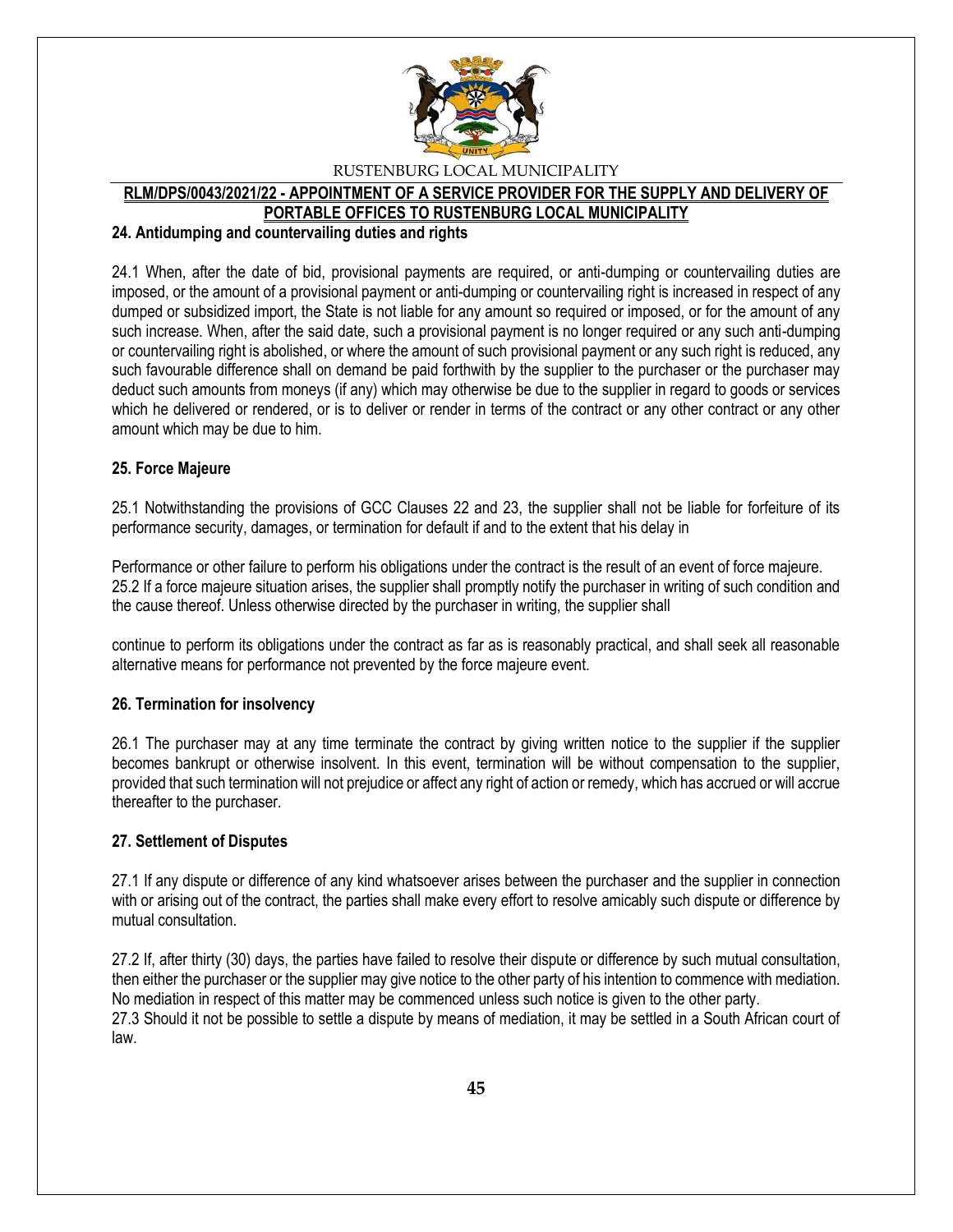

### **RLM/DPS/0043/2021/22 - APPOINTMENT OF A SERVICE PROVIDER FOR THE SUPPLY AND DELIVERY OF PORTABLE OFFICES TO RUSTENBURG LOCAL MUNICIPALITY**

27.4 Notwithstanding any reference to mediation and/or court proceedings herein,

(a) the parties shall continue to perform their respective obligations under the contract unless they otherwise agree; and

(b) the purchaser shall pay the supplier any monies due the supplier for goods delivered and / or services rendered according to the prescripts of the contract.

### **28. Limitation of Liability**

28.1 Except in cases of criminal negligence or willful misconduct, and in the case of infringement pursuant to Clause 6;

(a) the supplier shall not be liable to the purchaser, whether in contract, tort, or otherwise, for any indirect or consequential loss or damage not apply to any obligation of the supplier to pay penalties and/or damages to the purchaser; and

(b) the aggregate liability of the supplier to the purchaser, whether under the contract, in tort or otherwise, shall not exceed the total contract price, provided that this limitation shall not apply to the cost of repairing or replacing defective equipment.

#### **29. Governing language**

29.1 The contract shall be written in English. All correspondence and other documents pertaining to the contract that is exchanged by the parties shall also be written in English.

### **30. Applicable law**

30.1 The contract shall be interpreted in accordance with South African laws, unless otherwise specified.

### **31. Notices**

31.1 Every written acceptance of a bid shall be posted to the supplier concerned by registered or certified mail and any other notice to him shall be posted by ordinary mail to the address furnished in his bid or to the address notified later by him in writing and such posting shall be deemed to be proper service of such notice.

31.2 The time mentioned in the contract documents for performing any act after such aforesaid notice has been given, shall be reckoned from the date of posting of such notice.

### **32. Taxes and duties**

32.1 A foreign supplier shall be entirely responsible for all taxes, stamp duties, license fees, and other such levies imposed outside the purchaser's country.

32.2 A local supplier shall be entirely responsible for all taxes, duties, license fees, etc., incurred until delivery of the contracted goods to the purchaser.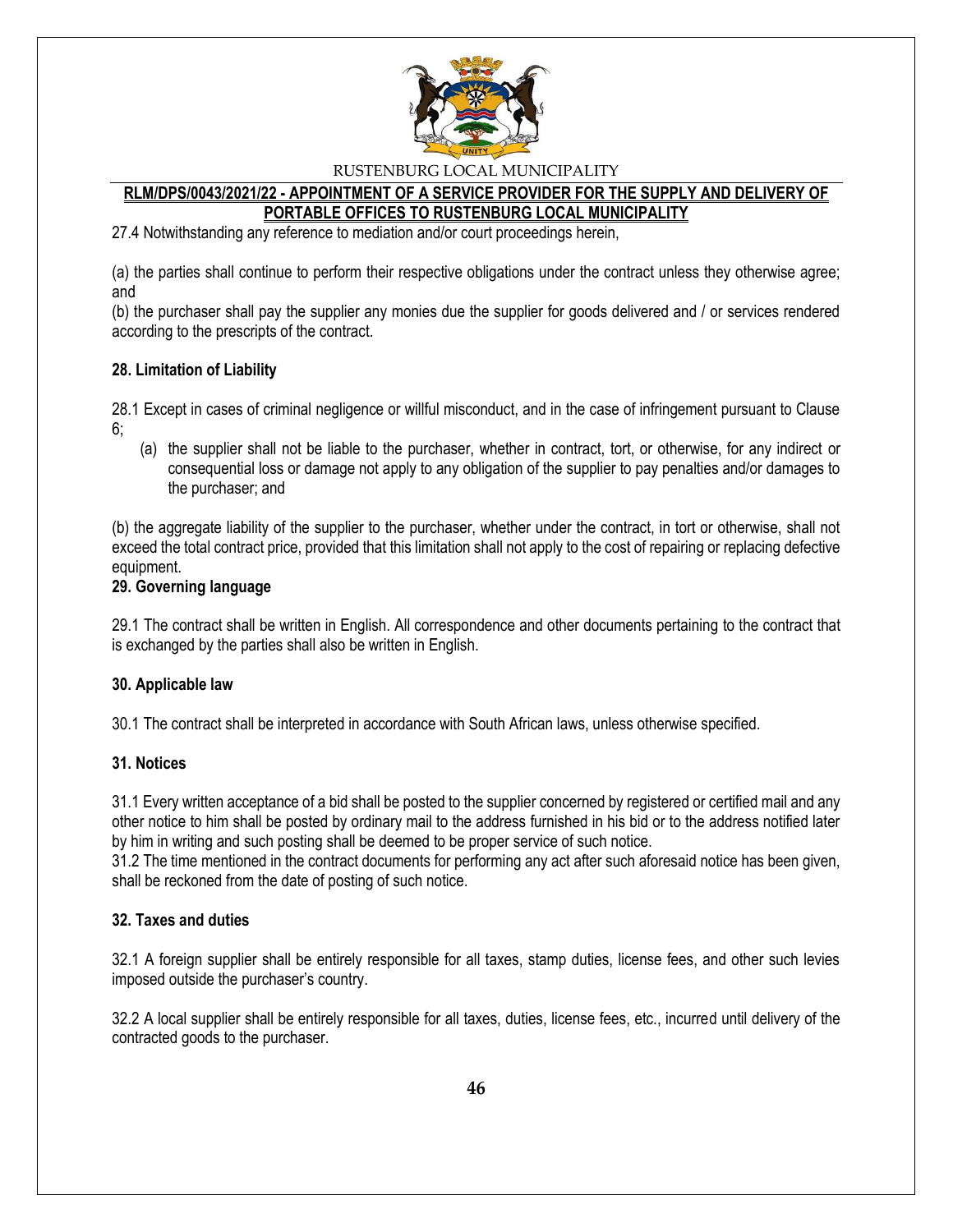

# **RLM/DPS/0043/2021/22 - APPOINTMENT OF A SERVICE PROVIDER FOR THE SUPPLY AND DELIVERY OF PORTABLE OFFICES TO RUSTENBURG LOCAL MUNICIPALITY**

32.3 No contract shall be concluded with any bidder whose tax matters are not in order. Prior to the award of a bid SARS must have certified that the tax matters of the preferred bidder are in order.

32.4 No contract shall be concluded with any bidder whose municipal rates and taxes and municipal services charges are in arrears.

### **33. Transfer of contracts**

33.1 The contractor shall not abandon, transfer, cede assign or sublet a contract or part thereof without the written permission of the purchaser

### **34. Amendment of contracts**

34.1 No agreement to amend or vary a contract or order or the conditions, stipulations or provisions thereof shall be valid and of any force unless such agreement to amend or vary is entered into in writing and signed by the contracting parties. Any waiver of the requirement that the agreement to amend or vary shall be in writing, shall also be in writing.

### **35. Prohibition of restrictive practices**

35.1 In terms of section 4 (1) (b) (iii) of the Competition Act No. 89 of **restrictive practices** 1998, as amended, an agreement between, or concerted practice by, firms, or a decision by an association of firms, is prohibited if it is between parties in a horizontal relationship and if a bidder(s) is / are or a contractor(s) was / were involved in collusive bidding.

35.2 If a bidder(s) or contractor(s) based on reasonable grounds or evidence obtained by the purchaser has / have engaged in the restrictive practice referred to above, the purchaser may refer the matter to the Competition Commission for investigation and possible imposition of administrative penalties as contemplated in section 59 of the Competition Act No 89 0f 1998.

35.3 If a bidder(s) or contractor(s) has / have been found guilty by the Competition Commission of the restrictive practice referred to above, the purchaser may, in addition and without prejudice to any other remedy provided for, invalidate the bid(s) for such item(s) offered, and / or terminate the contract in whole or part, and / or restrict the bidder(s) or contractor(s) from conducting business with the public sector for a period not exceeding ten (10) years and / or claim damages from the bidder(s) or contractor(s) concerned.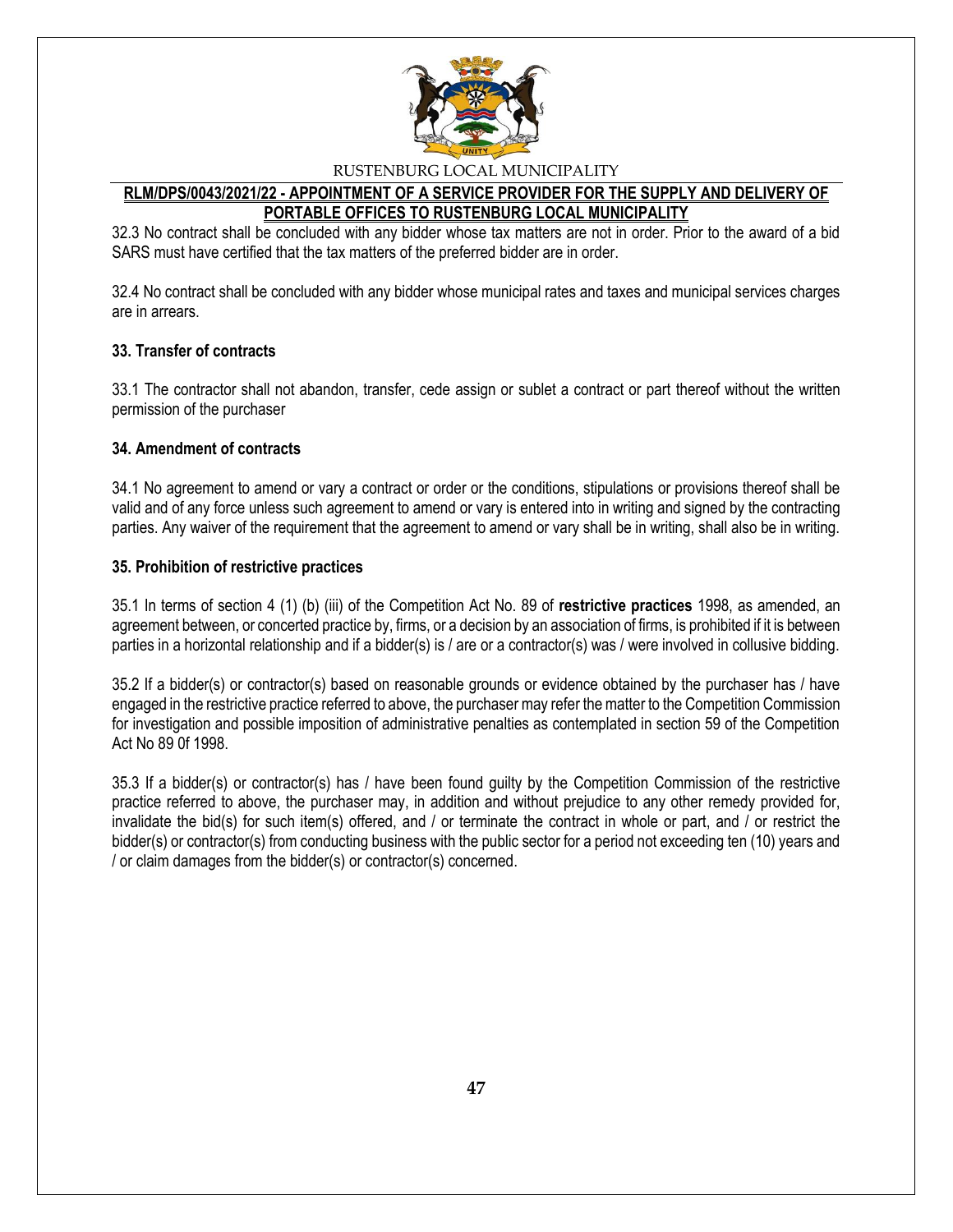

# **RLM/DPS/0043/2021/22 - APPOINTMENT OF A SERVICE PROVIDER FOR THE SUPPLY AND DELIVERY OF PORTABLE OFFICES TO RUSTENBURG LOCAL MUNICIPALITY**

# **TERMS OF REFERENCE/ SPECIFICATIONS**

| $\mathbf{1}$   | <b>Mobile Office Space:</b>                                                                                                                          |  |  |  |  |
|----------------|------------------------------------------------------------------------------------------------------------------------------------------------------|--|--|--|--|
|                | 9.3m X 3m - Partitioned into 2 equivalent office $\omega$ 3m x 3m each = 9m2 each Built-in<br>toilets x2 (male & female) $@$ 1m x 3m each = 3m2 each |  |  |  |  |
|                |                                                                                                                                                      |  |  |  |  |
| 2              | 2 X Air conditioners 9000BTU<br>$\bullet$                                                                                                            |  |  |  |  |
| $\overline{3}$ | <b>Chassis &amp; Floor:</b>                                                                                                                          |  |  |  |  |
|                | Refabricated chassis - All chassis manufactured from lip channel (welded) and painted<br>$\bullet$<br>with black water based primer (cover coat).    |  |  |  |  |
|                | Floorboards: 18mm OSB<br>$\bullet$                                                                                                                   |  |  |  |  |
|                | Grade C7, OSB3, PMDI, ply exterior Pine plywood comply to SANS 929<br>$\bullet$<br>CTX Treated (insecticide and fungicide).<br>$\bullet$             |  |  |  |  |
|                |                                                                                                                                                      |  |  |  |  |
|                | Floor covering: Vinyl sheeting 2mm Sandalwood<br>$\bullet$<br>External Skirting Profiled Chromadek covering<br>$\bullet$                             |  |  |  |  |
|                | Supported by: Tripod Jacks with a maximum vertical adjustment of 200mm. On steel                                                                     |  |  |  |  |
|                | reinforced concrete pads                                                                                                                             |  |  |  |  |
| $\overline{4}$ | Roof / Ceiling:                                                                                                                                      |  |  |  |  |
|                | A composite panel consisting of 0.5mm Galvanised IBR roof sheet fitted on top of a<br>$\bullet$                                                      |  |  |  |  |
|                | polyurethane insulated 40 mm panel                                                                                                                   |  |  |  |  |
|                | Minimum floor to ceiling height: 2400mm Standard roof pitch - 6°                                                                                     |  |  |  |  |
| 5              | <b>Exterior and Interior Wall Panels</b>                                                                                                             |  |  |  |  |
|                | Rigidized, white pre-painted Chromadek sheets, panel interlocking system.<br>$\bullet$                                                               |  |  |  |  |
|                | Exterior 0.42mm rigidized frost white chromadek skin.<br>$\bullet$                                                                                   |  |  |  |  |
|                | 40mm Polyurethane core - $36\text{kg/m}^2$<br>$\bullet$                                                                                              |  |  |  |  |
|                | Interior 0.42mm rigidized frost white chromadek skin.<br>$\bullet$                                                                                   |  |  |  |  |
|                | Standard panel sizes - 1160mm Wide x 2400/2700/3000mm high x 40mm thick                                                                              |  |  |  |  |
|                | Panels mechanically fixed to top and bottom rails to prevent uplift<br>$\bullet$                                                                     |  |  |  |  |
| 6              | <b>Electrical</b>                                                                                                                                    |  |  |  |  |
|                | Wiring done in accordance to SANS 10142-1:2008 - 220 Volts<br>$\bullet$                                                                              |  |  |  |  |
|                | DB: Exterior - Surface mounted steel DB or equivalent<br>$\bullet$                                                                                   |  |  |  |  |
|                | Interior - Surface mounted plastic DB or equivalent<br>$\bullet$                                                                                     |  |  |  |  |
|                | Light Fittings: Ceiling mounted 1,2m florescent.<br>$\bullet$                                                                                        |  |  |  |  |
|                | Ceiling mounted JD90 light - plastic base or equivalent.                                                                                             |  |  |  |  |
|                | Plugs: 4 x single Lear (10-20 amp) or equivalent                                                                                                     |  |  |  |  |
|                | Light switches: SWAN (10 amp) or equivalent.                                                                                                         |  |  |  |  |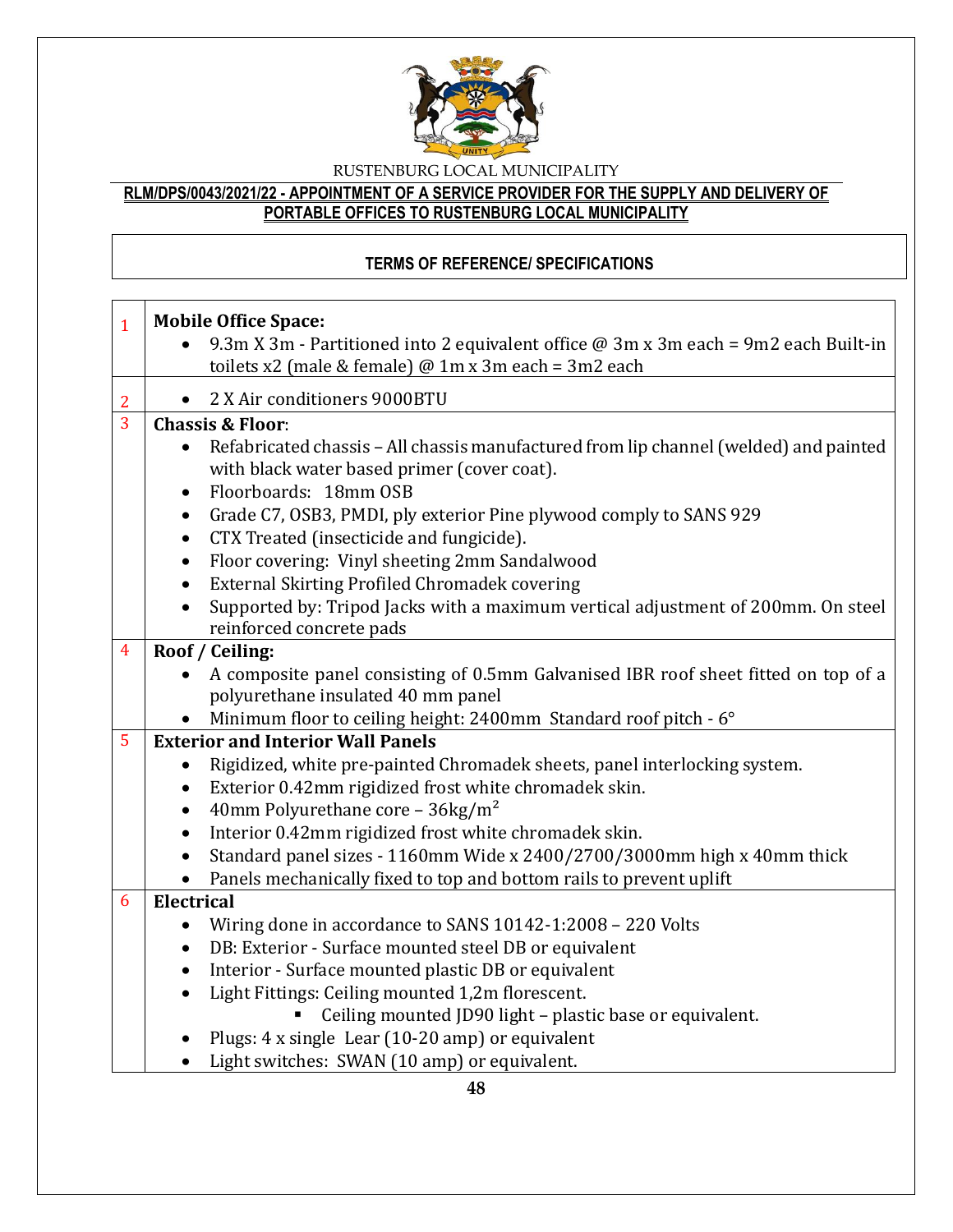

# **RLM/DPS/0043/2021/22 - APPOINTMENT OF A SERVICE PROVIDER FOR THE SUPPLY AND DELIVERY OF PORTABLE OFFICES TO RUSTENBURG LOCAL MUNICIPALITY**

|   | Isolators: CBI (20 amp) or equivalent<br>$\bullet$<br>COC's: issued for all factory installations.<br>$\bullet$                                                                                                                                                                                                                                                                                                                                                                                                                                                                                                                                                                                                                                                                                                                                                                                                                                     |
|---|-----------------------------------------------------------------------------------------------------------------------------------------------------------------------------------------------------------------------------------------------------------------------------------------------------------------------------------------------------------------------------------------------------------------------------------------------------------------------------------------------------------------------------------------------------------------------------------------------------------------------------------------------------------------------------------------------------------------------------------------------------------------------------------------------------------------------------------------------------------------------------------------------------------------------------------------------------|
| 7 | <b>Sanitation and Plumbing</b><br>Potable water supply (15mm and 22mm)<br>$\bullet$<br>JG Speed fit white polyethylene pipe certified in accordance to SANS 15875.<br>$\bullet$<br>PEM twist and lock range of fittings or equivalent.<br>$\bullet$<br>Plumbing system pressure tested to 10bar.<br>$\bullet$<br>Toilet:<br>$\bullet$<br>2x toilets (male & female) Fitted outside on the left/right side of the office<br>Ceramic close couple cistern or equivalent<br>Cistern - SABS Certified Mark No: 1182/2512 SANS 821<br>Capacity 9 litres with left or right side inlet flush handle<br>Vaal Hibiscus pan or equivalent<br>Dutton toilet seat cover<br><b>Hand wash basin:</b><br>White porcelain, Vaal Amber wash hand basin with pedestal<br>Taps:<br>Hydrus pillar tap or equivalent<br>Hot and cold indices.<br><b>Waste water pipes:</b><br>110mm White PVC or equivalent - Black water<br>50mm White PVC or equivalent - Grey water. |
| 8 | <b>Windows</b><br>Natural anodised 25 micron aluminium frame<br>Top hung frames fitted with 4mm clear float glass for all windows<br>$\bullet$<br>Toilets and ablutions should be obscure float glass<br>$\bullet$<br>Standard sizes throughout 900mm x 900mm and 600mm x 600mm<br>$\bullet$<br>Burglar proofing over all opening windows                                                                                                                                                                                                                                                                                                                                                                                                                                                                                                                                                                                                           |
| 9 | <b>Doors: Office and toilets</b><br>40mm thick door panel<br>Standard size of 2032mm x 813mm<br>Each is door framed with 0.5mm pre-painted galvanised capping riveted to door panel<br>$\bullet$<br>Natural anodised aluminium rebated door frame including rubber buffers and heavy-<br>duty aluminium hinges                                                                                                                                                                                                                                                                                                                                                                                                                                                                                                                                                                                                                                      |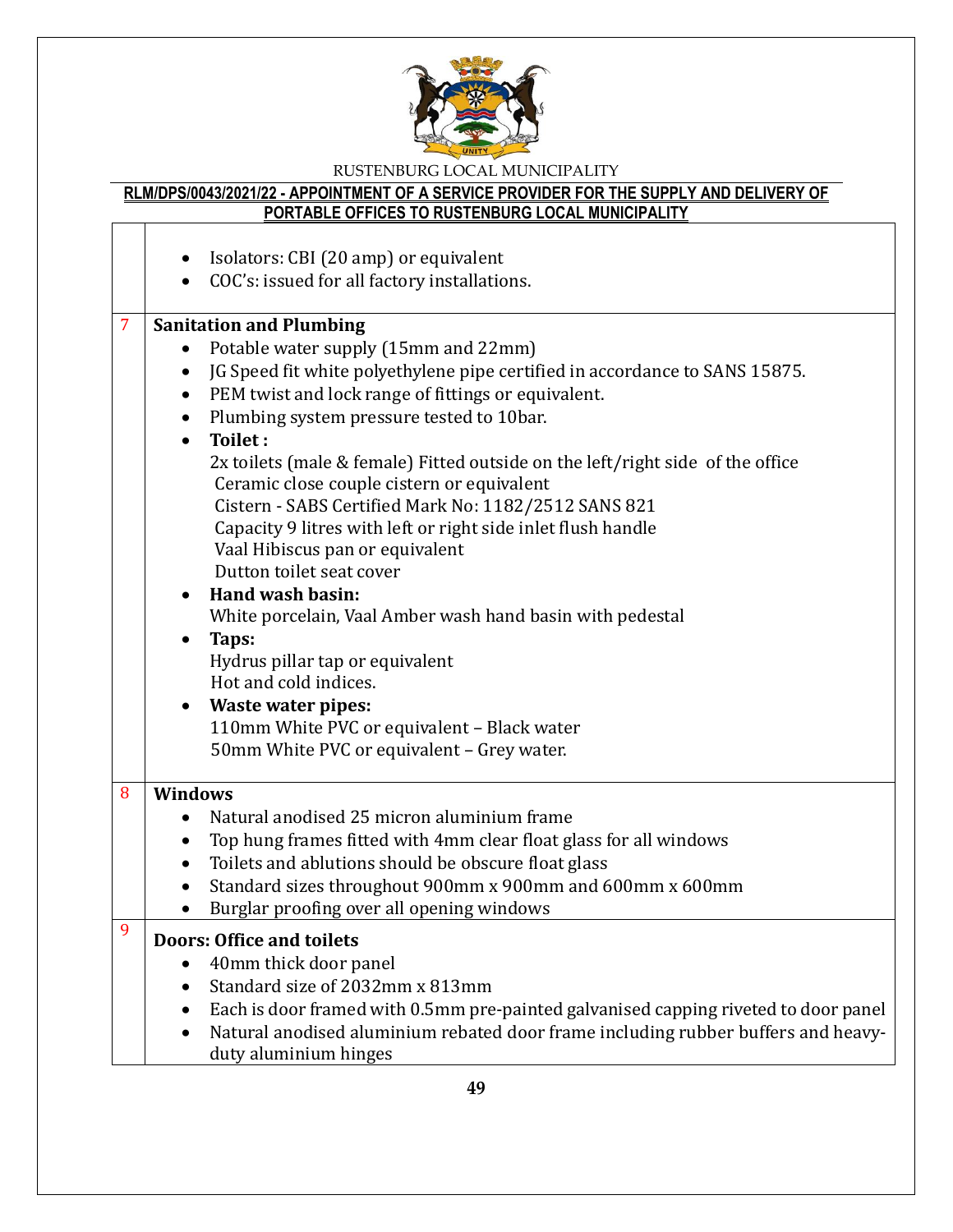

### **RLM/DPS/0043/2021/22 - APPOINTMENT OF A SERVICE PROVIDER FOR THE SUPPLY AND DELIVERY OF PORTABLE OFFICES TO RUSTENBURG LOCAL MUNICIPALITY**

|                | <u>T UNTABLE UITTUEU TU NUUTENBUNU EUUAE MUNIUM AEITT</u>                             |
|----------------|---------------------------------------------------------------------------------------|
|                | Pre-painted galvanised drip rail to doors opening outwards                            |
|                | External locks: five lever Dorma locks complete with stainless steel strike plate and |
|                | two keys. Chrome plated handles or equivalent.                                        |
|                | Fitted steel burglar door<br>$\bullet$                                                |
| $\mathbf{1}$   | <b>Fit Interior Lights</b>                                                            |
| $\mathbf{1}$   | <b>Fit Exterior Lights</b>                                                            |
|                |                                                                                       |
| $\mathbf{1}$   | <b>Supply And Fit Shelving For Files</b>                                              |
| $\overline{2}$ |                                                                                       |
| $\mathbf{1}$   | <b>Deliver To Site</b>                                                                |
| 3              |                                                                                       |
| $\mathbf{1}$   | <b>Fitment of Veranda &amp; External Skirting</b>                                     |
| 4              |                                                                                       |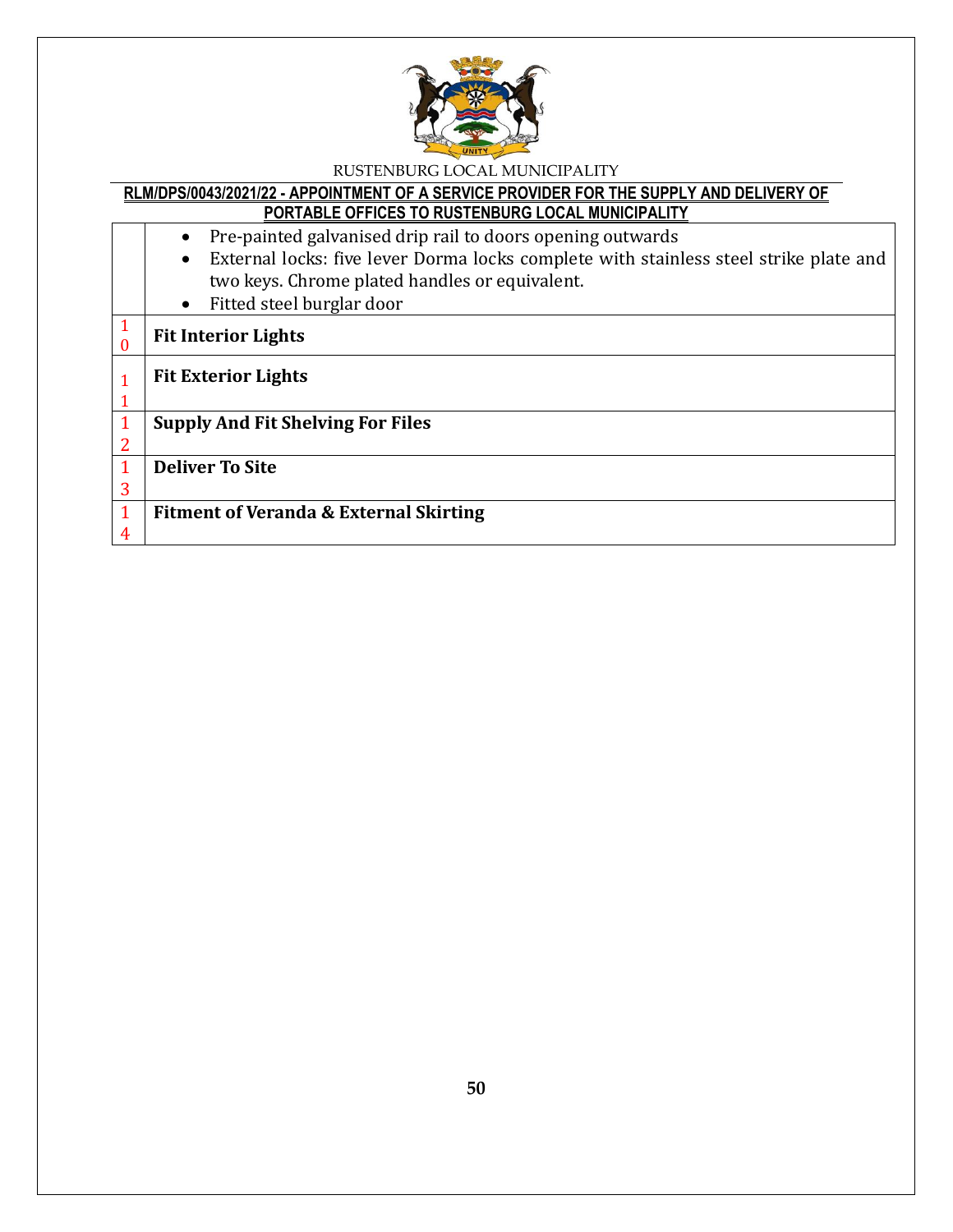

# **RLM/DPS/0043/2021/22 - APPOINTMENT OF A SERVICE PROVIDER FOR THE SUPPLY AND DELIVERY OF PORTABLE OFFICES TO RUSTENBURG LOCAL MUNICIPALITY**

# **PRICING INSTRUCTION**

- 1. Prices will be fixed for the duration of the contract.
- 2. Prices must be VAT inclusive.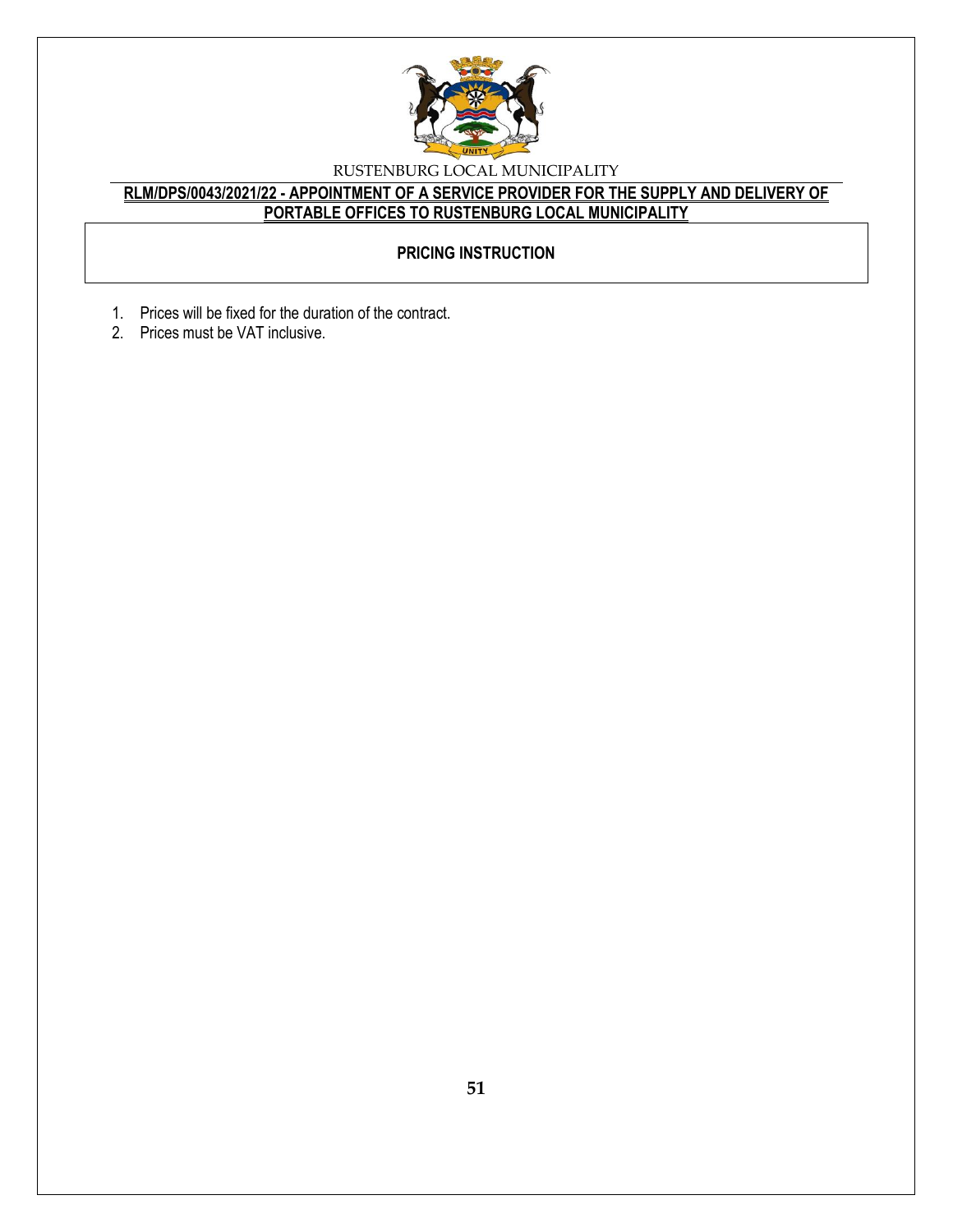

# **RLM/DPS/0043/2021/22 - APPOINTMENT OF A SERVICE PROVIDER FOR THE SUPPLY AND DELIVERY OF PORTABLE OFFICES TO RUSTENBURG LOCAL MUNICIPALITY**

# **PRICING SCHEDULE**

| $\bf NO$ | <b>DESCRIPTION</b>                                                                                                                                                            | <b>UNIT</b> | <b>QTY</b>     | <b>PRICE</b>   |
|----------|-------------------------------------------------------------------------------------------------------------------------------------------------------------------------------|-------------|----------------|----------------|
| 1.       | Mobile Office Space:<br>9.3m X 3m - Partitioned into 2 (3.65m X3m<br>each) equivalent offices including 2 (1m X 3m<br>each) built-in toilets with male and female<br>stickers | item        | $\mathbf{1}$   | $\overline{R}$ |
| 2.       | Supply, delivery and installation of windows as<br>described in item 8 on the specifications<br>Office - 900mm x 900mm                                                        | item        | $\overline{2}$ | $\overline{R}$ |
| 3.       | Supply, delivery and installation of windows as<br>described in item 8 on the specifications<br>Toilets - 600mm x 600mm                                                       | item        | $\overline{2}$ | $\mathbf R$    |
| 4.       | Supply, delivery and installation of burglar bars<br>over Office windows - 900mm x 900mm                                                                                      | item        | $\overline{2}$ | $\overline{R}$ |
| 5.       | Supply, delivery and installation of burglar bars<br>over Toilets windows - 600mm x 600mm                                                                                     | item        | $\overline{2}$ | $\overline{R}$ |
| 6.       | Supply, delivery and installation of doors in office<br>and toilets as described in item 9 in the<br>specification including all fixtures and fitting and<br>lock sets        | item        | $\overline{4}$ | $\mathbf R$    |
| 7.       | Supply, delivery and installation of burglar door on<br>front entrance                                                                                                        | item        | $\mathbf{1}$   | $\overline{R}$ |
| 8.       | Supply, delivery and installation of steel ramp with<br>anti-slip stairs at front entrance                                                                                    | item        | $\mathbf{1}$   | $\overline{R}$ |
| 9.       | Supply, delivery and installation of water pipes<br>including fittings to the main water supply line                                                                          | m           | 30             | $\mathbf R$    |
| 10.      | Supply, delivery and installation of electrical cables,<br>fittings including DB board to the main supply (25m<br>of cables)                                                  | m           | 25             | $\overline{R}$ |
| 11.      | Supply, delivery and installation of sewer pipes<br>including fittings to the main line                                                                                       | m           | 40             | $\mathbf R$    |
| 12.      | Supply, delivery and installation of 9000 BTU air<br>conditioner, one in each office                                                                                          | m           | $\overline{2}$ | $\mathbf R$    |